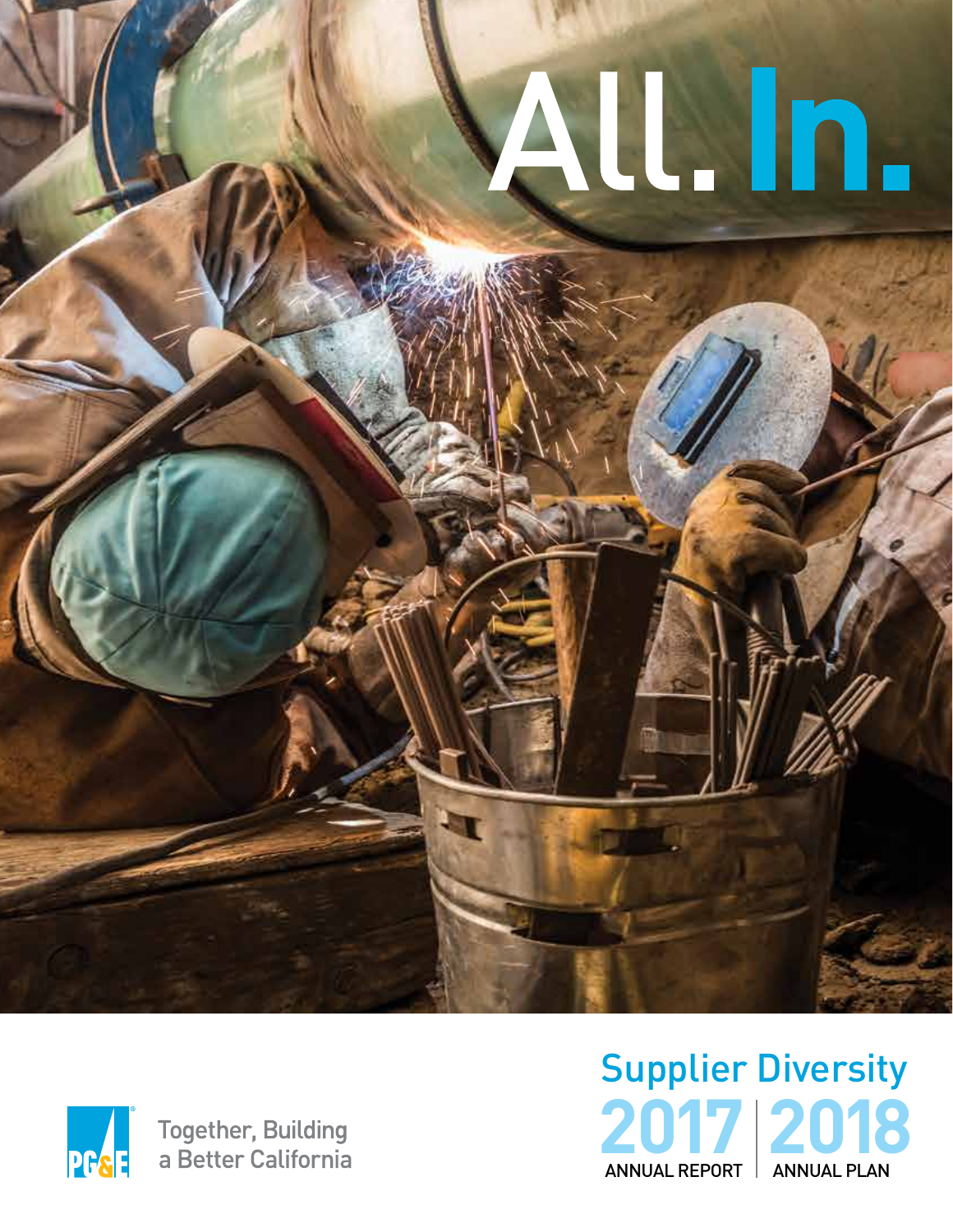#### BEFORE THE PUBLIC UTILITIES COMMISSION OF THE STATE OF CALIFORNIA

Order Instituting Rulemaking into Implementation of Public Utilities Code Sections 8281-8286 Relating to Women, Minority, Service-Disabled Veteran and Lesbian, Gay, Bisexual and Transgender Business Enterprises R. 91-02-0111

## PACIFIC GAS AND ELECTRIC COMPANY (U 39 M)

Annual Women, Minority, Service-Disabled Veteran and Lesbian, Gay, Bisexual and Transgender-Owned Business Enterprises Report for Calendar Year 2017

Pacific Gas and Electric Company Post Office Box 770000 San Francisco, CA 94177 (415) 973-7000

March 1, 2018

## Table of Contents

## 2017 Annual Report

| Letter from the President<br>3 |                                                                                    |    |  |  |  |
|--------------------------------|------------------------------------------------------------------------------------|----|--|--|--|
| Sec. 9.1.1                     | Description of WMDVLGBTBE Program Activities<br>During the Previous Calendar Year  | 6  |  |  |  |
| Sec. 9.1.2                     | Summary of Purchases                                                               | 24 |  |  |  |
| Sec. 9.1.3                     | <b>WMDVLGBTBE Program Expenses</b>                                                 | 32 |  |  |  |
| Sec. 9.1.4                     | Description of Progress in Meeting or Exceeding Set Goals                          | 32 |  |  |  |
| Sec. 9.1.5                     | Summary of Prime Contractor Utilization of<br><b>WMDVLGBTBE Subcontractors</b>     | 33 |  |  |  |
| Sec. 9.1.6                     | List of WMDVLGBTBE Complaints Received and Current Status 33                       |    |  |  |  |
| Sec. 9.1.7                     | Description of Efforts to Recruit WMDVLGBTBE Suppliers<br>in Low Utilization Areas | 34 |  |  |  |
| Sec. 9.1.8                     | Retention of All Documents/Data                                                    | 37 |  |  |  |
| Sec. 9.1.9                     | Additional WMDVLGBTBE Activity                                                     | 37 |  |  |  |

## 2018 Annual Plan

| Sec. 10.1.1 WMDVLGBTBE Annual Short-, Mid- and Long-Term Goals                                                    | 39 |
|-------------------------------------------------------------------------------------------------------------------|----|
| Sec. 10.1.2 Description of Efforts to Recruit WMDVLGBTBE Planned<br>Program Activities for the Next Calendar Year | 39 |
| Sec. 10.1.3 Plans for Recruiting WMDVLGBTBE Suppliers in<br>Low Utilization Areas                                 | 42 |
| Sec. 10.1.4 Plans for Recruiting WMDVLGBTBE Suppliers<br>Where Unavailable                                        | 43 |
| Sec. 10.1.5 Plans for Encouraging Prime Contractors to Subcontract to<br><b>WMDVLGBTBE Suppliers</b>              | 43 |
| Sec. 10.1.6 Plans for Complying with WMDVLGBTBE Program Guidelines                                                | 43 |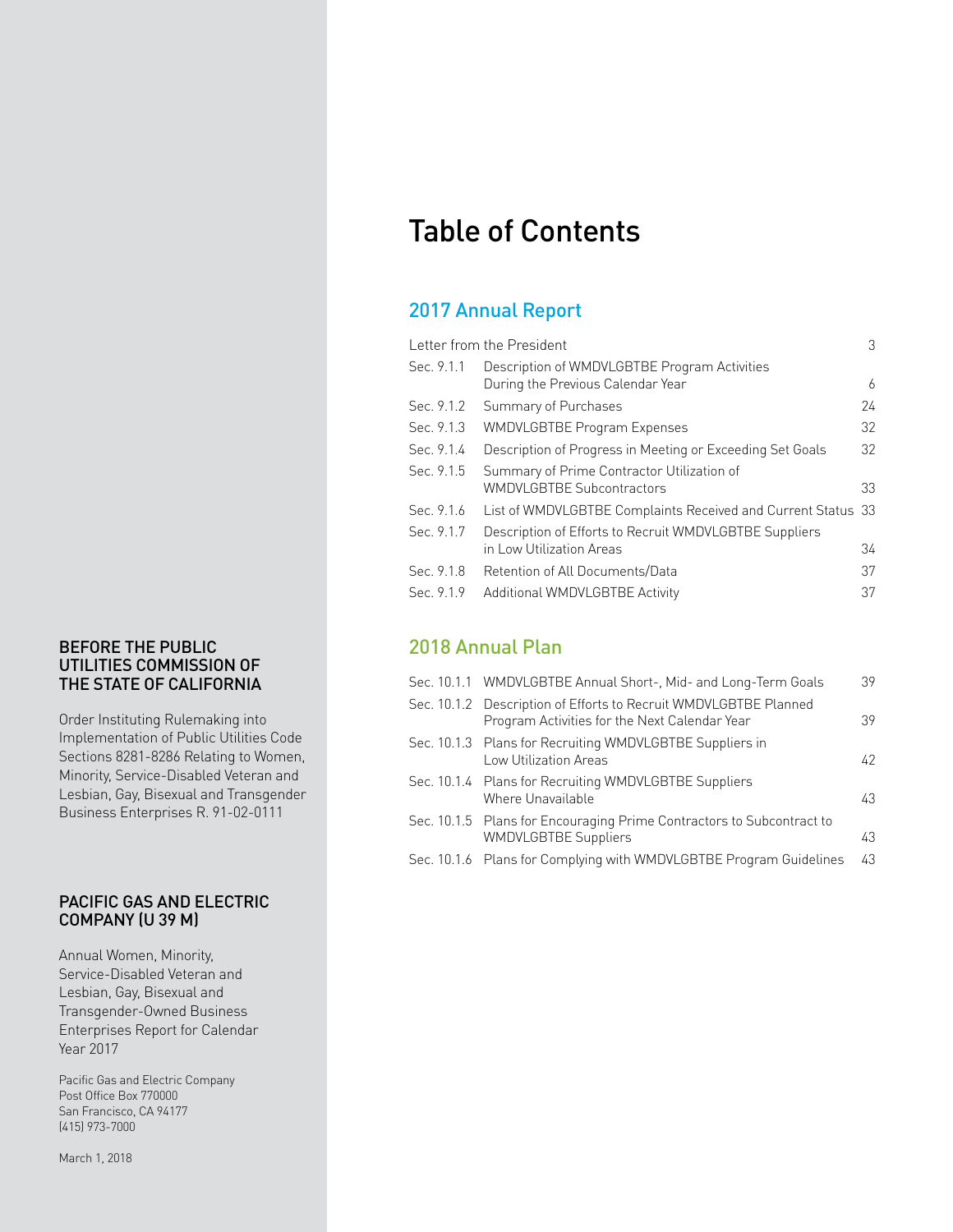## Power Procurement

## **2017 Annual Report**

| Sec. 9.1.11A Participation Results by Fuel Category |  |
|-----------------------------------------------------|--|
| Sec. 9.1.11B Market Conditions and Outreach         |  |

## Fuel Procurement for Non-Generation

## **2017 Annual Report**

| Sec. 9.1.11A Participation Results by Fuel Category      | 48 |
|----------------------------------------------------------|----|
| Sec. 9.1.11B Market Conditions. Outreach, and Exclusions | 48 |

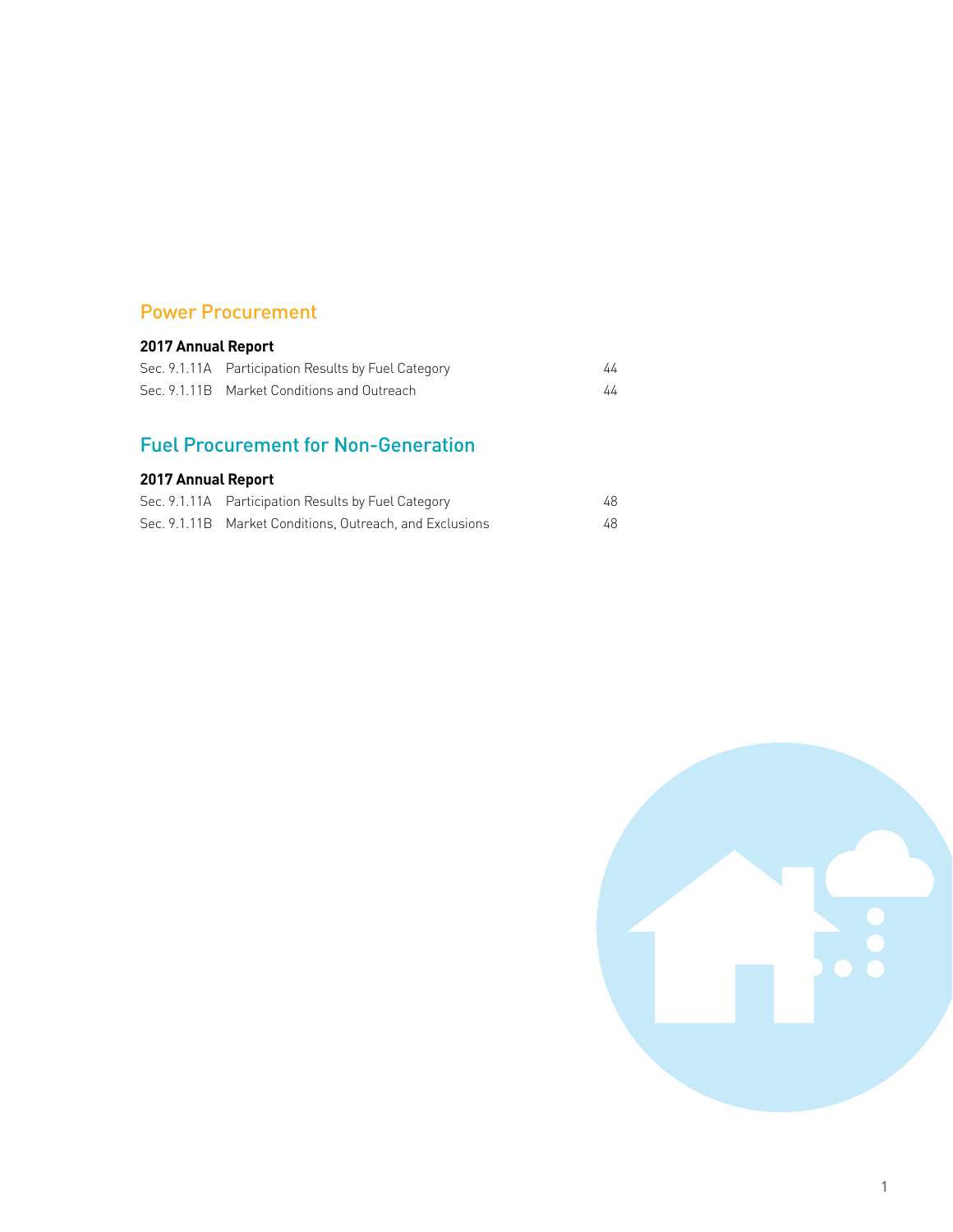

# **2017 ANNUAL REPORT**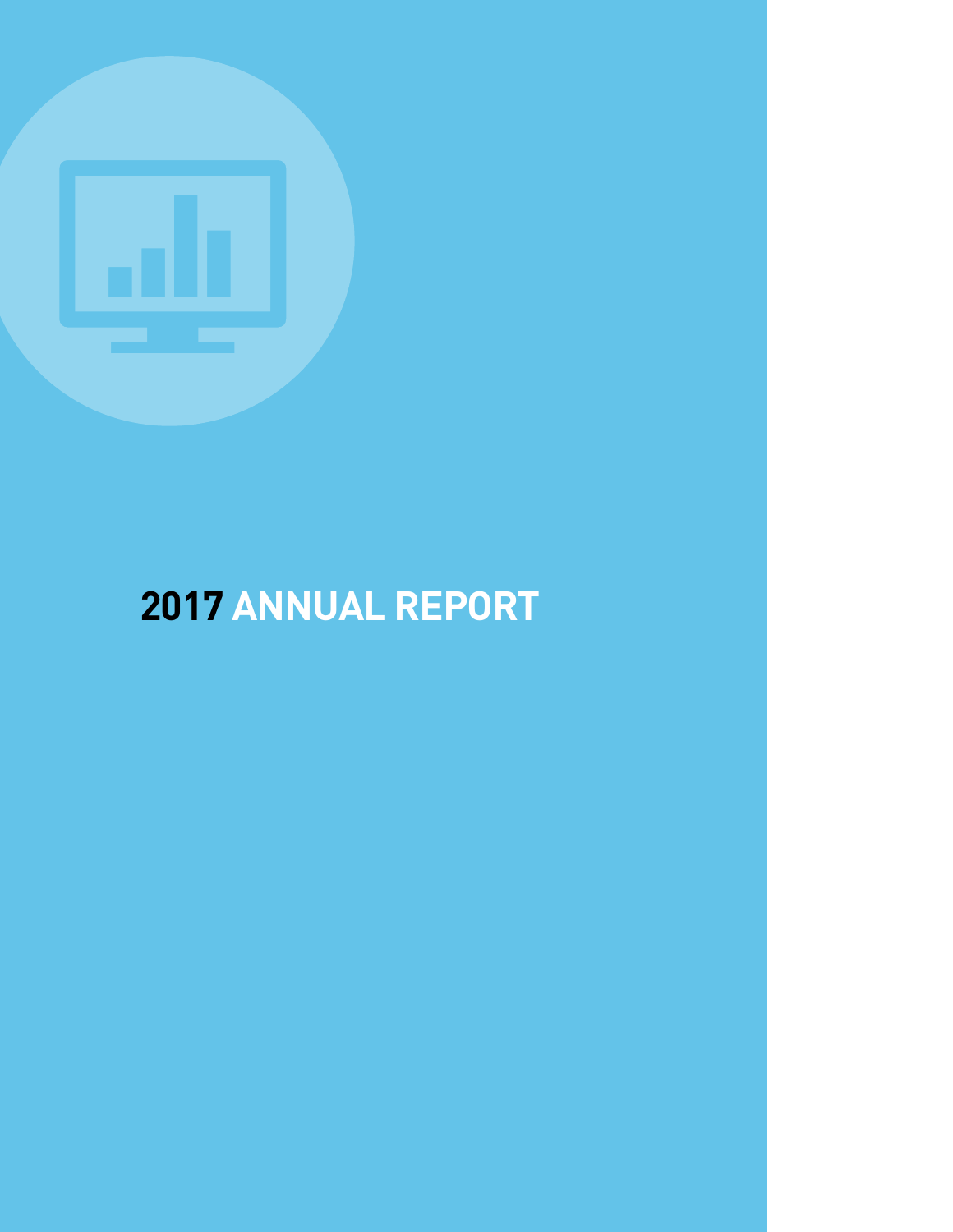## Letter from the President

## PG&E's Supplier Diversity: Working Together to Build a Better California

PG&E has a straightforward, yet challenging, mission: to safely and reliably deliver affordable and clean energy to our customers and communities every single day, while building the energy infrastructure of the future.

To fulfill this mission, we rely on the important work performed by our 23,000-plus employees as well as our hundreds of diverse suppliers who reflect California's diversity.

Diverse suppliers have enhanced the quality of service we provide to our customers throughout Northern and Central California. In turn, through our longstanding support of supplier diversity, PG&E has fostered economic opportunities in our local communities.

Last year—the 37th year of our Supplier Diversity Program—PG&E spent more than \$2 billion with diverse suppliers for the sixth straight year. That accounted for more than 40 percent of the company's total procurement spend—the fifth consecutive year we've achieved this level.

Looking forward, our diverse suppliers will be key contributors as we work to achieve our company's vision, which is to meet the challenge of climate change while providing affordable energy to our customers.

As the energy landscape evolves, we will look to our diverse suppliers to embrace change, be more innovative and continue to improve while helping us become more efficient and effective in providing gas and electric services to our customers.

Likewise, we are committed to helping our diverse suppliers grow and develop in this environment. Our Supplier Development Program gives participating diverse companies mentorship, capacity-building resources, opportunity education and valuechain analysis. Our Technical Assistance Program provides capacity-building education and training to help a wide range of diverse businesses become more competitive.

We are proud of our efforts to date and proud to present this report. It's paramount that we continue to engage with diverse suppliers and hold ourselves accountable to deliver on our mission and vision, and ultimately to build a better California.

When it comes to supporting supplier diversity, we'll always be "all in."

Nick Stavropoulos President and Chief Operating Officer

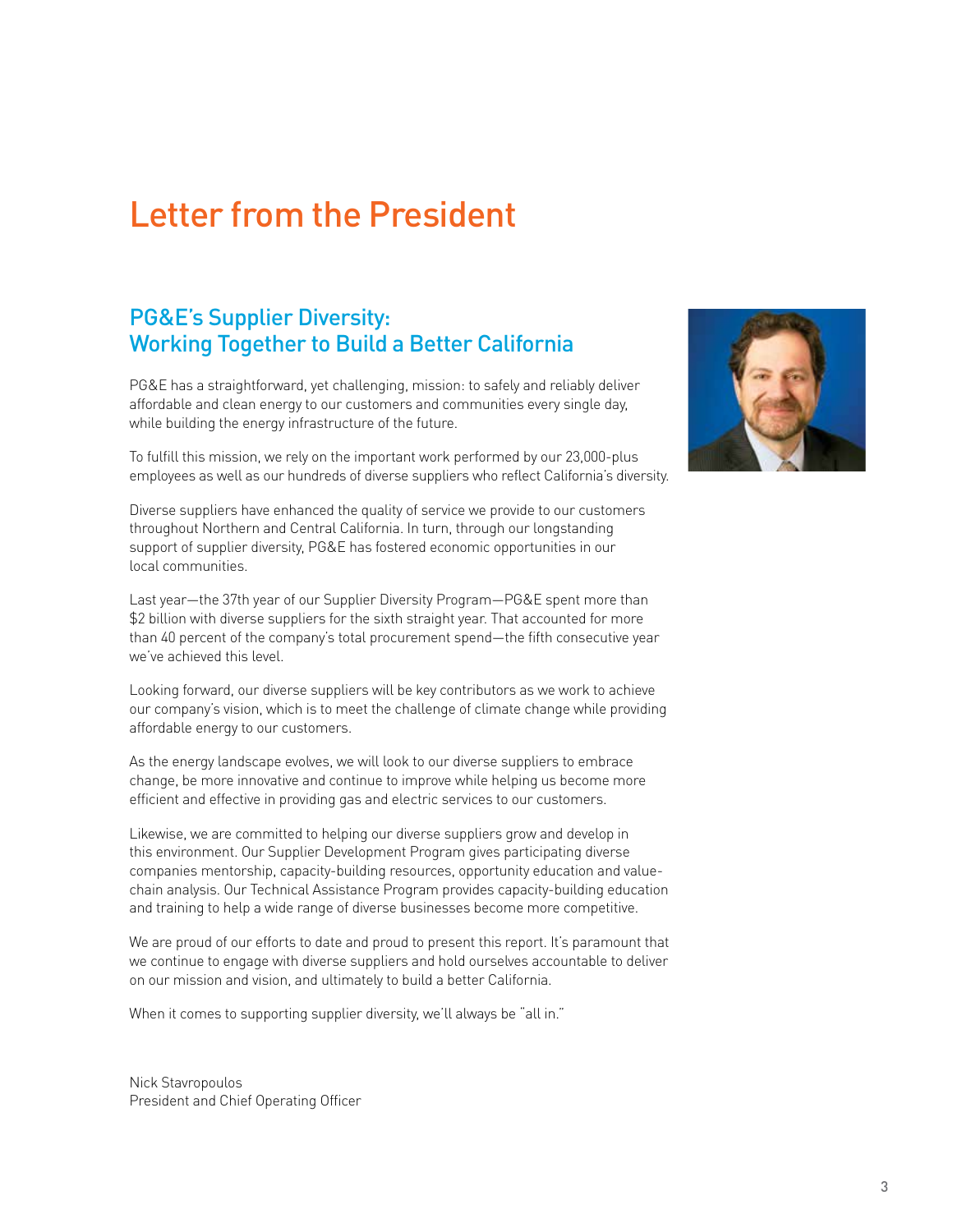## 2017 Annual Report Results and Highlights

This is Pacific Gas and Electric Company's (PG&E) annual report to the California Public Utilities Commission (CPUC) on its progress in procuring goods and services from women (WBE), minority (MBE), service-disabled veteran (DVBE), and lesbian, gay, bisexual and transgender (LGBTBE) business enterprises (WMDVLGBTBE).

In 2017, PG&E spent \$2.6 billion with WMDVLGBTBEs, or 42.25 percent of its total procurement. The company spent \$6.1 billion on products and services to deliver safe, reliable, affordable and clean energy to its customers.

For 12 consecutive years, PG&E has exceeded the CPUC's General Order 156 goal of 21.5 percent of diverse spend. By sustaining its 40-plus percent performance and by strengthening the quality of its supplier diversity program initiatives and diverse supply base, PG&E reinforces its commitment to an inclusive supply chain and to the economic development of the California communities it serves.



## **Diverse Category Comparison 2016–2017**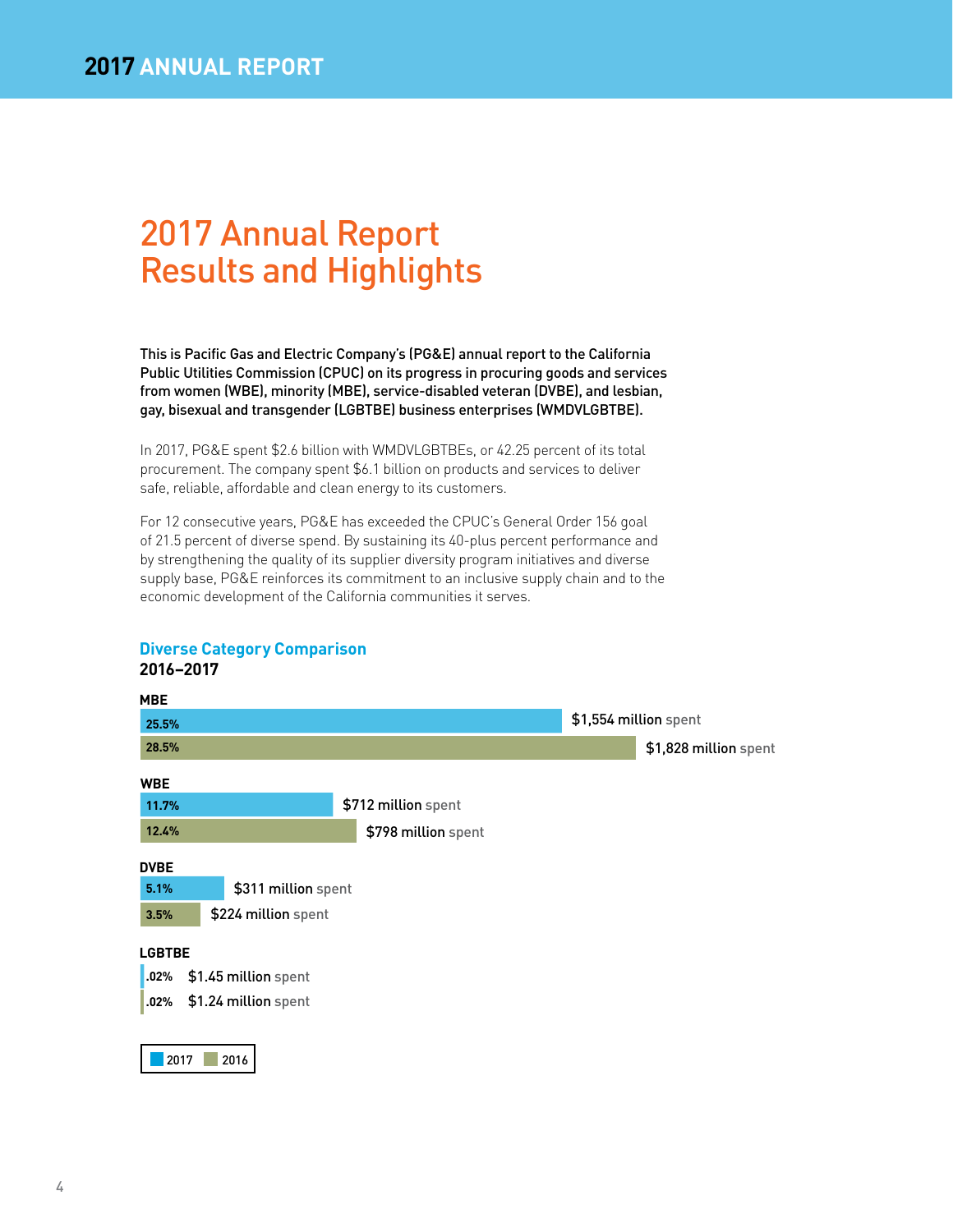## PG&E's Five-Year Performance Trend

PG&E is steadfast in incorporating supplier diversity into its procurement process. Over the last five years (2013-2017), the company's spending with diverse suppliers demonstrates PG&E's commitment to sustaining world-class diversity results. Total spend increased \$599.7 million or 10.9 percent over the last five years while diverse spend increased at a slightly faster rate, \$261.8 million or 11.3 percent.

- MBE spend increased \$48.9 million or 3.3 percent.
- WBE spend increased \$25.4 million or 3.7 percent.
- DVBE spend increased \$186.0 million or 148.3 percent.

## **PG&E Five-Year Performance—WMDVLGBTBE 2013–2017**



The company's Supplier Diversity, Sourcing and Line of Business (LOB) teams will continue working cross-functionally to strengthen existing efforts and develop new strategic initiatives to ensure sustainable supplier diversity results.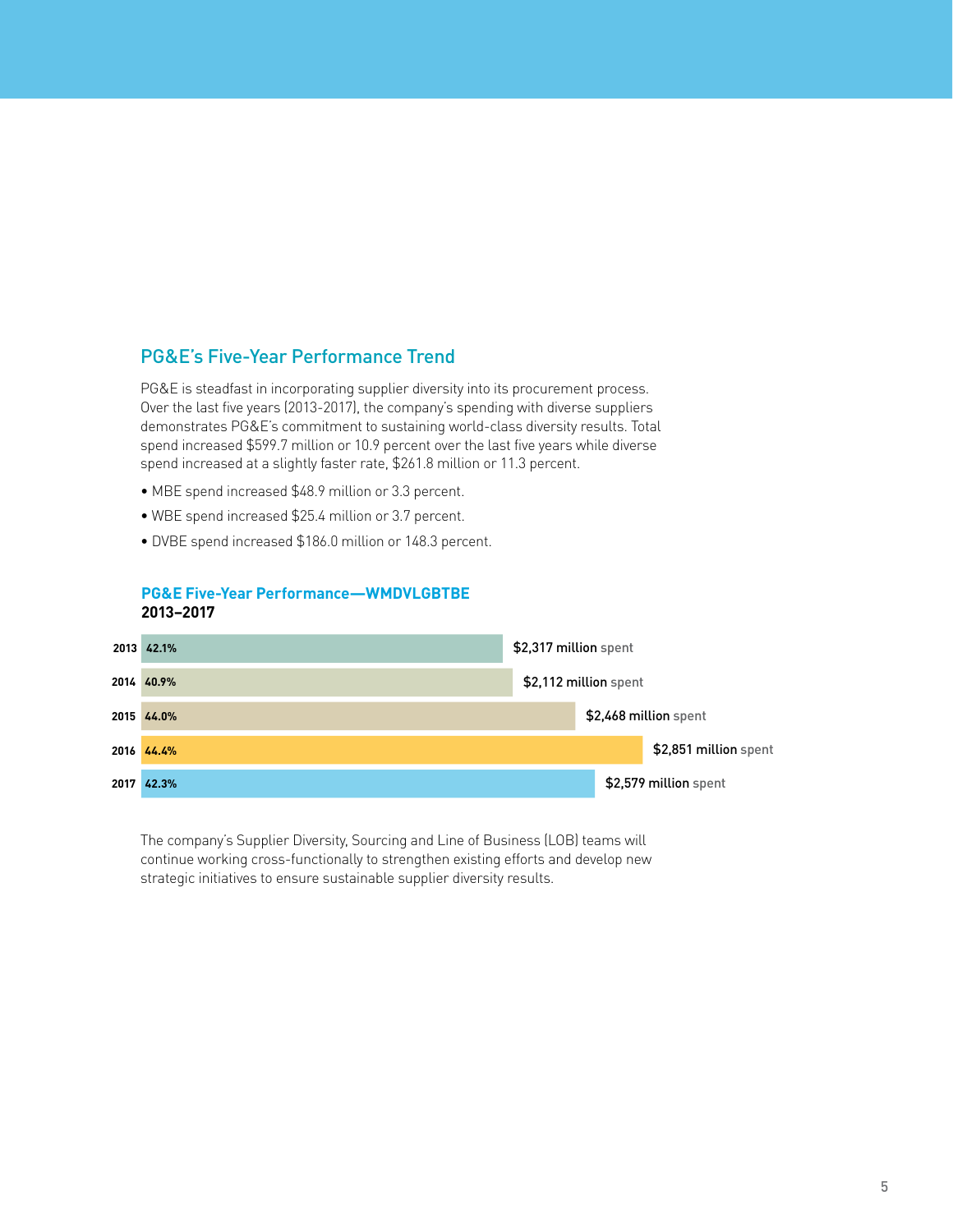## Description of WMDVLGBTBE Program Activities during the Previous Calendar Year (Sec 9.1.1)

## **INTERNAL PROGRAMS AND ACTIVITIES**

## Supplier Diversity Program Resources and Team Structure

PG&E's mission is to safely and reliably deliver affordable and clean energy to our customers and communities every single day, while building the energy network of tomorrow. With the company's core mission in mind, PG&E's Supply Chain Responsibility Department additionally works to deliver a diverse, environmentally sustainable and ethical supply chain. The Director of Supply Chain Responsibility leads the team of supply chain responsibility professionals and reports to the Vice President of Supply Chain Management. The Supply Chain Responsibility team includes managers, expert and senior consultants.

PG&E's Supplier Diversity Program sustains world-class results, optimizes PG&E's supply chain, delivers innovative technical assistance and develops initiatives that support the competitive success of diverse businesses. The Supply Chain Responsibility team also partners with the Sourcing Organization, LOB Officers, appointed Supplier Diversity LOB Champions and other key internal stakeholders to develop and implement strategies and programs to strengthen WMDVLGBTBE participation in PG&E's business.

#### In 2017, the Supply Chain Responsibility team directed the following activities to support its supplier diversity goals:

- Established officer- and director-level supplier diversity goals for each LOB
- Led cross-functional teams to achieve supplier diversity goals
- Tracked and reported monthly supplier diversity spend results
- Advanced and implemented WMDVLGBTBE business development strategies
- Collaborated with internal departments, community-based and diverse organizations
- Shared upcoming contract opportunities with the WMDVLGBTBE community
- Responded to WMDVLGBTBE prospective supplier inquiries
- Managed technical assistance and supplier development programs
- Offered training and resources to suppliers to promote safe, affordable, environmentally sustainable, diverse and ethical supply chain management
- Coordinated and participated in supplier diversity outreach events
- Ensured compliance with General Order 156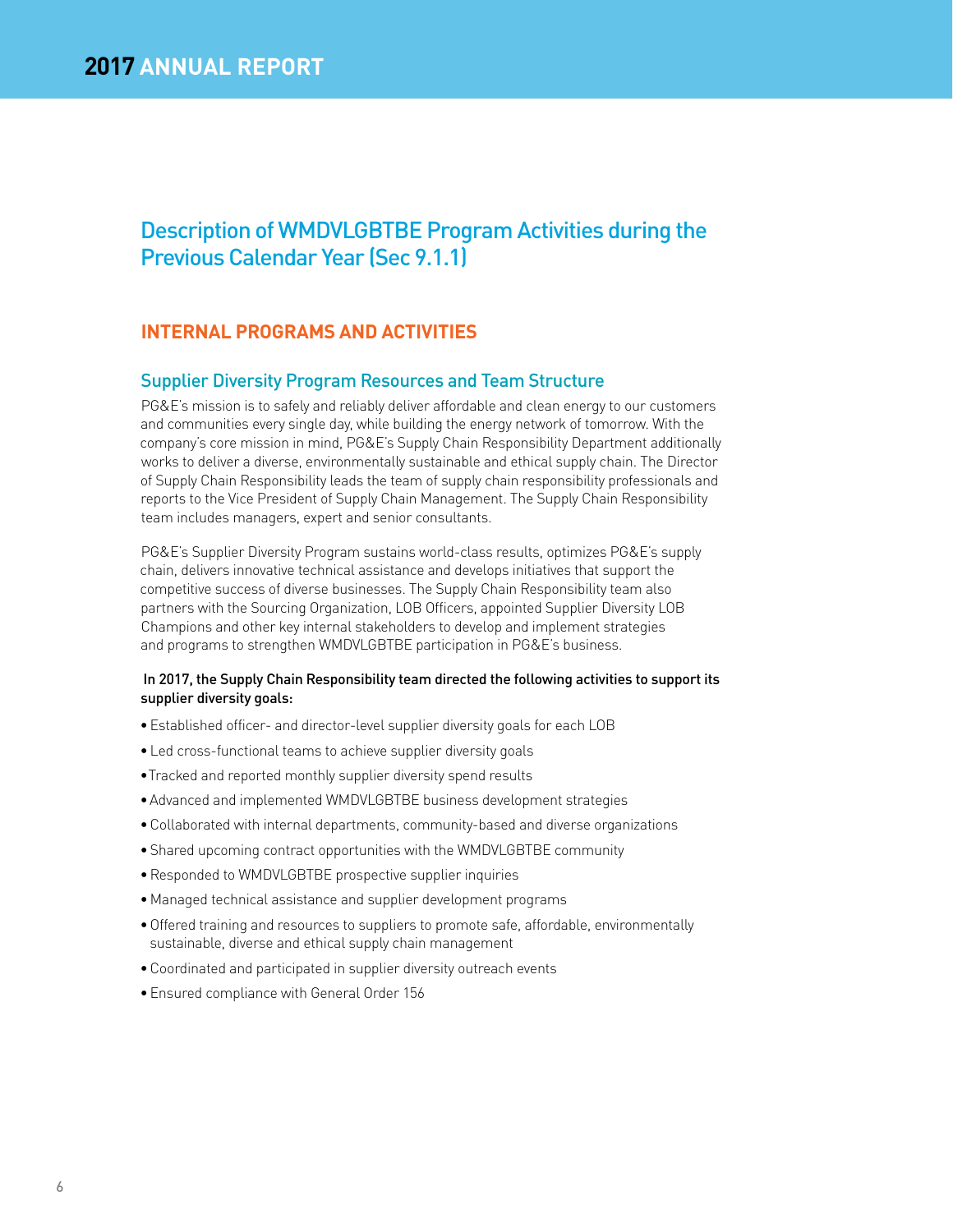## Employee Education

In 2017, PG&E used multiple channels and tools to continue educating and engaging its employees about the Supplier Diversity Program's mission, goals and initiatives.

#### **Training**

PG&E's Supply Chain Responsibility team members conducted supplier diversity training throughout the year to offer counsel and assistance to employees. The team recruited and trained newly-appointed Supplier Diversity LOB Champions on their key role as drivers of supplier diversity planning and results within their LOB. Champions and key partners across the company were trained on how to identify specific opportunities through value chain and spend data analysis. Training sessions included education on how to drive accountability, uncover potential diverse opportunities, how to support the success of WMDVLGBTBE prospective suppliers in upcoming projects, how to work with prime suppliers to optimize diverse participation and accurately report subcontracting. Outreach Ambassadors received updated training on program performance, upcoming bid opportunities and technical assistance resources available to the diverse business community. Employees also received training on how to include supplier diversity into the request for proposal (RFP) process. This year, in alignment with initiatives to lower costs, special training was developed and presented on how WMDVLGBTBEs contribute to the delivery of affordable gas and electric services.

#### Supply Chain Responsibility Outreach Ambassador Program

Supply Chain Responsibility continued to recruit and train volunteer Outreach Ambassadors to support supplier diversity activities. Through the efforts of more than 100 ambassadors throughout the company, PG&E met hundreds of prospective WMDVLGBTBEs across its service territory. Ambassadors participated in business matchmaking sessions, presented or participated on panel discussions and engaged with a wide range of businesses at diverse business conferences, trade shows and workshops including the CPUC Small Business Expos.

The Supply Chain Responsibility team also continued to partner with its Customer Care business outreach team to educate the diverse business community. PG&E's Business Energy Solutions START Team provides resources and tools to small business customers that include: account set-up resources, energy management tools, energy efficient programs and current rebates and financing options for energy efficiency. In 2017, the two teams shared outreach calendars and often presented at business outreach events together, including a PG&E-hosted small business workshop in Stockton and the California Asian Pacific Chamber of Commerce's Empower Program workshop series in Bakersfield, Fresno and Stockton.

rilli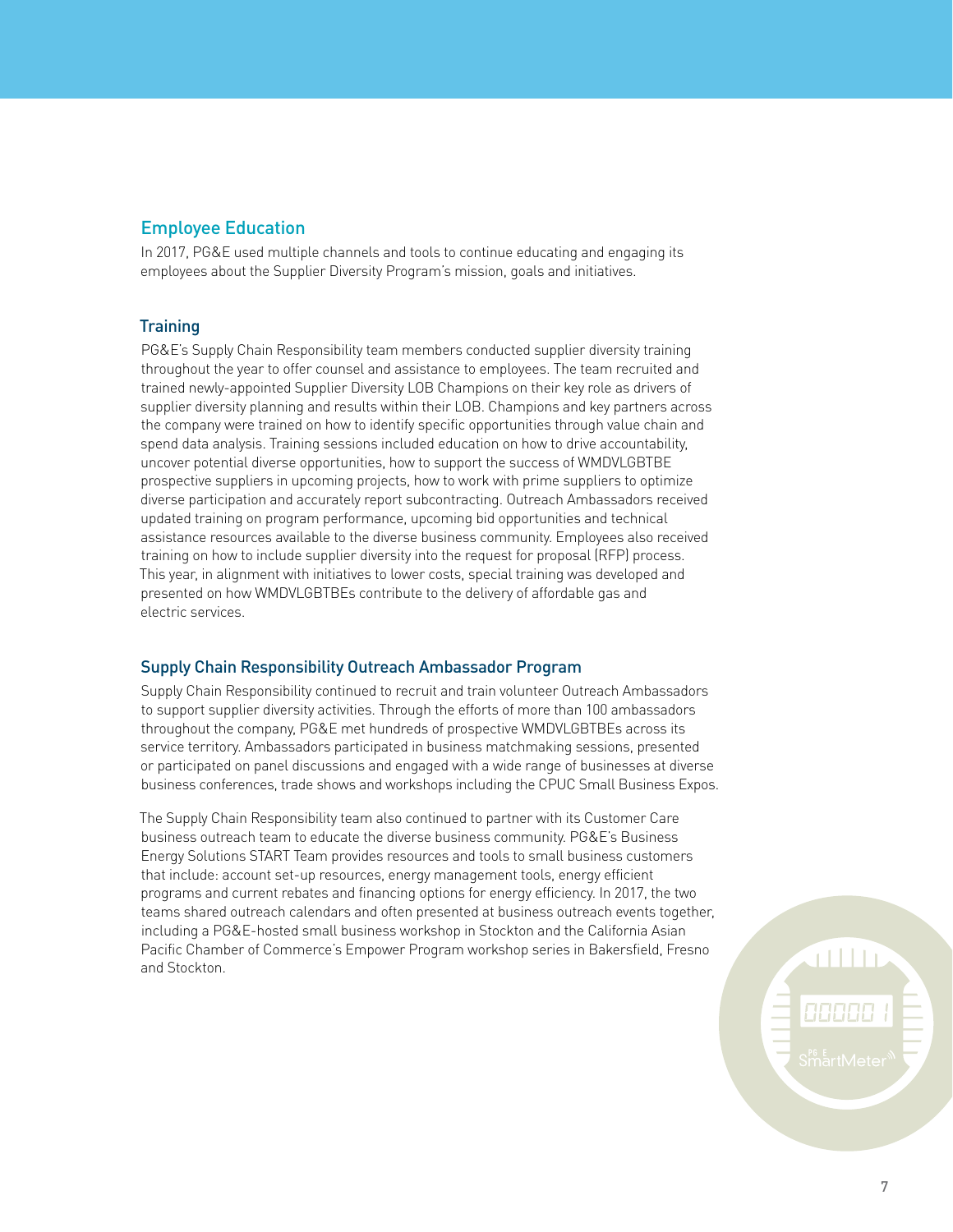#### Partnered Outreach with Employee Resource Groups

PG&E's Employee Resource Groups (ERGs) play an active role in promoting diversity and community service within the company and represent approximately 15 percent of the employee population. The ERGs include Access Network, Asian, Black, Latino, Legacy, NuEnergy, Pride Network, Samahan Employee, Women's Network and Veterans. Each ERG provides employees with opportunities to get involved with the community and participate in outreach activities.

#### In 2017, PG&E's Supply Chain Responsibility team partnered with a number of ERGs to organize educational workshops for WMDVLGBTBEs.

- As part of Black History Month and in partnership with its Black ERG, PG&E hosted a San Francisco workshop for black business owners. PG&E's Vice President of IT Operations welcomed attendees before they received valuable training on safety and cybersecurity.
- The Women's Network ERG participated in and promoted a cybersecurity workshop during Women's History Month. The Vice President of Business Technology provided welcoming remarks.
- The Asian ERG and the Senior Vice President of Human Resources participated in a workshop during Asian Pacific American Heritage Month that included presentations on safety and cybersecurity.
- PG&E held its second annual "Out for Business" event in collaboration with the Pride Network ERG for LGBT Pride Month. The Director of Corporate Services Sourcing discussed future sourcing opportunities with the businesses in attendance.
- During Hispanic Heritage Month, the Latino ERG supported a workshop on supply chain environmental sustainability, and the Senior Vice President of Gas Operations provided welcoming remarks.

These workshops provide training to prospective suppliers on various factors that affect a WMDVLGBTBE's competitive success. The workshops and events also serve as an opportunity to engage ERG members and key leaders on the company's supplier diversity program and to connect them with WMDVLGBTBEs.

#### External and Internal Websites

PG&E's Supply Chain Responsibility team continued to update external and internal websites by publishing a range of content regarding information on the Supplier Diversity Program, including an outreach calendar of upcoming events, diverse and small business certification resources,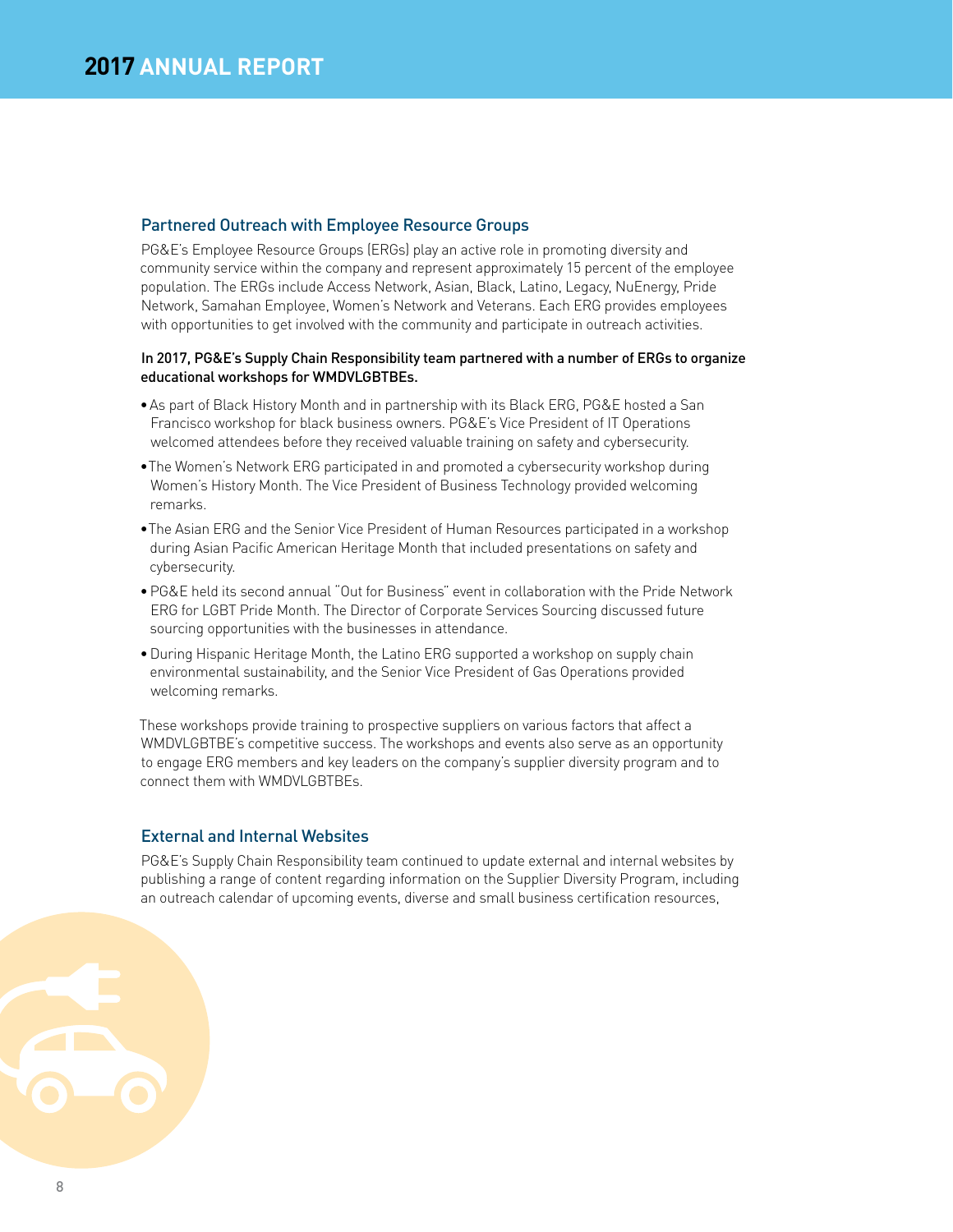technical assistance program resources, prime supplier program resources, the latest General Order 156 Supplier Diversity Annual Report and a comprehensive set of frequently asked questions. The website also links prospective suppliers to helpful information regarding PG&E's Supplier Code of Conduct, Contractor Safety Program, Supplier Qualification Manual and upcoming bid opportunities. In 2017, PG&E published contract opportunities ranging in value from \$200,000 to over \$170 million.

PG&E's internal website continues to be a centralized resource of supplier diversity and supply chain environmental sustainability information for employees. PG&E's internal website shares a wide range of company and product news, industry features and officer messages to its employees. During the year, the Bulletin, or top news section of PG&E's home page (PG&E@ Work), featured prominent supplier diversity success stories. These online news briefs provide educational information about supplier diversity accomplishments, new endeavors, outreach events, recognition and training. Supply Chain Responsibility's internal webpage also provides contact information for the team as well as other key forms, documents and resources.

Supply Chain Responsibility's quarterly newsletter, "Where Sustainability and Diversity Meet," continues to be distributed internally and to community-based organization partners. It is also published on Supply Chain Responsibility's public website. Newsletters feature information on supply chain responsibility best practices, diverse supplier success stories, employee recognitions, recent activities and more.

#### Internal Meetings

Supplier diversity continues to be a strategic initiative discussed at PG&E meetings in 2017. PG&E highlights supplier diversity goals and key initiatives in its LOB department meetings and Supplier Diversity LOB Champion meetings. Through PG&E's LOB Champion Program, the Supply Chain Responsibility team, in partnership with Sourcing and Line of Business Champions, develops and implements cross-functional strategies that continue to help PG&E successfully achieve its diversity targets.

Executive-level meetings were held between both supply chain leaders and leaders of various LOBs to discuss supplier diversity results and plans to address gaps, including a results review meeting held by PG&E's President and Chief Operating Officer with his senior leadership team. PG&E's leadership continues encouraging employees to support company efforts to work with a broad range of suppliers.

Special presentations were made at LOB leadership team meetings on how WMDVLGBTBEs help PG&E meet its goals to deliver safe, reliable, affordable and clean energy.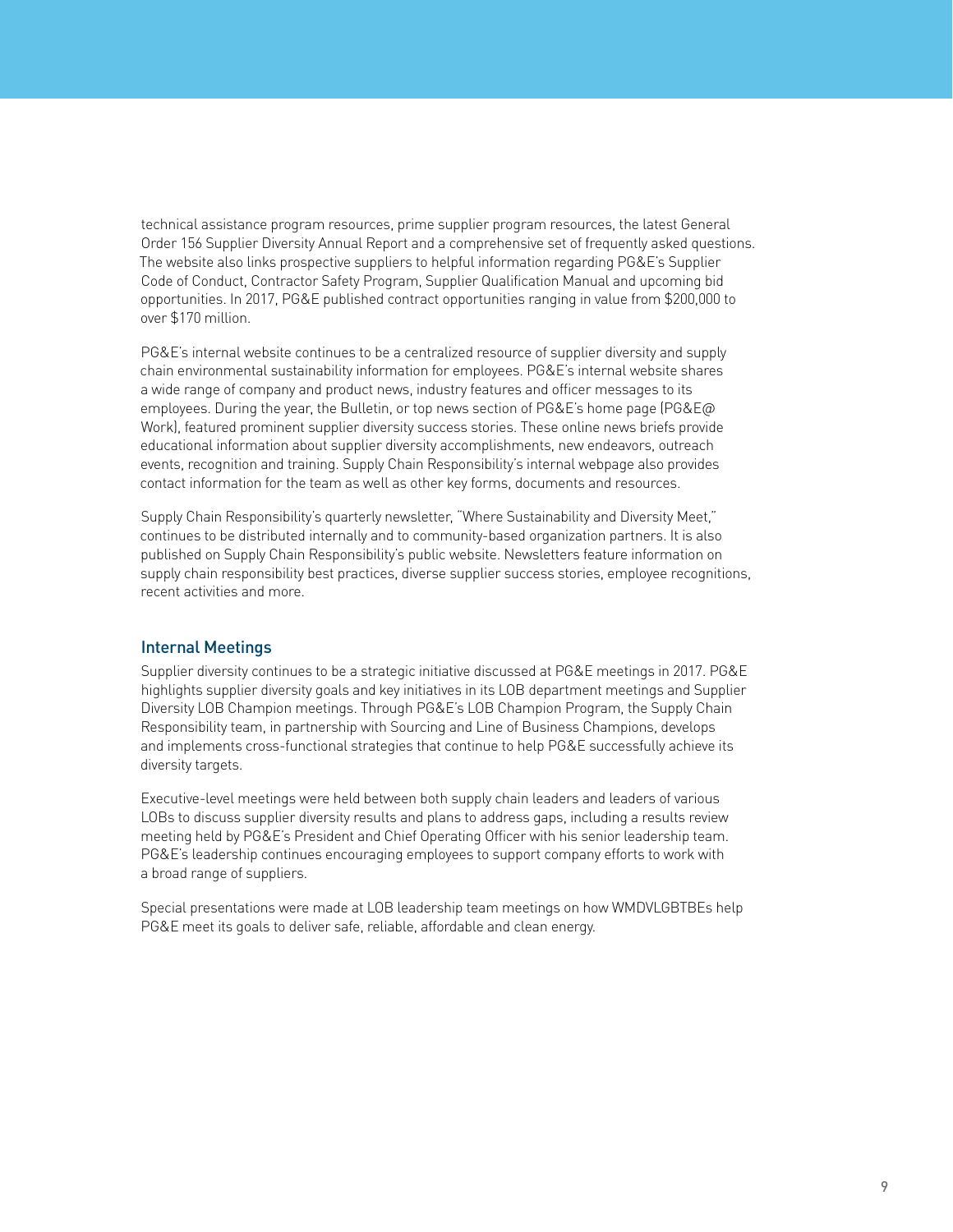#### Employee Recognition

Throughout the year, the Supply Chain Responsibility team recognized its LOB Champions, Sourcing team members and other key personnel for their noteworthy contributions to building PG&E's supplier diversity success. Recognition includes certificates of appreciation and acknowledgment of team member best practices during LOB Champion meetings.

The Supply Chain Responsibility team also hosted the 2017 Supply Chain Responsibility Awards, where PG&E officers presented special supplier diversity and environmental sustainability awards to employees with exceptional 2016 performance. PG&E's President and Chief Operations Officer recognized one individual with the "President's Award" for best exemplifying role model leadership in both supplier diversity and environmental sustainability. Other individuals and teams received awards for implementing best practices while achieving excellent supply chain responsibility results. The event's keynote speaker, Janice Bryant-Howroyd, CEO of The Act 1 Group, one of the largest global, female and African American owned workforce solutions organizations in the United States, shared her journey of growing from her childhood in a segregated community to global corporate leadership and the importance of personal integrity and giving back.

## Coverage of Results

PG&E uses multiple channels to communicate its supplier diversity results to internal and external stakeholders. After filing the company's 2016 Supplier Diversity Annual Report and 2017 Plan, the report was posted on PG&E's Supply Chain Responsibility website. Over the past few years, including 2017, numerous local and national news outlets published articles regarding PG&E's noteworthy WMDVLGBTBE spend and the best practices employed to achieve such results.

The company's PG&E@Work internal homepage featured a front-page story on the company's more than \$2 billion spend with diverse suppliers in 2017. PG&E also published a press release on the company's induction to the Billion Dollar Roundtable for spending more than one billion direct dollars annually with certified diverse suppliers. Additionally, Currents, the company's online publication for news and perspectives, published stories throughout the year regarding supplier diversity.

PG&E's leadership team holds LOB organizations accountable for supplier diversity performance. Results are tracked in key business metrics and shared with senior management on a monthly basis. LOBs performing below target are requested to provide a variance explanation that includes actions to close the gap.

At Supplier Diversity LOB Champion meetings, various LOB champions provide updates on performance as well as share key accomplishments and best practices. LOB Champions discussed progress against performance goals at the Supplier Diversity LOB Champion Meeting Kick-off, which was also attended by the Director of Supply Chain Responsibility and the Vice President of Supply Chain. LOB cross-functional teams—which include Supply Chain Responsibility, Sourcing and LOB members—meet regularly to discuss goal achievement strategies.

Supplier Diversity results are available company-wide through the company's supplier diversity reporting systems. The Supply Chain Responsibility team also responds to numerous ongoing ad hoc requests for data and analytics. PG&E recognizes the importance of management review of metrics in driving performance and continues to leverage reports to review processes that support goal achievement.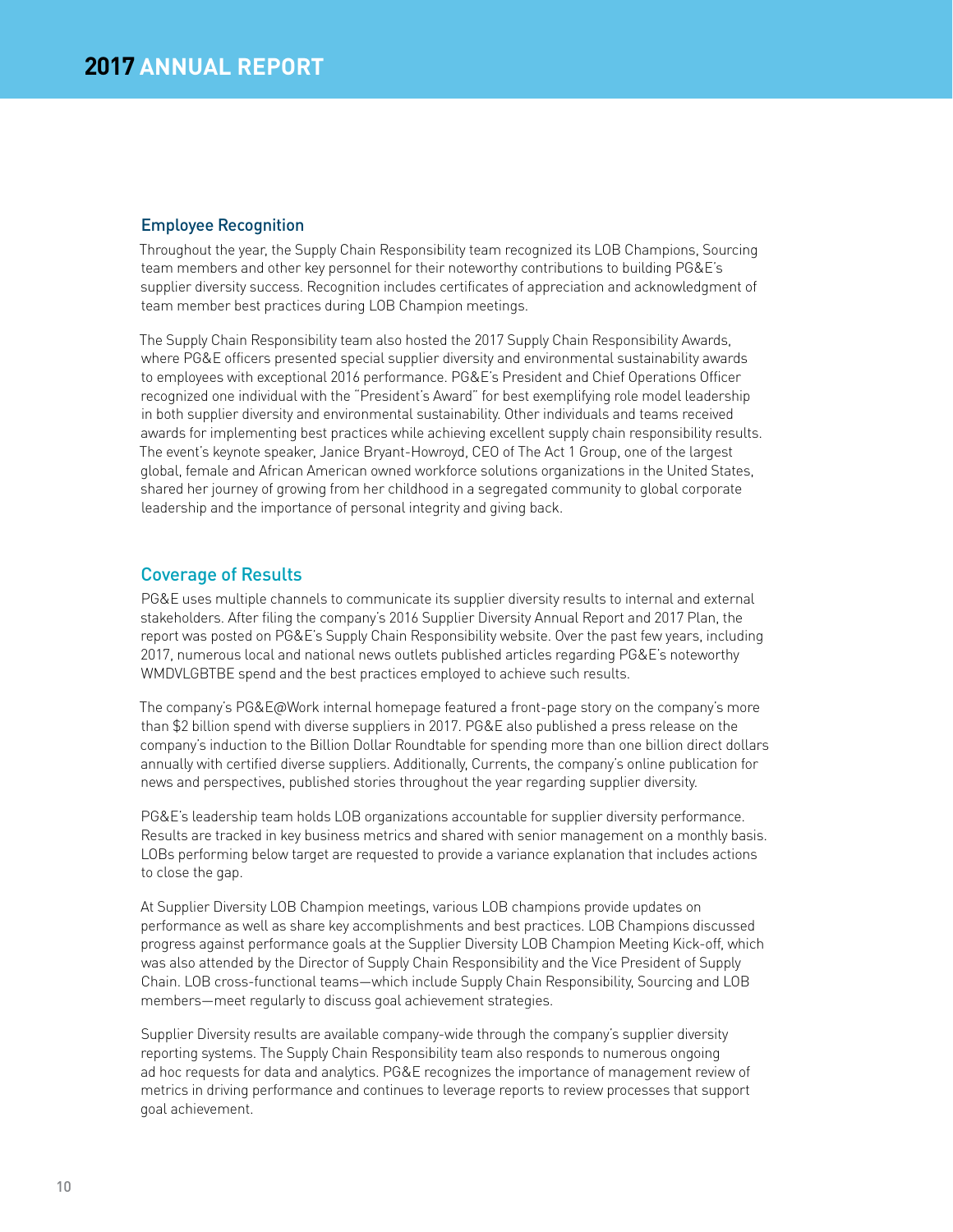## Prime Supplier Program

In 2017, PG&E's supplier diversity subcontracting performance increased, with its prime suppliers reporting more than \$697.2 million in spending with WMDVLGBTBEs, representing a 2.7 percent increase over 2016.

Throughout 2017, PG&E invited prime suppliers to examine their operational value chains for new or expanded diverse subcontracting opportunities. The Supply Chain Responsibility team continues to work with Sourcing and LOB partners to encourage the performance of key prime suppliers by asking them to forecast and proactively manage supplier diversity subcontracting performance.

PG&E continues to work with its suppliers to sustain strong supplier diversity performance yearover-year. PG&E's Prime Supplier Program encourages prime suppliers to establish and execute their own supplier diversity programs, develop supplier diversity plans, set annual performance goals, describe internal best practices to increase WMDVLGBTBE participation and accurately report to PG&E the monthly results of their subcontracting efforts with WMDVLGBTBEs.

Monthly prime supplier webinars and in-person trainings provide background to understand the history of the Supplier Diversity Program, as well as additional details to develop a comprehensive plan, report correctly and consider steps and systems required to comply with an audit of reported results.

At the end of 2017 and for the seventh year in a row, PG&E hired a third-party firm to perform an annual subcontractor reporting and payments audit of its Prime Supplier Program to ensure accurate WMDVLGBTBE reporting from prime suppliers. Audit findings are included in the 2017 reported results.

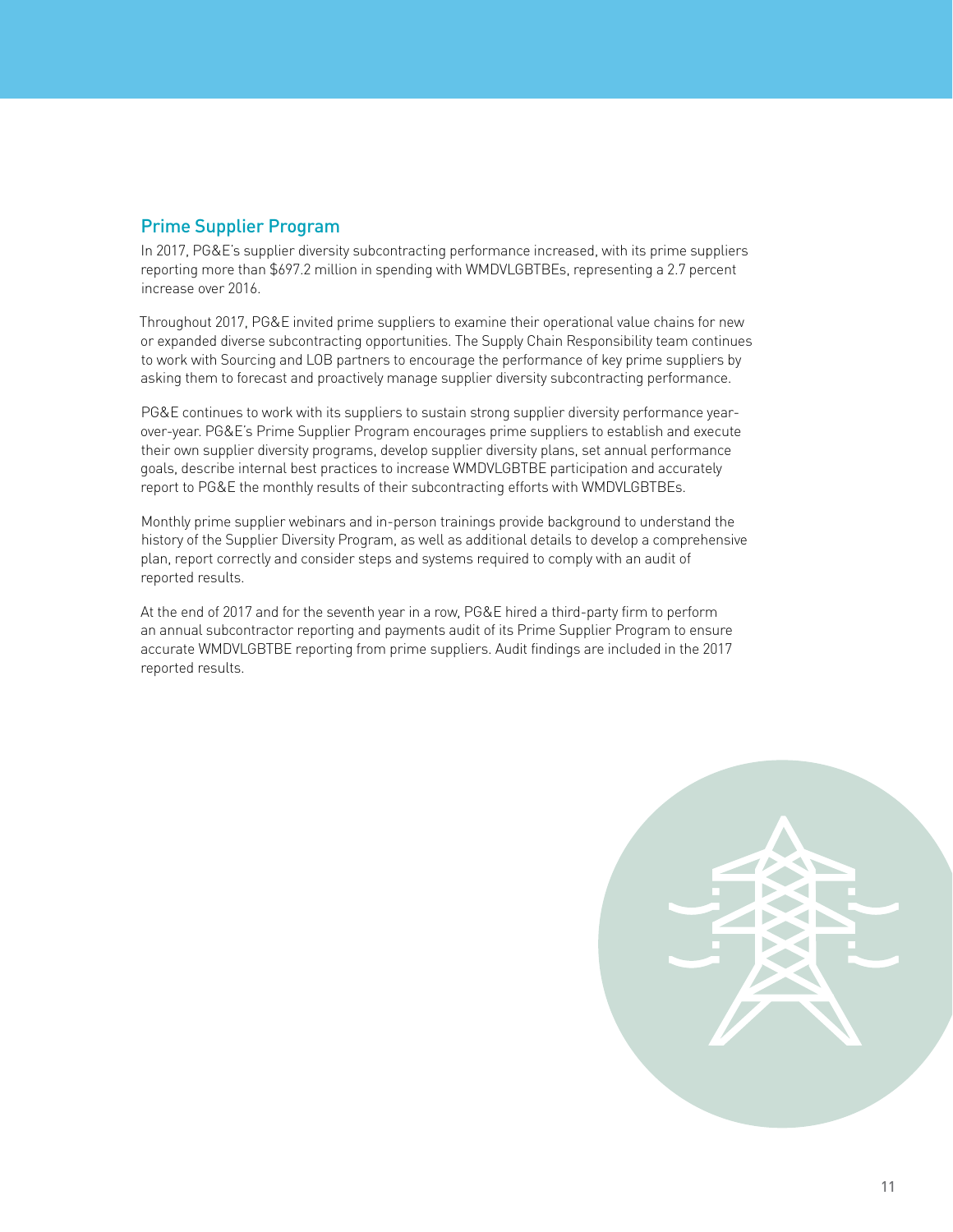## Prime Supplier Academy

In 2017, the Prime Supplier Academy celebrated its third year of success in delivering valuable supply chain responsibility training to PG&E suppliers. The Prime Supplier Academy provides resources and tools that support prime suppliers to increase engagement in and ownership of their own supplier diversity, environmental sustainability and ethical code of conduct initiatives. In 2017, more than 200 prime suppliers attended three in-person Prime Supplier Academy workshops on supplier diversity. Topics included: Inclusion Resources: Finding and Vetting Diverse Suppliers; Supplier Development Programs; and Strategic Communications and Outreach: Increase the Value of your Supplier Diversity Program. Monthly prime supplier webinars also provide information on how to develop a comprehensive supplier diversity plan and report diverse subcontracting correctly.

In addition to these supplier diversity trainings, PG&E's Prime Supplier Academy included four Supplier Code of Conduct webinars that educated suppliers on PG&E's conduct and conflict of interest standards. The webinars highlighted key compliance topics, such as health and safety, environmental leadership, supplier diversity, labor issues and human rights, ethical business conduct, conflict of interest, engagement with external parties, general management and how to raise concerns.

PG&E also conducts webinars for its prime suppliers on how to assess and prioritize environmentally preferable practices.

## Technical Assistance and Capacity Building

PG&E's Technical Assistance Program (TAP) continues to provide a broad range of educational and capacity-building initiatives to WMDVLGBTBEs of all sizes, many in collaboration with communitybased organizations. PG&E's TAP is based on the structure defined in the CPUC's Order Instituting Rulemaking 09-07-027 Three-Tier Technical Assistance Plan for WMDVLGBTBEs.

| Tier 1:<br><b>Smaller</b><br><b>WMDVLGBTBEs</b>                                                                                                                                                                                   | Tier 2:<br><b>Midsize WMDVLGBTBEs</b>                                                                                                                                                                                                                                                                                                                                                                   | Tier 3:<br><b>Advanced Technology/Emerging</b><br><b>Market WMDVLGBTBEs</b>                                                                                                       |
|-----------------------------------------------------------------------------------------------------------------------------------------------------------------------------------------------------------------------------------|---------------------------------------------------------------------------------------------------------------------------------------------------------------------------------------------------------------------------------------------------------------------------------------------------------------------------------------------------------------------------------------------------------|-----------------------------------------------------------------------------------------------------------------------------------------------------------------------------------|
| 1-3 years' experience,<br>less than \$1M revenue                                                                                                                                                                                  | 3+ years' experience, revenue<br>more than \$1M                                                                                                                                                                                                                                                                                                                                                         | 5+ years' experience,<br>demonstrated readiness to grow                                                                                                                           |
| • Diverse Suppliers are<br>Cyber-Secure<br>• Diverse Suppliers are Safe<br>• Diverse Suppliers Go Green<br>• Diverse Suppliers Go Global<br>• Access to Capital/<br><b>Credit Training</b><br>• SBA/MBDA Partnership<br>Workshops | • UCLA MDE Program<br>• University of Washington<br><b>MBE Program</b><br>• UC Berkeley Financial Acumen<br>for Leaders Course<br>• ISO 9001/14001<br><b>Certification Training</b><br>• Diverse Suppliers are<br>Cyber-Secure<br>• Diverse Suppliers are Safe<br>• Diverse Suppliers Go Green<br>· Diverse Suppliers Go Global<br>• SBA/MBDA Partnership<br>Workshops<br>• Reducing Costs of Operation | • ISO 9001/14001 Certification<br>Training<br>• UCLA MDE Program<br>• University of Washington MBE<br>Program<br>• Reducing Costs of Operation<br>• Future-Proofing Your Business |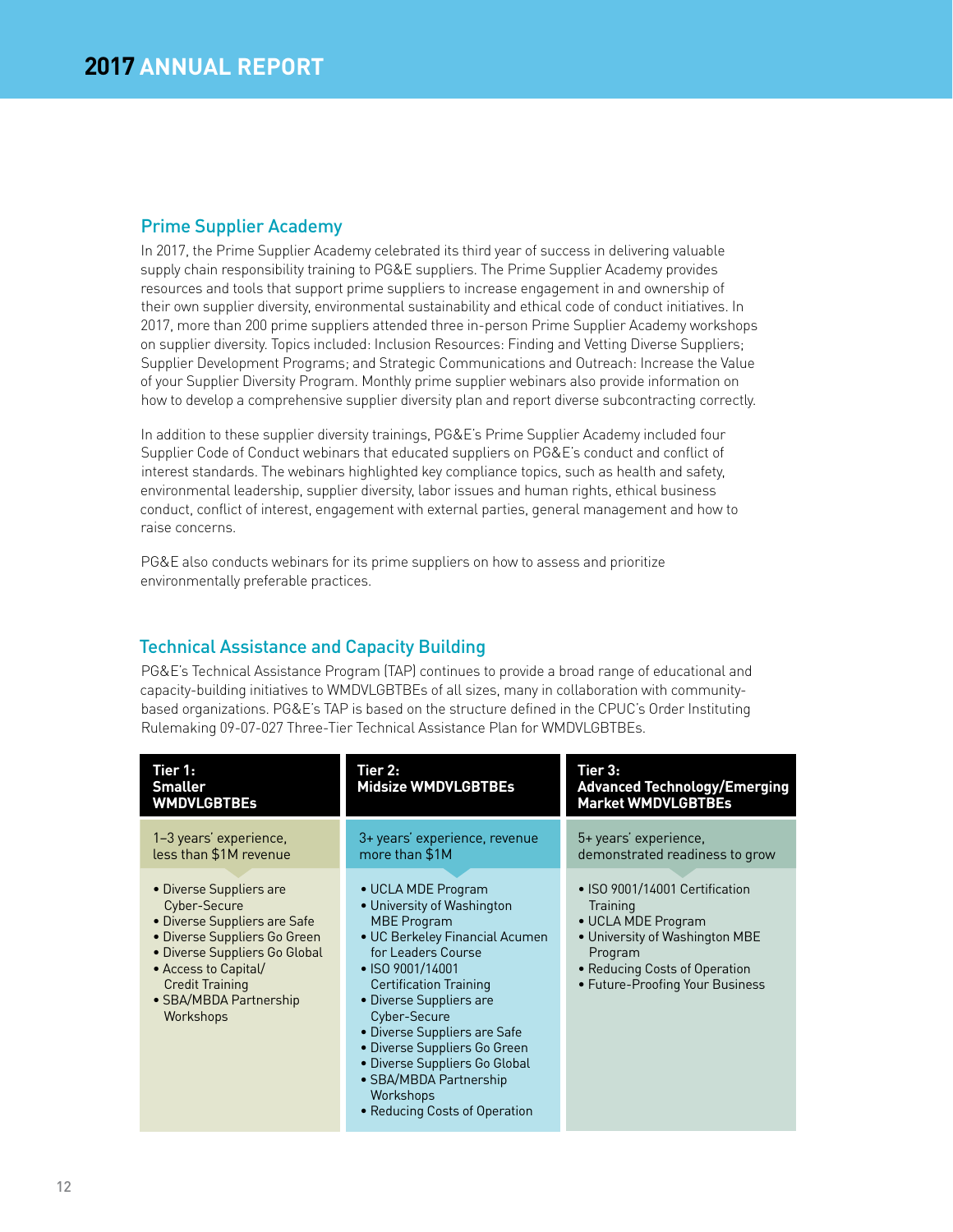#### PG&E's Signature Initiatives

PG&E understands that an important part of supporting WMDVLGBTBEs is offering the tools and technical assistance needed to succeed in today's changing marketplace. The following signature TAP initiatives were established to assist in these efforts.

#### Diverse Suppliers are Safe

PG&E first launched Diverse Suppliers are Safe initiative in 2012 to educate WMDVLGBTBEs on the importance of safety in everyday business practices. In 2017, PG&E conducted four Diverse Suppliers are Safe workshops. These trainings provide participants with information and key elements needed to develop a robust safety program, including a self-assessment and list of safety metrics to track. In 2017, PG&E enlisted the help of a third party safety expert to expand the existing program with four additional trainings. Participants utilize tools to understand, build and revise their safety program and plans. Workshops also include a presentation on PG&E's Contractor Safety Program, ISNetworld safety and Gold Shovel requirements.

#### Diverse Suppliers are Cyber-Secure

In 2014, PG&E launched one of the first cybersecurity initiatives in the country specifically created for the diverse business community. This signature initiative raises cybersecurity awareness, explains risks associated with web-based connectivity, details some approaches small businesses can take to costeffectively assess vulnerability and suggests available resources to help diverse businesses reduce risk. In 2017, PG&E conducted three cybersecurity workshops, one of which featured a presentation from the Federal Bureau of Investigation.

#### Diverse Suppliers Go Green

This signature initiative, launched in 2010, provides information to small and diverse businesses on how to develop and implement their own environmental sustainability initiatives. The training includes education on establishing policies and practices that improve the environmental footprint and profile of each business. Participants learn how to track and set improvement goals for environmental impacts such as energy usage, waste and water usage. The workshops also explore how business strategies that include environmental sustainability can reduce costs and improve business operations. In 2017, PG&E conducted three Diverse Suppliers Go Green workshops.

In addition to these sustainability workshops, PG&E used a third party expert in 2017 to provide WMDVLGBTBEs with a detailed sustainability education and planning tool. This online tool helps suppliers assess their maturity in sustainability, identify sustainability projects relevant to their operations, create plans to implement those projects and report the results. PG&E distributed two scholarships to WMDVLGBTBEs this year.

#### Business Tune-Ups for Diverse Businesses

PG&E developed a new TAP initiative in 2017 to help WMDVLGBTBEs become more competitive through a process of exploring different strategies to identify operational efficiencies, increase productivity and reduce costs. PG&E partnered with a WBE with operational excellence expertise to develop a series of half-day workshops. PG&E conducted its first workshop in November which focused on identifying ways to reduce the costs of operations. Additional topics planned for 2018 include process improvement, risk management, root cause analysis, corrective action and business continuity.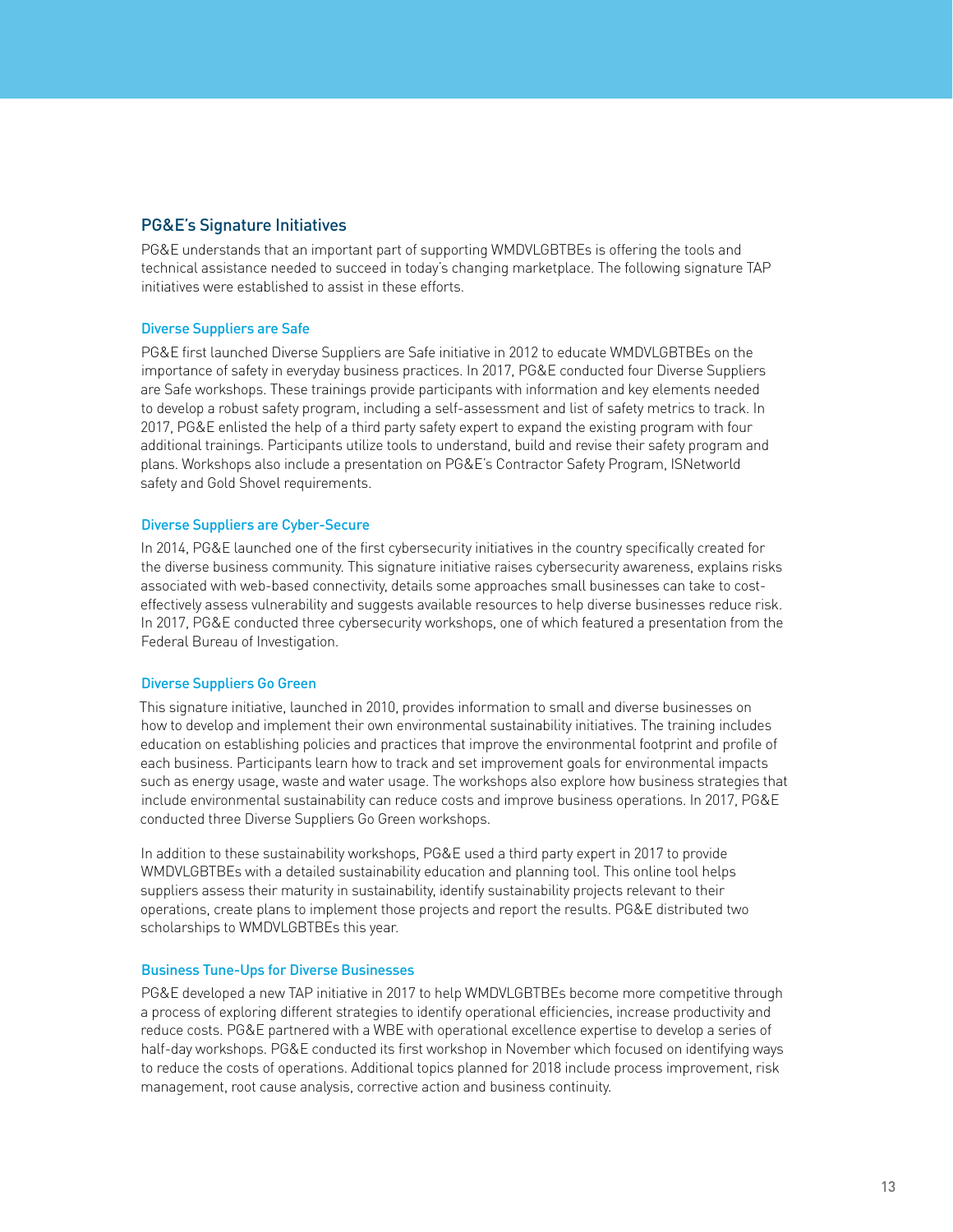#### Future-Proofing Your Business

This year, PG&E launched the pilot of a new TAP initiative designed to address some of the powerful disruptive forces driving rapid change in business. Participants reviewed some of the forces impacting their businesses, including e-commerce, big data, globalization, smart grid, advanced technology, artificial intelligence and robotics. During a day-long session, the diverse suppliers shared how such forces have already impacted their businesses, their views of future impacts and innovative strategies they are employing to adapt to and leverage the changing business ecosystem.

#### UCLA Management Development for Entrepreneurs (MDE) Program

The MDE Program is an intensive graduate-level certification program offered to business owners and managers to help develop their management skills and strengthen their ability to build effective organizations. As a part of the program, participants complete an individualized business improvement plan to implement in their companies. In 2017, PG&E sponsored five WMDVLGBTBEs to attend the UCLA MDE Program.

#### University of Washington Minority Business Executive Program

PG&E continues to offer scholarships to WMDVLGBTBEs to attend University of Washington Foster School of Business' Minority Business Executive Program. This National Minority Supplier Development Council-affiliated program assists diverse business leaders to utilize financial tools to make more cost-effective decisions, market more effectively and develop long-term growth strategies. In 2017, PG&E provided four WMDVLGBTBEs with scholarships to attend this program.

#### International Organization for Standardization (ISO) Certification Training **Scholarships**

PG&E continues to sponsor educational training for WMDVLGBTBEs to understand the value of managing supply chain risk and improving quality via ISO certification. Scholarships support oneon-one training that assists WMDVLGBTBEs to successfully implement ISO standards into their management systems. PG&E provided one WMDVLGBTBE with a scholarship in 2017.

#### Small Business Administration (SBA) and Minority Business Development Agency (MBDA) Collaboration

PG&E is a longtime partner of the SBA and MBDA to provide capacity-building training to the small and diverse business communities. In 2017, PG&E sponsored six workshops with the SBA throughout PG&E's service territory. PG&E presents on how to do business with utilities, moderates supplier panels and invites its prime suppliers to network with WMDVLGBTBEs. The SBA uses its small business expertise to educate attendees on other related business development training topics. The California Department of General Services and MBDA also supports these events with capacitybuilding presentations of their own.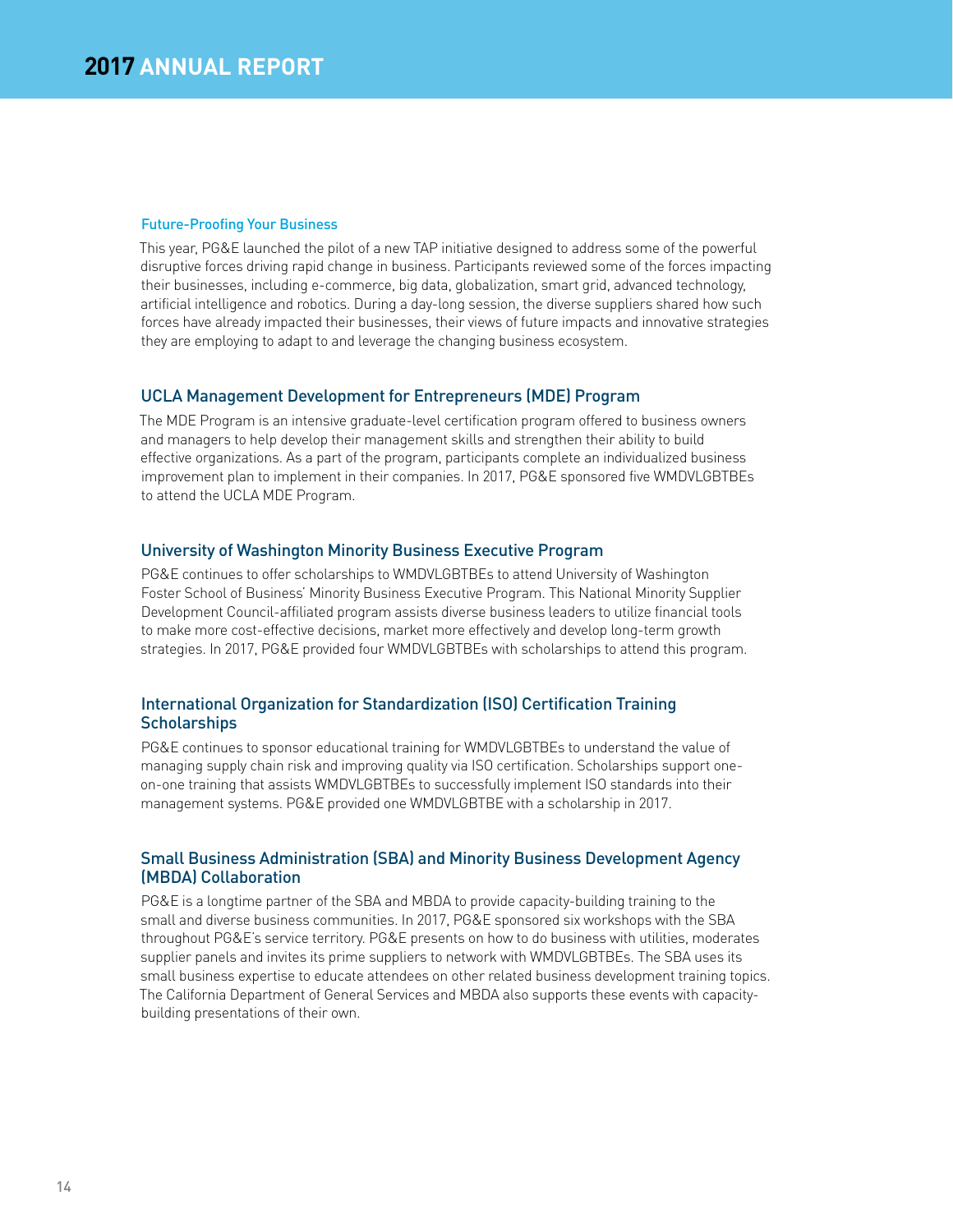#### Workshop topics included:

- Benefits of the 8(a) Program
- Benefits of the Hub Zone Certification
- The Importance of Certifications
- Access to Capital
- SBA Loan Programs
- How to Apply for a Loan
- Understanding Financial Statements
- Key Financial Ratios
- Guarantor Risk
- Strategies for Strengthening Risk Profiles
- Understanding Credit Profiles

#### Financial Education and Support

As part of PG&E's commitment to the White House Supplier Pay Initiative, the Accelerated Pay Program was established in 2015 to provide technical and financial assistance to small and diverse businesses with cash flow challenges. The program includes access to accelerated payments, scholarships to a UC Berkeley financial management course and one-on-one coaching sessions with a professional advisor. The goal of PG&E's Accelerated Pay Program is to support financial health and education for small and diverse businesses.

## Supplier Development Program

PG&E supports the development of its diverse suppliers through formal and informal mentorship, opportunity identification and value chain analysis. In 2017, PG&E continued to focus on supporting the competitive development of key WMDVLGBTBEs through its formal Supplier Development Program. Twenty WMDVLGBTBEs have graduated since the formal program's launch in 2010.

In 2017, ten WMDVLGBTBEs (four WBEs, three Hispanic American MBEs, one African American MBE, one Asian Pacific American MBE and one DVBE) participated in PG&E's formal Supplier Development Program. Program accomplishments can be attributed to the active participation of PG&E senior executive mentors, other PG&E business partners and diverse owners committed to developing their businesses.

#### WMDVLGBTBE participants in the Supplier Development Program benefited from:

- Executive mentorship
- Cross-functional supplier development team support
- Quality certification training
- Educational scholarships to management development programs
- Detailed business analysis (i.e. strengths, weaknesses, opportunities, threats analysis)
- Customized business development plans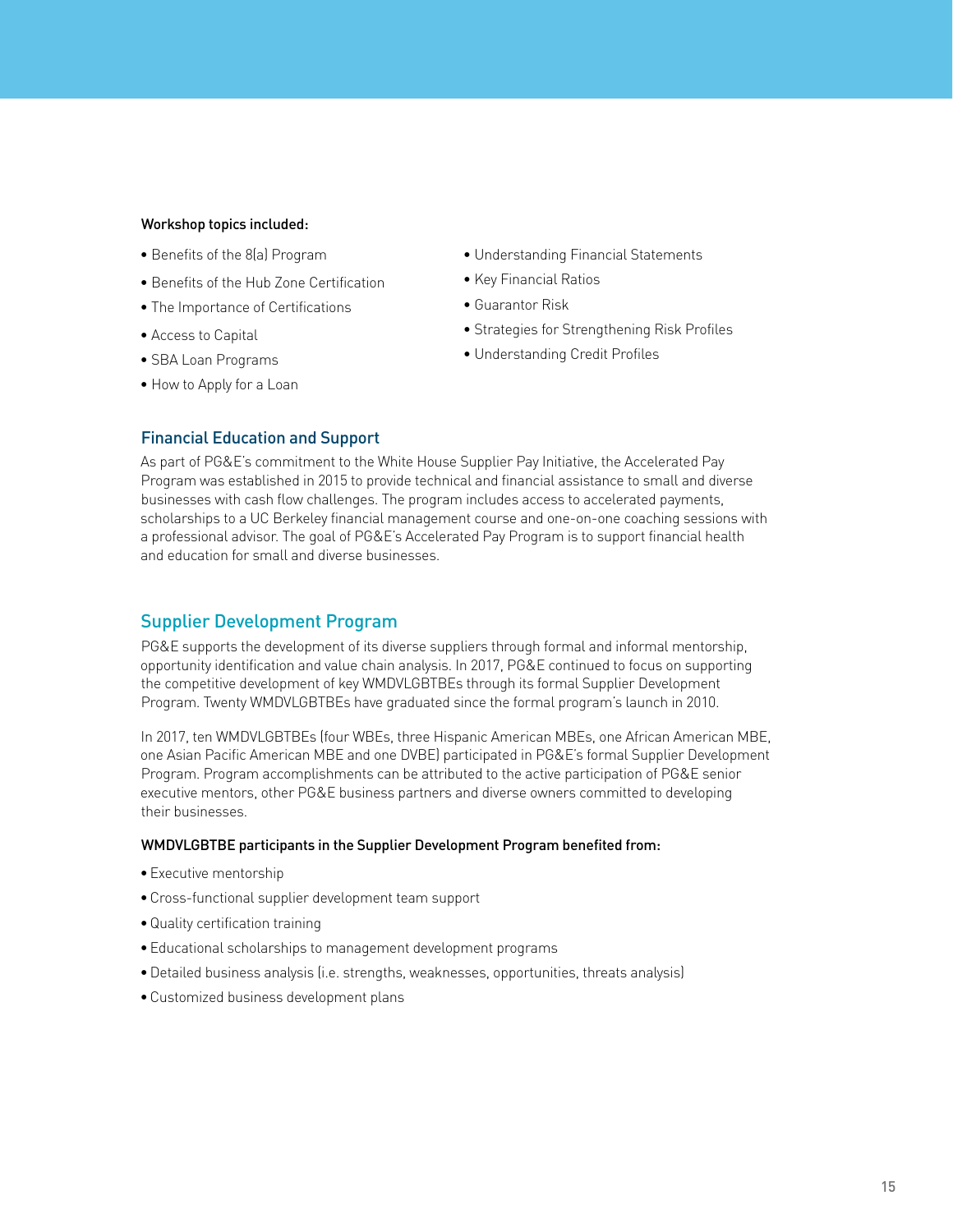## **EXTERNAL PROGRAM ACTIVITIES**

## LGBTBE Outreach

PG&E recognized many years ago the value of cultivating a community of diverse suppliers that reflects California's diversity, increases economic opportunity in its local communities and enhances the quality of service the company provides to its customers. In 2012, PG&E expanded its Supplier Diversity Program and corporate supplier diversity policy to include LGBTBEs.

Over the last five years, PG&E has fully integrated LGBTBE inclusion into its reporting systems and sourcing processes. These activities include all internal and prime supplier training, technical assistance and diverse supplier development programs. While there have been many successes integrating this important category, there continue to be challenges related to the limited number and types of LGBTBEs that have capacity to meet PG&E's specific industry needs.

PG&E established and implemented several strategies to address these challenges. Internally, the Supply Chain Responsibility team worked to introduce one new LGBTBE, and in some cases multiple LGBTBEs, to each of PG&E's business areas. Supply Chain Responsibility team members scheduled introductory meetings between Supplier Diversity LOB Champions, decision makers and qualified LGBTBEs to share capabilities and discuss opportunities. The intent of these efforts is to align LGBTBEs to be prepared as future needs for their services arise at PG&E.

Externally, PG&E continues to find opportunities to educate the LGBTBE community about doing business with utilities. PG&E did this by expanding partnerships with local LGBTBE chambers, including the Golden Gate Business Association (GGBA), the Rainbow Chamber of Commerce of Silicon Valley (RCCSV) and the Rainbow Chamber of Commerce of Sacramento (RCCS). PG&E is also a corporate member of the National Gay and Lesbian Chamber of Commerce (NGLCC) and actively participates on NGLCC's Procurement Council. NGLCC applauded PG&E's leadership and support of the LGBTBE community by recognizing the utility as NGLCC's Corporation of the Year at its November 2016 awards gala.

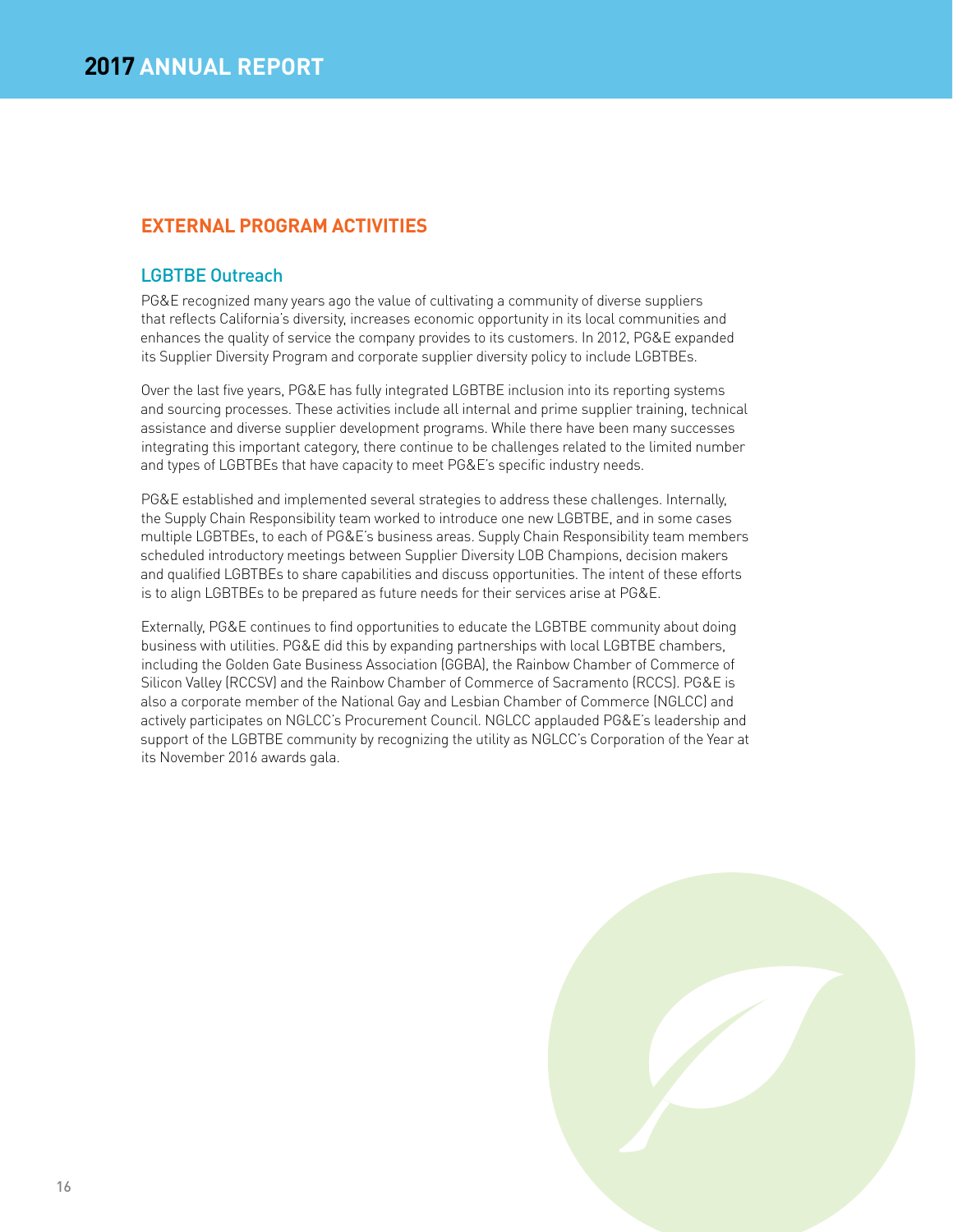#### PG&E sponsored and attended a number of events focused on identifying and educating LGBTBEs as part of these partnerships. Some of the events included:

- The GGBA Power Luncheon, which celebrates LGBTBE leadership in the Bay Area and featured several leading LGBTBEs
- The NGLCC International Business and Leadership Conference, which provides innovative LGBTBE inclusion programming, a trade show, targeted matchmaking, networking and benchmarking opportunities
- The NGLCC National Dinner, which celebrates outstanding achievements in diversity and leadership in the LGBT and allied business community
- Business outreach mixers and networking meetings held by the NGLCC, GGBA, RCCSV and RCCS
- A targeted matchmaking event between NGLCC-certified LGBTBEs and members of the Billion Dollar Roundtable

During LGBT Pride Month, PG&E held its second annual "Out for Business" LGBTBE Workshop in partnership with GGBA, RCCSV and RCCS. The event featured a presentation from a successful LGBTBE on how to take businesses from surviving to thriving. In addition to this training, the workshop also connected 34 LGBTBEs to PG&E Sourcing and LOB decision makers and to PG&E prime suppliers. In total, more than 80 connections were made.

PG&E remains committed to growing its efforts, activities and spend with LGBTBEs.

## DVBE Outreach

PG&E continues to support internal and external activities to promote DVBE inclusion, engage with the DVBE community, provide training and connect qualified DVBEs to contracting opportunities. The Supply Chain Responsibility team works closely with the California Disabled Veteran Business (DVB) Alliance and the Elite Service-Disabled Veteran-Owned Business (SDVOB) Network, and its local affiliates, to educate DVBEs.

#### PG&E conducted a number of workshops and attended multiple events in support of DVBEs in 2017:

- California DVB Alliance Keeping the Promise Conference: PG&E and a number of its prime suppliers supported one-on-one business matchmaking sessions with prospective DVBEs at the conference. PG&E also managed an exhibit booth and invited its prime suppliers to schedule specific hours at the booth to meet prospective DVBEs.
- California DVB Alliance Salute to Veterans Day Breakfast and Corporate Advisory Board Meeting: The veterans' breakfast brought together businesses, the public and private sector to celebrate the men and women who served in America's armed forces. The board meeting introduced the new board members and their mission. Additionally, PG&E met with prospective DVBEs.
- Northern California Elite SDVOB Network Annual Conference: PG&E hosted an environmental sustainability workshop that covered information on establishing policies and practices that improve the environmental profile of a business. Participants received tools and resources to track and set improvement goals for environmental impacts such as energy, waste and water usage. PG&E participated in a best practices panel and networking session. PG&E also invited five prime suppliers to attend and connect with prospective DVBE suppliers.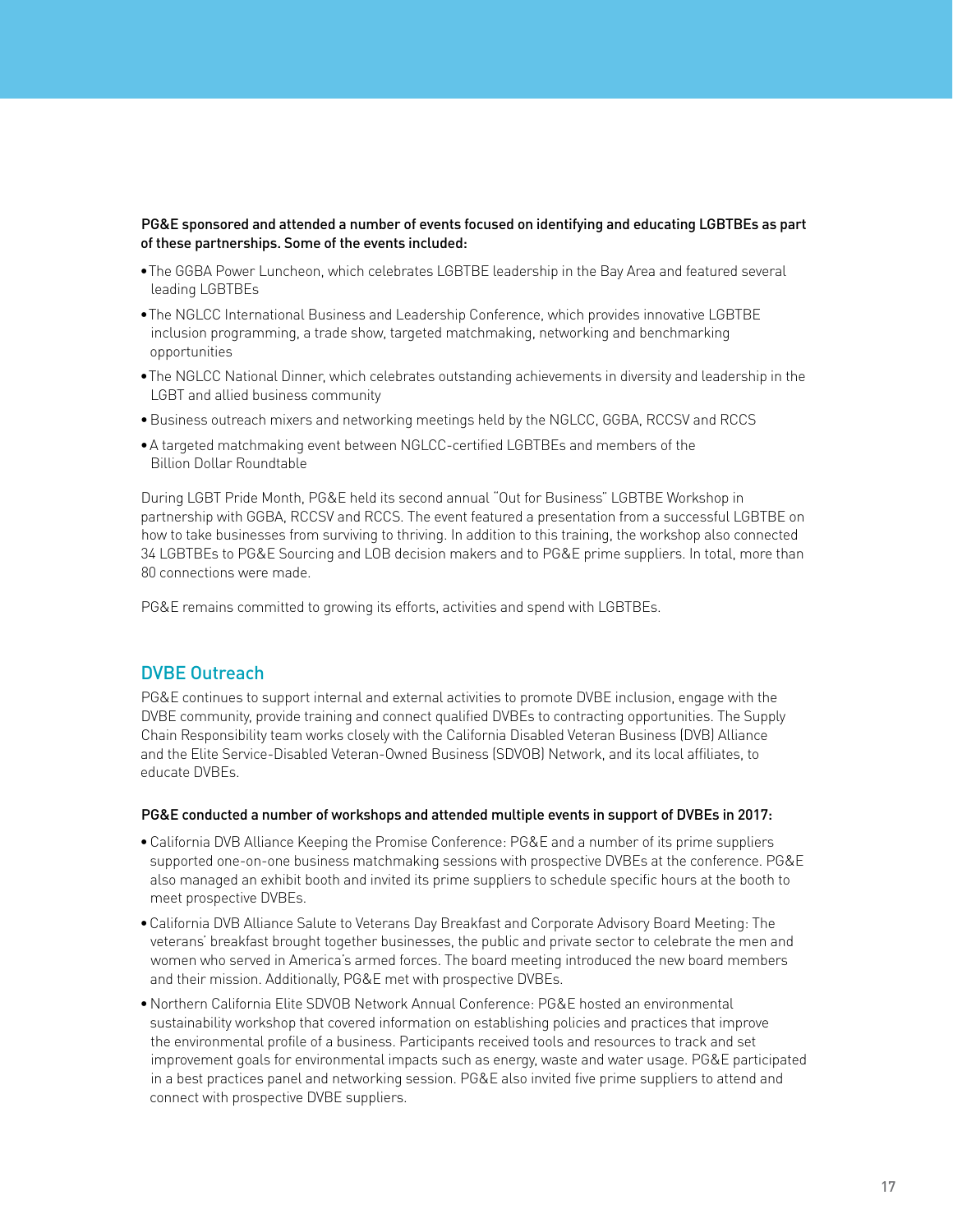- Elite SDVOB Network 2017 National Conference: PG&E participated in a best practices panel discussion on helping DVBEs stand out in their marketing efforts. Panel topics included how to create successful line cards, how to prepare for business matchmaking, and effective ways to market to and engage with prime suppliers. PG&E staff hosted a booth at the trade show and enlisted a number of its prime suppliers to participate in business matchmaking.
- PG&E's Annual "Boots to Business" Workshop: PG&E hosted this workshop in partnership with the SBA and the California DVB Alliance. "Boots to Business" is a SBA program that introduces transitioning military service members to the fundamentals of small business ownership and available SBA tools and resources. The California DVB Alliance's Executive Director provided welcoming remarks. A representative from PG&E's contractor safety program shared the importance of critical safety requirements like ISNetworld® and Gold Shovel certification. Additionally, participants learned what it takes to become a PG&E supplier or subcontractor. Attendees also received information regarding the benefits of certifications like 8(a) and HubZone designations in California. The workshop concluded with a networking session between PG&E prime suppliers and DVBEs.

DVBEs also attended in-person Prime Supplier Academy trainings to both learn how to successfully implement supply chain responsibility initiatives of their own as well as to network with other PG&E prime suppliers.

## Loan Fund

PG&E continues to support access to capital for diverse suppliers. As in years past, PG&E continued as an investor in the Business Consortium Fund (BCF). The BCF is a minority business development company created by the National Minority Supplier Development Council to provide contract financing to certified MBEs through a network of local participating banks.

## External Communications

In 2017, PG&E's communication strategy utilized various channels to share best practices with supplier diversity advocates and to educate the diverse business community on the company's resources that support supplier diversity success. PG&E print ads appeared in several diverse publications and event program brochures throughout the year. In addition to linking readers to resources available at the company's website, the advertisements shared PG&E's more than 35 year commitment to supplier diversity by highlighting its \$2.85 billion spent in 2016 with diverse suppliers.

#### PG&E published advertisements and articles in the following diverse publications.

- *Affinity Magazine*
- *MBN-USA*
- *Bay Area Reporter*
- *Professional Woman's Magazine*
- *Diversity Plus*
- *US Veterans Magazine*
- *MBE Magazine*
- *WE-USA*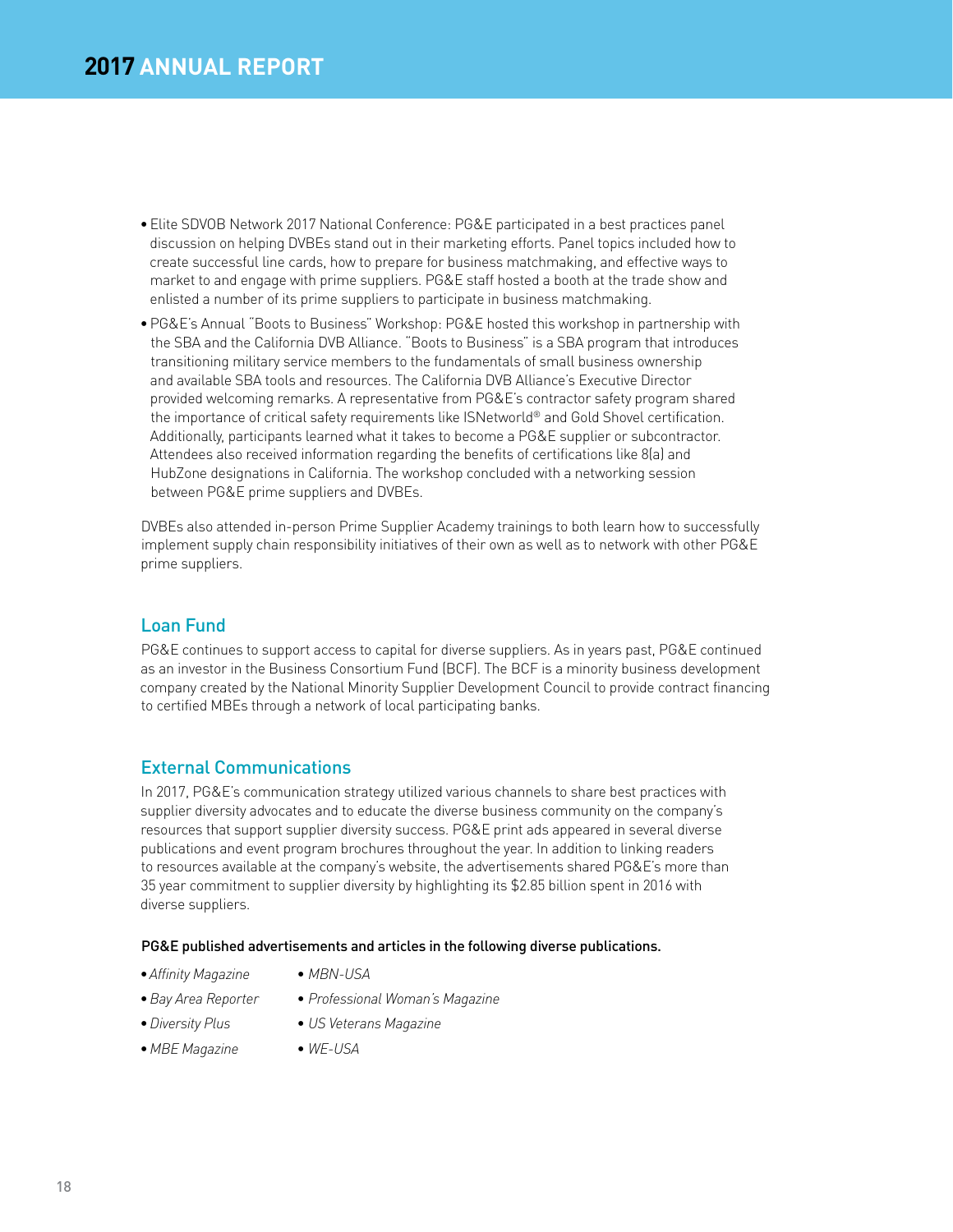## Awards and Recognition

PG&E's supplier diversity program continued to be recognized for its industry-leading excellence. PG&E received the following awards and recognitions in 2017.

| Organization                                                            | Recognition                                                                                                                                          |
|-------------------------------------------------------------------------|------------------------------------------------------------------------------------------------------------------------------------------------------|
| <b>Billion Dollar Roundtable</b>                                        | Inducted into the BDR for procuring more than \$1.0<br>billion annually from certified minority and women-<br>owned businesses on a first tier basis |
| Women's Business Enterprise<br>National Council                         | America's Top Companies for Women-Owned<br><b>Businesses</b>                                                                                         |
| Institute for Supply Management                                         | <b>Charles J. McDonald Supplier Diversity</b><br>Advocate Award                                                                                      |
| U.S. Hispanic Chamber of Commerce                                       | Million Dollar Club: \$500 million-\$1 billion category                                                                                              |
| California Hispanic Chamber of<br>Commerce                              | Corporate Advocate of the Year Award                                                                                                                 |
| <b>Western Regional Minority Supplier</b><br><b>Development Council</b> | Procurement & Purchasing Leader of the Year                                                                                                          |
| National Business Inclusion<br>Consortium                               | Best of the Best Corporations for Inclusion                                                                                                          |
| <b>Omnikal (formerly Diversity Business)</b>                            | America 's Top 50 Inclusion Corporations                                                                                                             |
| Diversity Inc                                                           | Top Five Regional Utilities for Diversity                                                                                                            |
| Women's Enterprise USA                                                  | WE 100 Corporations of the Year                                                                                                                      |
| Women's Enterprise USA                                                  | Top 100 Leaders in Supplier Diversity                                                                                                                |
| Professional Women's Magazine                                           | Best of the Best: Top Supplier Diversity Program                                                                                                     |
| <b>Minority Business News USA</b>                                       | Corporate 101: Most Admired Companies for Supplier<br><b>Diversity</b>                                                                               |
| <b>Minority Business News USA</b>                                       | 2017 Corporate Buyers of the Year                                                                                                                    |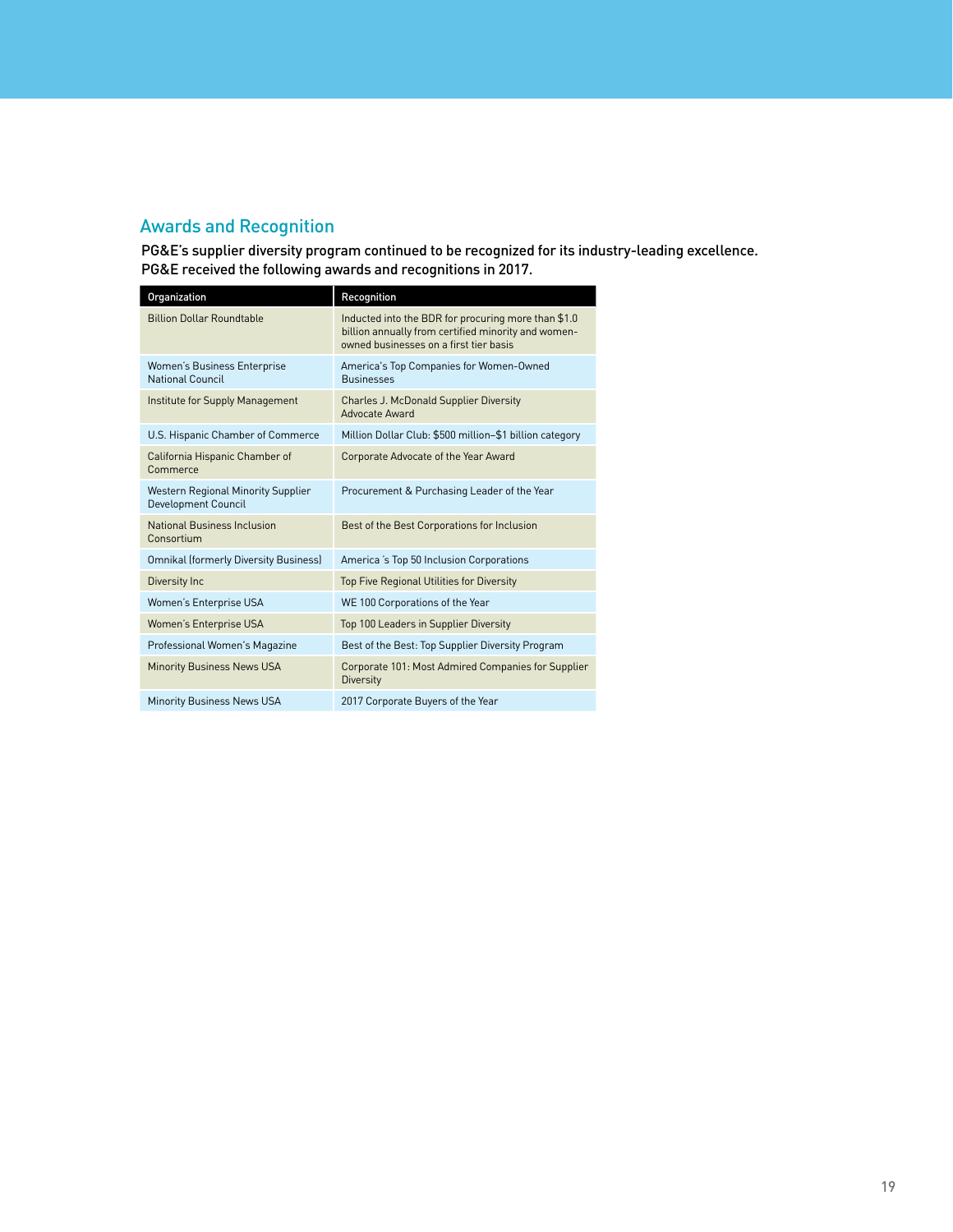## **Outreach**

In 2017, PG&E participated in many local, state and national supplier diversity outreach events to meet with qualified prospective WMDVLGBTBEs. The Supply Chain Responsibility team and its Outreach Ambassadors benchmarked and shared best practices with other corporations, connected prime suppliers to WMDVLGBTBEs and educated prospective suppliers on what it takes to compete for business.

#### PG&E sponsored and/or participated in the following activities:

- American Association of Blacks in Energy—2017 AABE National Conference
- American Indian Chamber of Commerce—14th Annual Expo
- American Indian Chamber of Commerce—Annual Heritage Month Luncheon and Scholarship Awards
- Astra Women's Business Alliance—2017 S.T.E.A.M Summit
- Astra Women's Business Alliance—Best Practices Supplier Diversity Summit
- Astra Women's Business Alliance—Procurement Summit and Holiday Luncheon
- Astra Women's Business Alliance, Northern California—WBE Economic Development Summit
- California Asian Pacific Chamber of Commerce—API Leadership Celebration
- California Asian Pacific Chamber of Commerce—Asian and Pacific Islanders Legislative Caucus Dinner
- California Asian Pacific Chamber of Commerce—Business Development Program Sacramento
- California Asian Pacific Chamber of Commerce—Empower Program Bakersfield
- California Asian Pacific Chamber of Commerce—Empower Program Fresno
- California Asian Pacific Chamber of Commerce—Empower Program Stockton
- California Black Chamber of Commerce—Ron Brown Business and Economic Summit
- California DVB Alliance—Keeping the Promise DVBE Conference
- California DVB Alliance—Salute to Veterans Day Breakfast/Corporate Advisory Board Meeting
- California Efficiency + Demand Management Council—Customer Care Energy Efficiency Vendor Training
- California Hispanic Chamber of Commerce—2017 Annual Convention
- California Public Utilities Commission—Small and Diverse Business Expo, Los Angeles
- California Public Utilities Commission—Small and Diverse Business Expo, Redding
- California Small Business Day
- CERES Conference 2017
- DistribuTECH—2017 Conference and Exhibition
- Edison Electric Institute—2017 Business Diversity Conference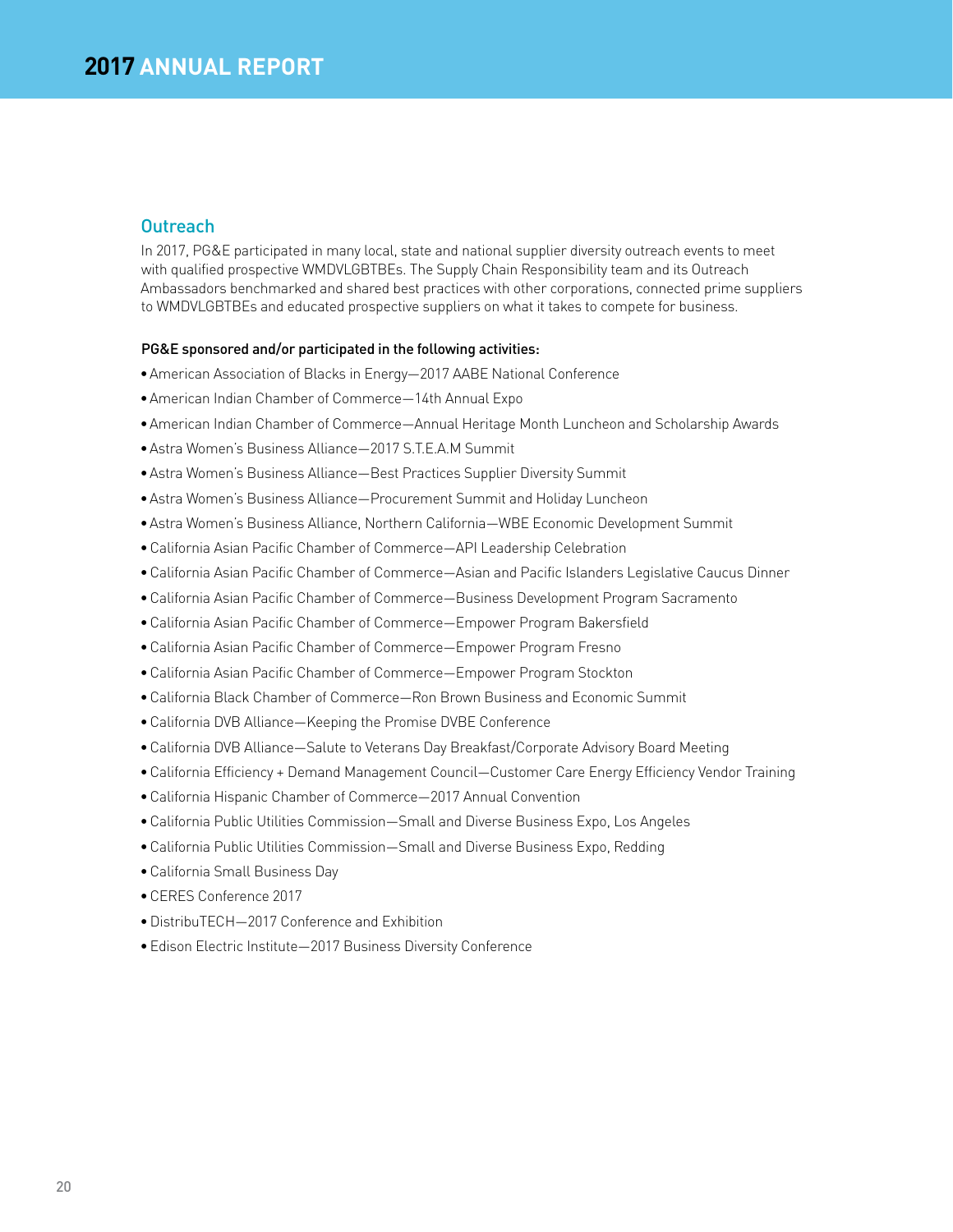- Electric Utility Industry Sustainable Supply Chain Alliance—Annual Sourcing Conference
- Elite SDVOB Network—14th Annual National Convention
- Elite SDVOB Network, Northern California Chapter—2nd Annual Convention San Francisco
- Fresno Chamber of Commerce Foundation—Small Business University
- Golden Gate Business Association—Power Lunch III
- Greenlining Institute—2017 Economic Summit
- IBM Cognitive Computing Deep Dive Diverse Business Participation
- National Asian American Coalition—Economic Development Conference
- National Association of Women Business Owners, California—Propel Your Business Conference
- National Gay and Lesbian Chamber of Commerce—2017 International Business and Leadership Conference
- National Gay and Lesbian Chamber of Commerce—LGBTBE Business Matchmaker with Billion Dollar Roundtable
- National Minority Supplier Development Council—2017 Annual Conference
- National Minority Supplier Development Council—2017 Leadership Awards
- National Utilities Diversity Council—4th Annual Brooklyn Brainstorm Conference
- Office of Economic and Workforce Development and the San Francisco Chamber of Commerce— San Francisco Biz Connect Business to Business Holiday Marketplace
- PG&E Asian Pacific American Heritage Month Celebration: Diverse Suppliers are Safe, Diverse Suppliers are Cyber-Secure
- PG&E Black History Month Celebration: Diverse Suppliers are Safe
- PG&E Business Tune-Up Workshop: Reducing Costs of Operation
- PG&E Customer Care Energy Efficiency Pre-Bid Forum
- PG&E Diverse Suppliers Go Green (in collaboration with the Elite SDVOB Network, Northern California Chapter)
- PG&E DVBE Boots to Business Workshop (in partnership with SBA and California DVB Alliance)
- PG&E Effective Marketing to Public Utility Companies (in partnership with California Water Association)
- PG&E Future Proofing Your Business Workshop Pilot
- PG&E Hispanic Heritage Month Celebration: Diverse Suppliers Go Green
- PG&E LGBT Pride Month Celebration: Out for Business (in collaboration with NGLCC, GGBA, RCCSV and RCCS)
- PG&E Small Business Consultation and Feedback Forums, Summer and Winter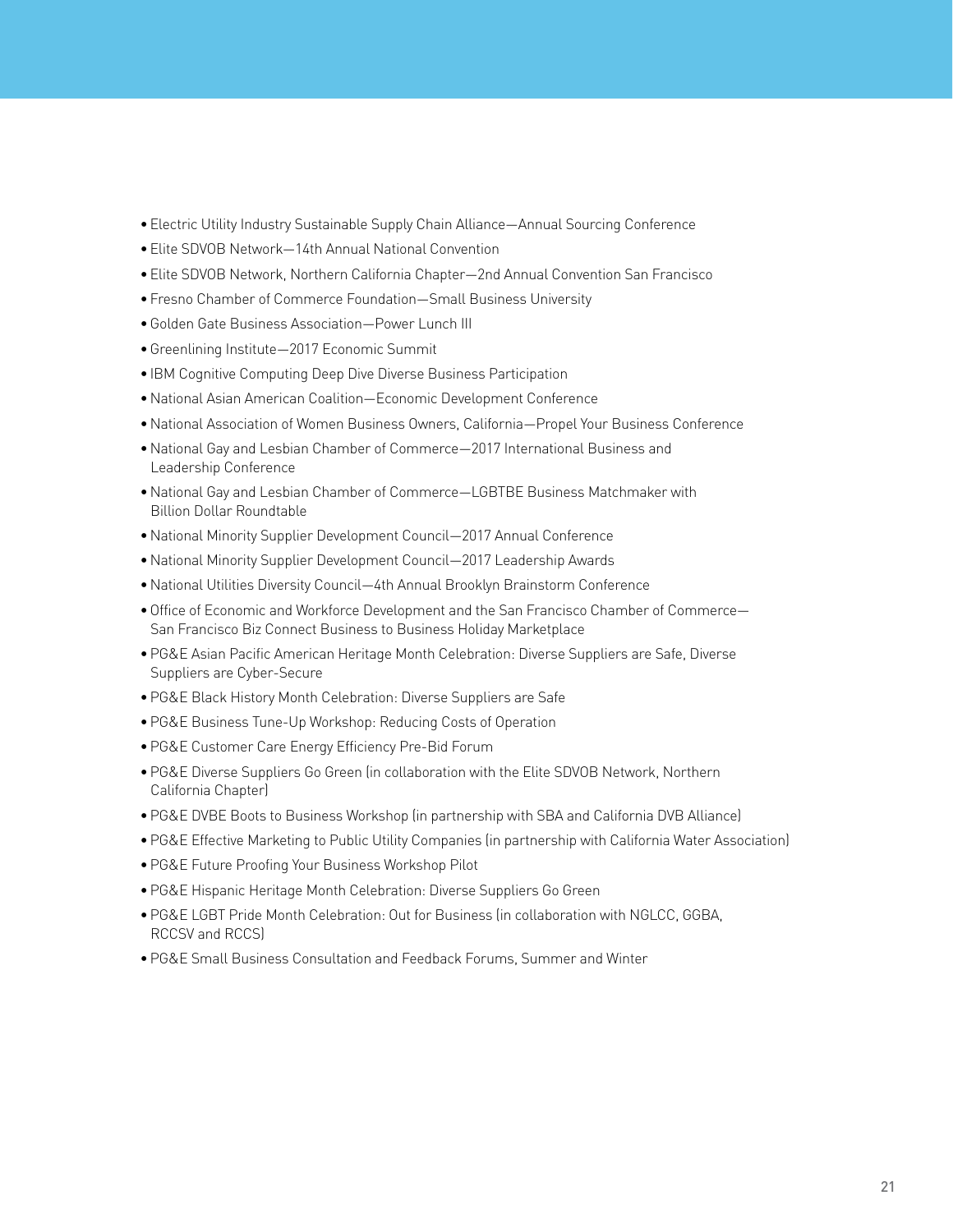- PG&E Small Business Workshop (in partnership with SBA), Fresno
- PG&E Small Business Workshop (in partnership with SBA), San Francisco
- PG&E Small Business Workshop (in partnership with SBA), Stockton
- PG&E Tools and Resources for Successfully Doing Business
- PG&E Women's History Month Celebration: Diverse Suppliers are Cyber-Secure
- POWER-GEN International
- Rainbow Chamber of Commerce, Silicon Valley—Connect: 2017
- Sacramento Rainbow Chamber of Commerce—2017 Annual Gala
- San Francisco Public Utilities Commission—4th Annual Women in Construction Expo
- Small Business Administration—2017 Small Business Week Workshop
- Sustainable Purchasing Leadership Council—2017 Summit
- U.S. Department of Transportation and California Asian Pacific Chamber of Commerce— 2017 Disadvantaged Business Enterprise Conference: I am Small Business
- U.S. Hispanic Chamber of Commerce—National Convention
- U.S. Pan Asian American Chamber of Commerce—CelebrAsian Procurement Conference
- WEConnect International—1st Annual Global Supplier Diversity and Inclusion Symposium and Gala
- Western Regional Minority Supplier Development Council—All Money is Green Event/MBE General Assembly Meeting
- Western Regional Minority Supplier Development Council—Annual Meeting and Holiday Luncheon
- Western Regional Minority Supplier Development Council—Awards and Fundraiser Gala
- Western Regional Minority Supplier Development Council—Build the Future Business and Construction Expo
- Women's Business Enterprise National Council—National Conference
- Women's Business Enterprise National Council—Summit and Salute Conference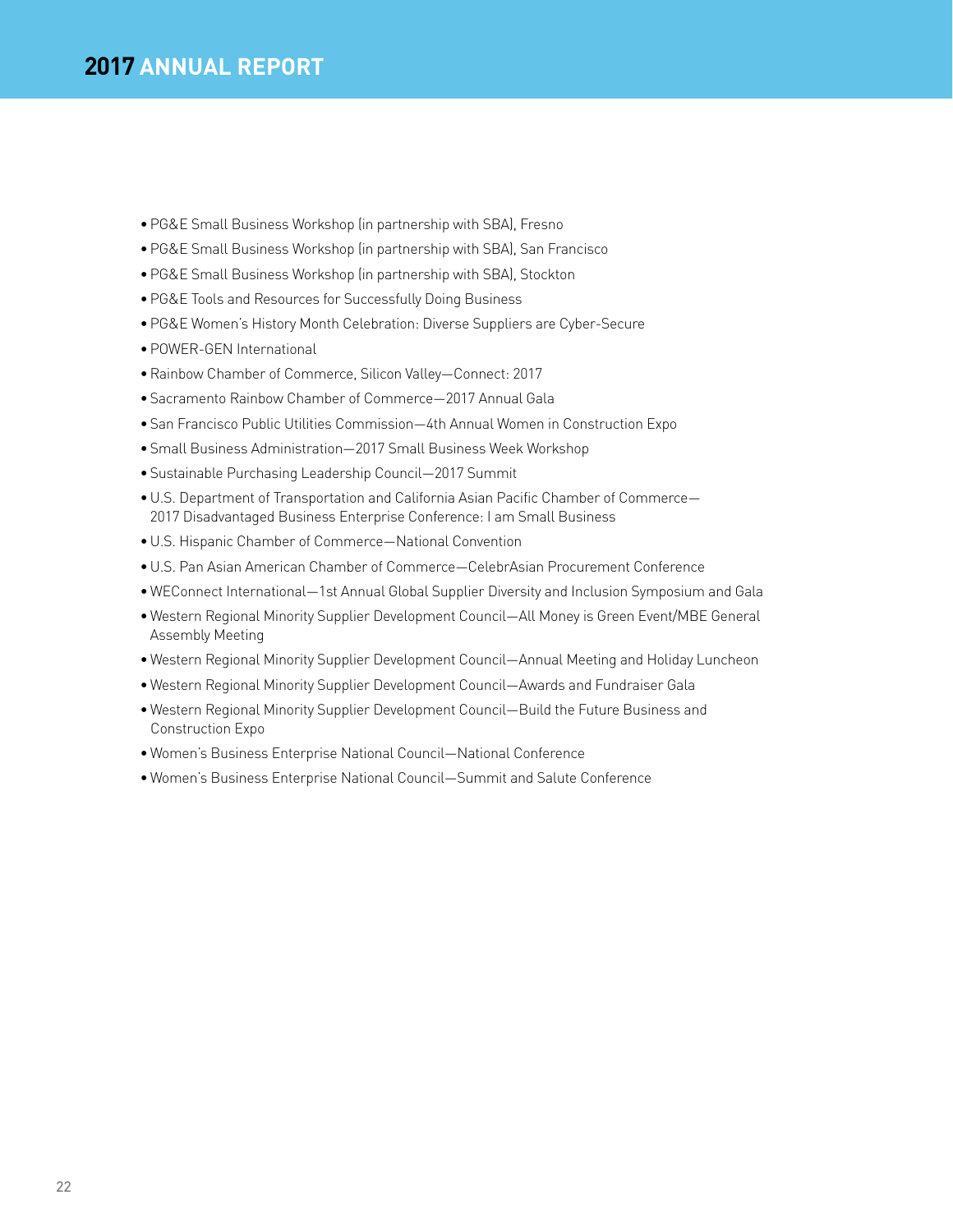#### PG&E's Supplier Diversity team actively participated in the following organizations:

- American Indian Chamber of Commerce: Advisory Board
- California Asian Pacific Chamber of Commerce: Board Member
- California Disabled Veterans Business Alliance: Corporate Advisory Board
- California Utilities Diversity Council: Corporate Member, Executive Committee Co-Vice Chair
- Electric Utility Industry Sustainable Supply Chain Alliance: Executive Committee Past Chair
- Institute for Supply Management: Supplier Diversity Board Member
- National Gay and Lesbian Chamber of Commerce: Corporate Council Member, Procurement Council Member
- National Minority Supplier Development Council: Board of Directors, Strategic Advisory Council, Utility Industry Group
- National Utility Diversity Council: Board Executive Committee
- Sustainable Purchasing Leadership Council: Board Executive Committee
- U.S. Business Leadership Network: Procurement Council Member
- Western Regional Minority Supplier Development Council: Board Member
- WEConnect International: Board Treasurer

PG&E also supports other local organizations through its Community Affairs and Government Affairs departments.

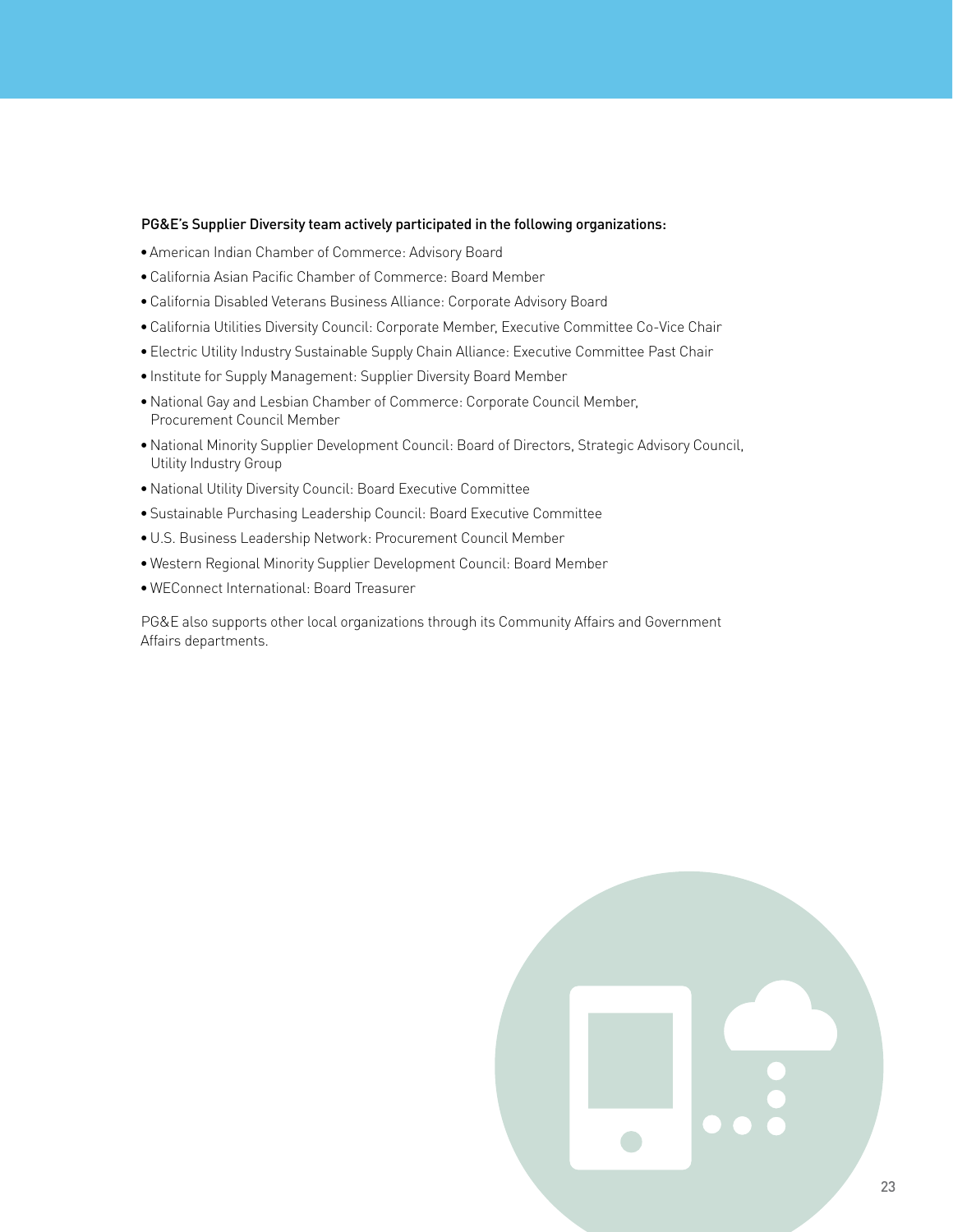## WMDVLGBTBE Annual Results **by Ethnicity**

|              |                                                                                      | Direct \$     | Sub \$       | Total \$                                             | $\%$   |
|--------------|--------------------------------------------------------------------------------------|---------------|--------------|------------------------------------------------------|--------|
|              | Z Asian Pacific American<br>Σ African American                                       | 171,635,530   | 52,047,239   | 223,682,769                                          | 3.66%  |
|              |                                                                                      | 224,911,387   | 45,268,741   | 270,180,129                                          | 4.43%  |
|              | Hispanic American                                                                    | 281,672,446   | 194.298.810  | 475,971,256                                          | 7.80%  |
|              | Native American                                                                      | 51,624,446    | 10,031,664   | 61,656,110                                           | 1.01%  |
|              | <b>Total Minority Men</b>                                                            | 729,843,810   | 301,646,454  | 1,031,490,263                                        | 16.90% |
|              | Asian Pacific American                                                               | 228,514,722   | 21,639,713   | 250,154,435                                          | 4.10%  |
| <b>WOMEN</b> | African American                                                                     | 60,705,042    | 1,170,042    | 61,875,084                                           | 1.01%  |
|              | Hispanic American                                                                    | 148,645,839   | 23.982.594   | 172,628,433                                          | 2.83%  |
|              | Native American                                                                      | 17,952,865    | 20,267,053   | 38,219,918                                           | 0.63%  |
|              | <b>Total Minority Women</b>                                                          | 455,818,467   | 67,059,402   | 522,877,869                                          | 8.57%  |
|              | <b>Total Minority Business</b>                                                       |               |              |                                                      |        |
|              | <b>Enterprise (MBE)</b>                                                              | 1,185,662,277 | 368,705,856  | 1,554,368,133                                        | 25.47% |
|              | <b>Women Business</b><br><b>Enterprise (WBE)</b>                                     | 493,836,946   | 217,697,389  | 711,534,335                                          | 11.66% |
|              | Lesbian, Gay, Bisexual,<br><b>Transgender Business</b><br><b>Enterprise (LGBTBE)</b> | 651,746       | 802,867      | 1,454,613                                            | 0.02%  |
|              | <b>Disabled Veteran</b><br><b>Business Enterprise</b><br>(DVBE)                      | \$201,458,116 | 110,020,631  | 311,478,747                                          | 5.10%  |
|              | Other 8(a)*                                                                          | $\bf{0}$      | $\mathbf{0}$ | $\mathbf{0}$                                         | 0.00%  |
|              | <b>Total WMDVLGBTBE</b>                                                              | 1,881,609,085 | 697,226,743  | 2,578,835,827                                        | 42.25% |
|              |                                                                                      |               |              |                                                      |        |
|              | <b>Net Procurement**</b>                                                             | 6.103.446.588 | NOTE:        | $*$ Finnes plannified an $0(a)$ but he Creat Dunings |        |

#### NOTE:

- \*Firms classified as 8(a) by the Small Business Administration includes non-WMDVLGBTBE
- \*\*Net procurement includes purchase order, non-purchase order and credit card dollars
- Direct: Direct procurement
- Sub: Subcontractor procurement
- %: Percentage of net procurement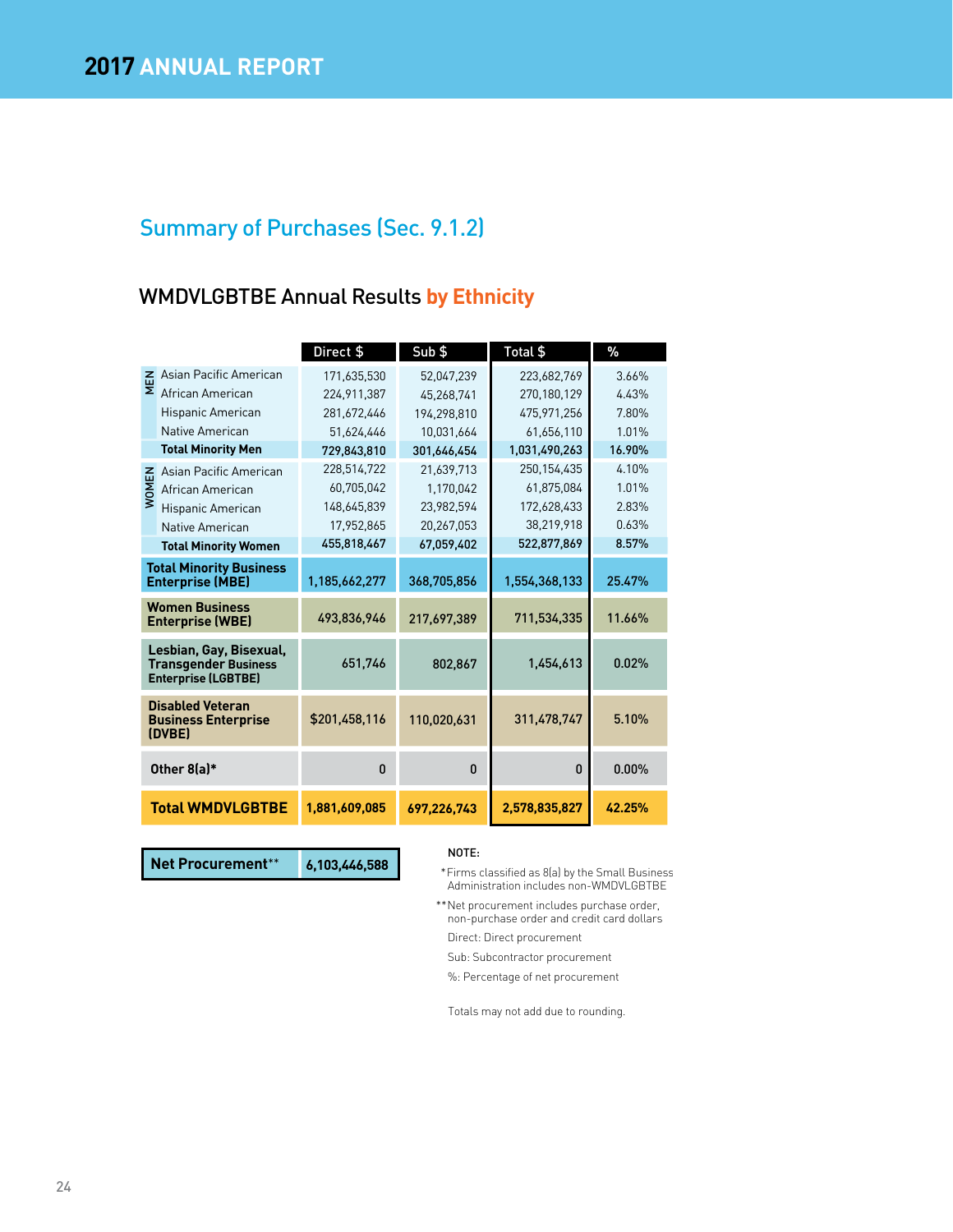## WMDVLGBTBE **Direct Procurement** Product and Service Categories

|                                                                                      |                                                                           | <b>Products</b> |          | <b>Services</b>                                                                                    |        | <b>Total</b>  |        |
|--------------------------------------------------------------------------------------|---------------------------------------------------------------------------|-----------------|----------|----------------------------------------------------------------------------------------------------|--------|---------------|--------|
|                                                                                      |                                                                           | DIRECT \$       | %        | DIRECT \$                                                                                          | %      | DIRECT \$     | $\%$   |
|                                                                                      | Asian Pacific American                                                    | 25,462,467      | 2.51%    | 146,173,064                                                                                        | 2.87%  | 171,635,530   | 2.81%  |
|                                                                                      | $\frac{Z}{Z}$ Asian r as African American                                 | 75,313,862      | 7.42%    | 149,597,526                                                                                        | 2.94%  | 224,911,387   | 3.68%  |
|                                                                                      | Hispanic American                                                         | 75,870,425      | 7.47%    | 205,802,021                                                                                        | 4.04%  | 281,672,446   | 4.61%  |
|                                                                                      | Native American                                                           | 18,013,671      | 1.77%    | 33,610,775                                                                                         | 0.66%  | 51,624,446    | 0.85%  |
|                                                                                      | <b>Total Minority Men</b>                                                 | 194,660,424     | 19.17%   | 535,183,386                                                                                        | 10.52% | 729,843,810   | 11.96% |
|                                                                                      | El Asian Pacific American<br>Sol African American<br>Sulfishanic American | 185,487,643     | 18.26%   | 43,027,079                                                                                         | 0.85%  | 228,514,722   | 3.74%  |
|                                                                                      |                                                                           | 0               | $0.00\%$ | 60,705,042                                                                                         | 1.19%  | 60,705,042    | 0.99%  |
|                                                                                      | Hispanic American                                                         | 40,254,357      | 3.96%    | 108,391,482                                                                                        | 2.13%  | 148,645,839   | 2.44%  |
|                                                                                      | Native American                                                           | 9,864,525       | 0.97%    | 8,088,340                                                                                          | 0.16%  | 17,952,865    | 0.29%  |
|                                                                                      | <b>Total Minority Women</b>                                               | 235,606,525     | 23.20%   | 220,211,942                                                                                        | 4.33%  | 455,818,467   | 7.47%  |
|                                                                                      | <b>Total Minority Business</b><br><b>Enterprise (MBE)</b>                 | 430,266,949     | 42.36%   | 755,395,328                                                                                        | 14.85% | 1,185,662,277 | 19.43% |
| <b>Women Business</b><br><b>Enterprise (WBE)</b>                                     |                                                                           | 97,364,693      | 9.59%    | 396,472,253                                                                                        | 7.79%  | 493,836,946   | 8.09%  |
| Lesbian, Gay, Bisexual,<br><b>Transgender Business</b><br><b>Enterprise (LGBTBE)</b> |                                                                           | $\mathbf{0}$    | 0.00%    | 651,746                                                                                            | 0.01%  | 651,746       | 0.01%  |
|                                                                                      | <b>Disabled Veteran</b><br><b>Business Enterprise</b><br>(DVBE)           | 25,805,383      | 2.54%    | 175,652,733                                                                                        | 3.45%  | 201,458,116   | 3.30%  |
|                                                                                      | Other 8(a)*                                                               | $\mathbf{0}$    | 0.00%    | 0                                                                                                  | 0.00%  | $\mathbf{0}$  | 0.00%  |
|                                                                                      | <b>Total WMDVLGBTBE</b>                                                   | 553,437,025     | 54.49%   | 1,328,172,059                                                                                      | 26.10% | 1,881,609,085 | 30.83% |
|                                                                                      |                                                                           |                 |          |                                                                                                    |        |               |        |
| <b>Total Product</b><br><b>Procurement</b>                                           |                                                                           | 1,015,629,448   |          | NOTE:<br>*Firms classified as 8(a) by the Small Business<br>Administration includes non-WMDVLGBTBE |        |               |        |
| <b>Total Service</b><br><b>Procurement</b>                                           |                                                                           | 5,087,817,139   |          | **Net procurement includes purchase order,<br>non-purchase order and credit card dollars           |        |               |        |
| <b>Net Procurement**</b>                                                             |                                                                           | 6,103,446,588   |          | Direct: Direct procurement                                                                         |        |               |        |

| <b>Total Product</b><br><b>Procurement</b>                                        | 1.015.629.448 |
|-----------------------------------------------------------------------------------|---------------|
| <b>Total Service</b><br><b>Procurement</b>                                        | 5,087,817,139 |
| <b>Net Procurement**</b>                                                          | 6,103,446,588 |
| <b>Total Number of</b><br><b>WMDVLGBTBEs that</b><br><b>Received Direct Spend</b> | 491           |

#### NOTE:

Direct: Direct procurement

Sub: Subcontractor procurement

%: Percentage of products, services or net procurement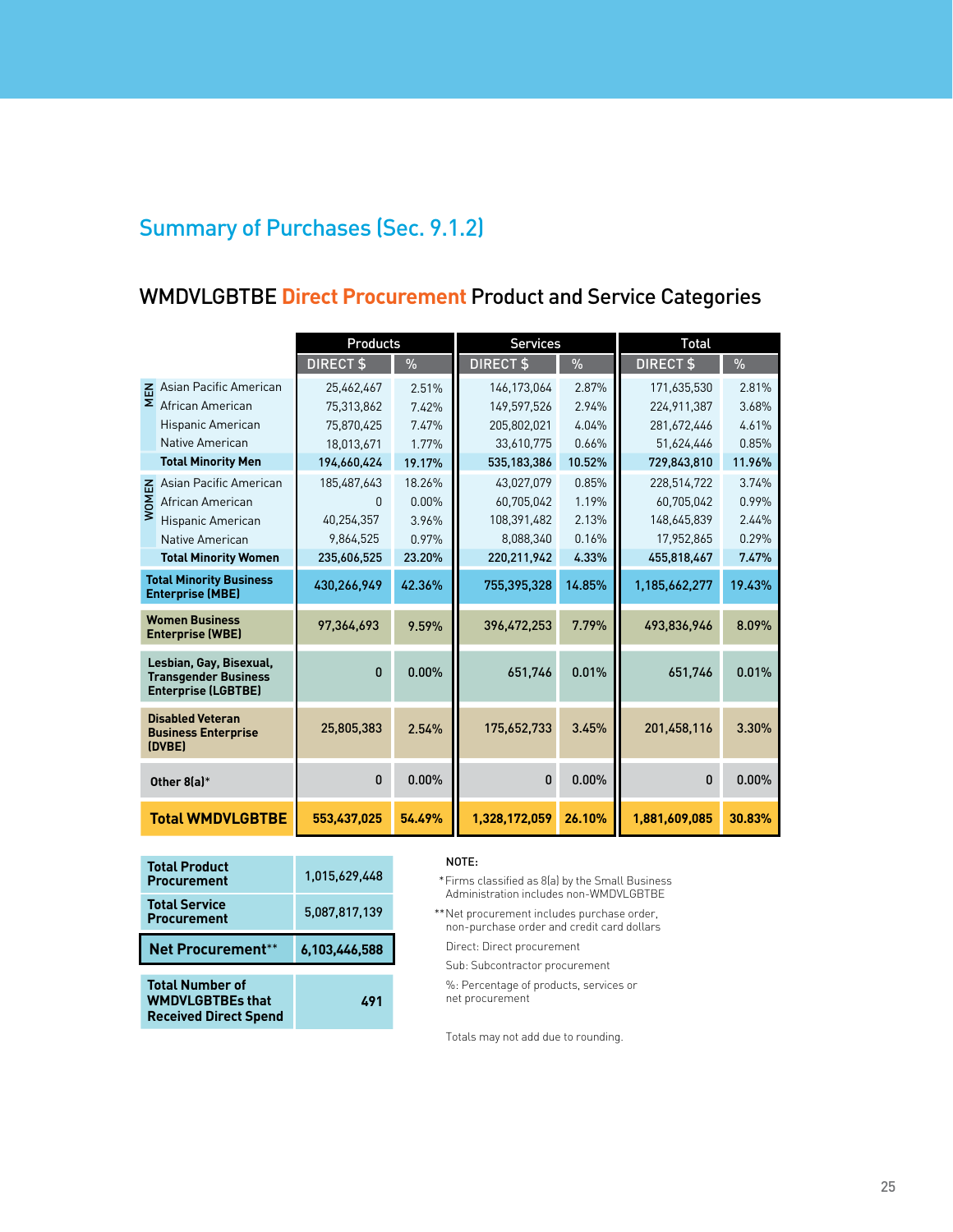## WMDVLGBTBE **Subcontractor Procurement** by Product and Service Categories

|                                                                                      |                           | <b>Products</b> |      | <b>Services</b> |               | <b>Total</b> |          |
|--------------------------------------------------------------------------------------|---------------------------|-----------------|------|-----------------|---------------|--------------|----------|
|                                                                                      |                           | SUB\$           | $\%$ | SUB\$           | $\frac{9}{6}$ | SUB\$        | $\%$     |
| MEN                                                                                  | Asian Pacific American    | N/A             | N/A  | N/A             | N/A           | 52,047,239   | 0.85%    |
|                                                                                      | African American          | N/A             | N/A  | N/A             | N/A           | 45.268.741   | 0.74%    |
|                                                                                      | Hispanic American         | N/A             | N/A  | N/A             | N/A           | 194.298.810  | 3.18%    |
|                                                                                      | Native American           | N/A             | N/A  | N/A             | N/A           | 10,031,664   | 0.16%    |
|                                                                                      | <b>Total Minority Men</b> | N/A             | N/A  | N/A             | N/A           | 301.646.454  | 4.94%    |
|                                                                                      | Asian Pacific American    | N/A             | N/A  | N/A             | N/A           | 21,639,713   | 0.35%    |
| <b>WOMEN</b>                                                                         | African American          | N/A             | N/A  | N/A             | N/A           | 1,170,042    | 0.02%    |
|                                                                                      | Hispanic American         | N/A             | N/A  | N/A             | N/A           | 23,982,594   | 0.39%    |
|                                                                                      | Native American           | N/A             | N/A  | N/A             | N/A           | 20,267,053   | 0.33%    |
| <b>Total Minority Women</b>                                                          |                           | N/A             | N/A  | N/A             | N/A           | 67,059,402   | 1.10%    |
| <b>Total Minority Business</b><br><b>Enterprise (MBE)</b>                            |                           | N/A             | N/A  | N/A             | N/A           | 368,705,856  | 6.04%    |
| <b>Women Business</b><br><b>Enterprise (WBE)</b>                                     |                           | N/A             | N/A  | N/A             | N/A           | 217,697,389  | 3.57%    |
| Lesbian, Gay, Bisexual,<br><b>Transgender Business</b><br><b>Enterprise (LGBTBE)</b> |                           | N/A             | N/A  | N/A             | N/A           | 802,867      | 0.01%    |
| <b>Disabled Veteran</b><br><b>Business Enterprise</b><br>(DVBE)                      |                           | N/A             | N/A  | N/A             | N/A           | 110,020,631  | 1.80%    |
| Other 8(a)*                                                                          |                           | N/A             | N/A  | N/A             | N/A           | $\mathbf{0}$ | $0.00\%$ |
| <b>Total WMDVLGBTBE</b>                                                              |                           | N/A             | N/A  | N/A             | N/A           | 697,226,743  | 11.42%   |

| <b>Total Product</b><br><b>Procurement</b> | 1.015.629.448 |
|--------------------------------------------|---------------|
| <b>Total Service</b><br><b>Procurement</b> | 5.087.817.139 |
| <b>Net Procurement**</b>                   | 6,103,446,588 |

#### NOTE:

- \*Firms classified as 8(a) by the Small Business Administration includes non-WMDVLGBTBE
- \*\*Net procurement includes purchase order, non-purchase order and credit card dollars Direct: Direct procurement
	- Sub: Subcontractor procurement
	- %: Percentage of net procurement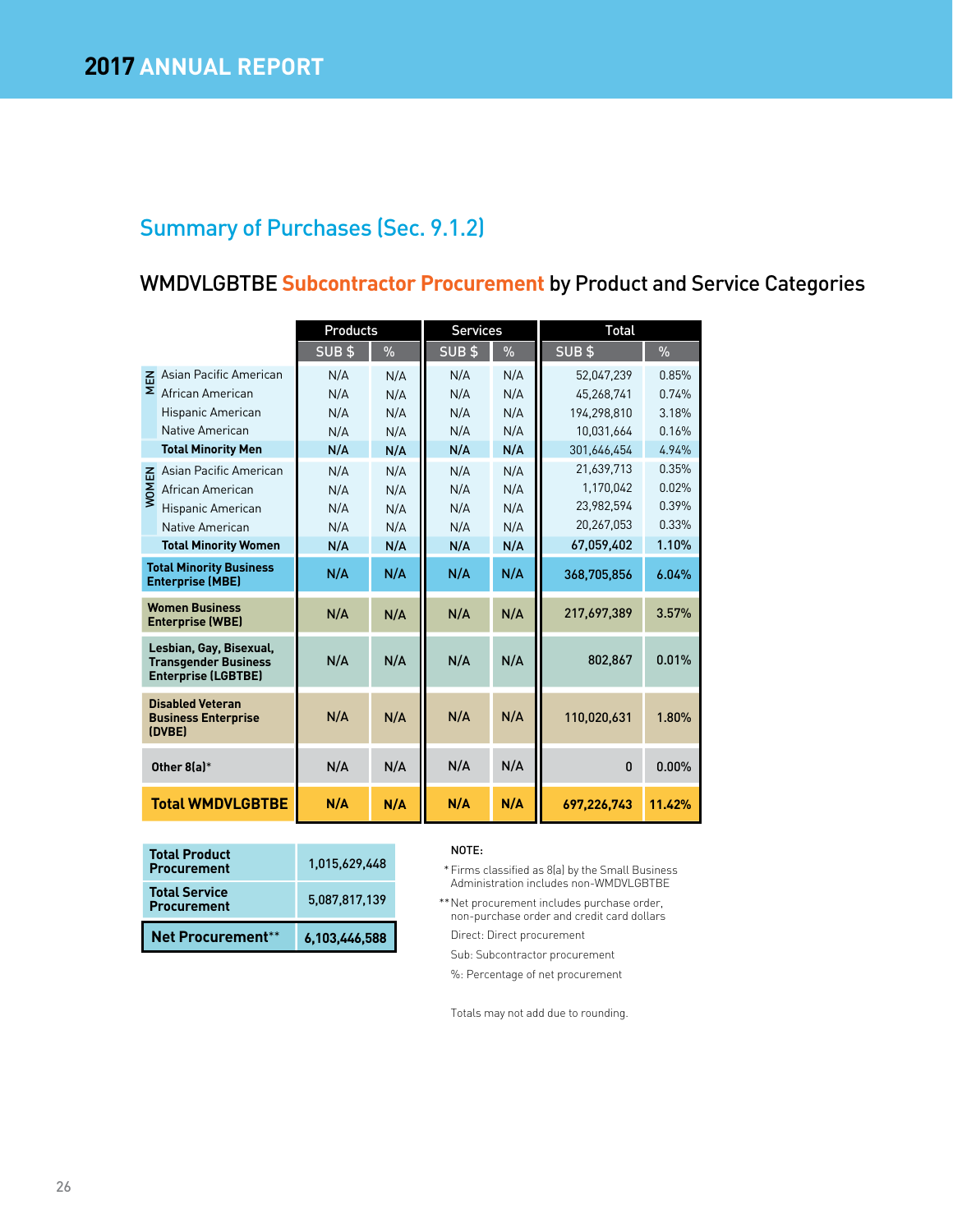## WMDVLGBTBE Procurement Standard Industrial Classification (SIC) Code Legend

| <b>Major Group Description</b>                    | <b>Description of Items</b>                                                                                                    |
|---------------------------------------------------|--------------------------------------------------------------------------------------------------------------------------------|
| <b>Agricultural Services</b>                      | Ornamental Shrub and Tree Services.<br>Ornamental Floriculture                                                                 |
| <b>General Business Contractors</b>               | Industrial Buildings and Warehouses,<br>Residential Buildings, other than<br>Single-Family                                     |
| <b>Special Trade Contractors</b>                  | Carpentry Work, Concrete, Electrical,<br>Excavation                                                                            |
| <b>Lumber and Wood Products</b>                   | <b>Wood Poles</b>                                                                                                              |
| <b>Furniture and Fixtures</b>                     | Office Furniture, Metal Household<br>Furniture                                                                                 |
| Paper and Allied Products                         | Envelopes, Coated Paper, Paper Mills                                                                                           |
| Printing and Publishing                           | Bookbinding and Related Work,<br><b>Typesetting, Commercial Printing</b>                                                       |
| <b>Chemicals and Allied Products</b>              | Chemical Preparation, Industrial<br>Chemicals, Paints, Varnishes                                                               |
| <b>Petroleum and Coal Products</b>                | Lubricating Oils and Greases                                                                                                   |
| Rubber and Misc. Plastics<br>Products             | Plastic Products, Rubber and Plastic Hoses                                                                                     |
| Stone, Clay and Glass Products                    | Concrete Products, Ready-Mixed Concrete,<br>Cement                                                                             |
| <b>Primary Metal Industries</b>                   | Primary Metal Products, Steel Pipes                                                                                            |
| <b>Fabricated Metal Products</b>                  | Heating Equipment, Fabricated<br><b>Structural Metals, Miscellaneous</b><br><b>Fabricated Wire Products</b>                    |
| Industrial Machinery and<br>Equipment             | <b>Mechanical Power Transmission</b><br>Equipment, Steam, Gas and Hydraulic<br><b>Turbines and Turbine Generator Set Units</b> |
| <b>Electronic and Other Electric</b><br>Equipment | Switchgear and Switchboard Apparatus,<br>Power, Distribution and Speciality<br><b>Transformers</b>                             |
| <b>Transportation Equipment</b>                   | Truck and Bus Bodies, Aircraft Engines and<br><b>Engine Parts</b>                                                              |
| <b>Instruments and Related</b><br>Products        | Instruments For Measuring and Testing of<br><b>Electricity and Electrical Signals</b>                                          |
| Miscellaneous Manufacturing<br>Industries         | Signs and Advertising Specialties,<br><b>Marking Devices</b>                                                                   |
| Trucking and Warehousing                          | Local Trucking                                                                                                                 |
| Transportation by Air                             | Air Transportation                                                                                                             |
| Pipelines, Except Natural Gas                     | Pipelines                                                                                                                      |
|                                                   |                                                                                                                                |

|    | <b>Major Group Description</b>                           | <b>Description of Items</b>                                                                                      |
|----|----------------------------------------------------------|------------------------------------------------------------------------------------------------------------------|
| 47 | <b>Transportation Services</b>                           | Arrangement of Transportation of Freight<br>and Cargo                                                            |
| 48 | Communications                                           | Telephone Communications,<br><b>Communications Services</b>                                                      |
| 49 | Electric, Gas and Sanitary<br>Services                   | Refuse Systems, Electric Services<br>(Hydroelectric Power Generation)                                            |
| 50 | <b>Wholesale Trade-Durable Goods</b>                     | Electrical Apparatus and Equipment,<br>Wiring Supplies and Construction<br>Materials, Computers                  |
| 51 | Wholesale Trade-Nondurable<br>Goods                      | Petroleum and Petroleum Products<br>Wholesalers, Stationery and Office<br>Supplies                               |
|    | Building Materials and Garden<br>Supplies                | Hardware Stores, Lumber and Other<br><b>Building Materials</b>                                                   |
| 55 | <b>Automotive Dealers and Service</b><br><b>Stations</b> | <b>Motor Vehicle Dealers</b>                                                                                     |
| 56 | <b>Apparel and Accessory Stores</b>                      | Miscellaneous Apparel and Accessory<br><b>Stores</b>                                                             |
| 58 | Eating and Drinking Places                               | Eating and Drinking Places                                                                                       |
| 63 | Insurance Carriers                                       | Fire, Marine and Casualty Insurance                                                                              |
| 65 | Real Estate                                              | Real Estate Agents and Managers                                                                                  |
| 72 | <b>Personal Services</b>                                 | <b>Hotels and Motels</b>                                                                                         |
| 73 | <b>Business Services</b>                                 | Help Supply Services, Computer<br>Programming Services, Advertising<br>Agencies                                  |
|    | Auto Repair, Services and<br>Parking                     | Top, Body and Upholstery Repair Shops<br>and Paint Shops, Automotive Repair Shops                                |
| 76 | Miscellaneous Repair Services                            | <b>Electrical and Electronic Repair Shops</b>                                                                    |
| 78 | <b>Motion Pictures</b>                                   | Motion Picture and Video Tape Production                                                                         |
| 80 | <b>Health Services</b>                                   | Offices and Clinics of Doctors of Medicine                                                                       |
| 81 | <b>Legal Services</b>                                    | Law Firms                                                                                                        |
|    | <b>Engineering and Management</b><br><b>Services</b>     | Engineering Services, Accounting, Auditing<br>and Bookkeeping Services, Management<br><b>Consulting Services</b> |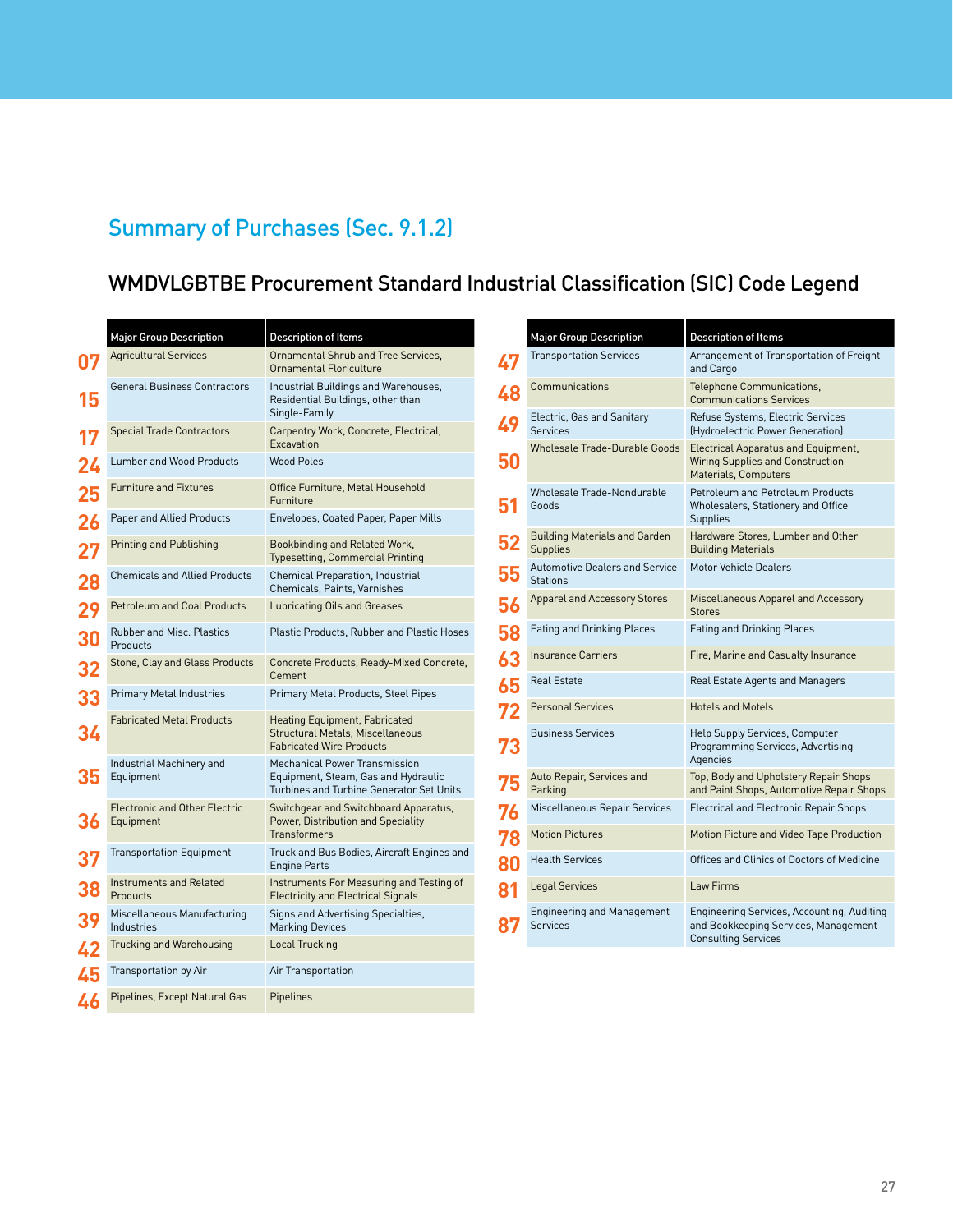## Supplier Diversity Procurement by Standard Industrial Classification (SIC) Code—Detail (9.1.2)

|           |                                                                           |             | <b>Asian Pacific American</b> |              | African American |              | <b>Hispanic American</b> |              | <b>Native American</b> | <b>Minority Business</b><br><b>Enterprise (MBE)</b> | <b>Women Business</b><br><b>Enterprise (WBE)</b> | Lesbian, Gay, Bisexual<br><b>Transgender Business</b> | <b>Disabled Veteran</b><br><b>Business Enterprise</b> | Other 8(a) | <b>Total</b>      | <b>Total</b>    |
|-----------|---------------------------------------------------------------------------|-------------|-------------------------------|--------------|------------------|--------------|--------------------------|--------------|------------------------|-----------------------------------------------------|--------------------------------------------------|-------------------------------------------------------|-------------------------------------------------------|------------|-------------------|-----------------|
|           |                                                                           | <b>MEN</b>  | <b>WOMEN</b>                  | <b>MEN</b>   | <b>WOMEN</b>     | <b>MEN</b>   | <b>WOMEN</b>             | <b>MEN</b>   | <b>WOMEN</b>           |                                                     |                                                  | Enterprise (LGBTBE)                                   | (DVBE)                                                |            | <b>WMDVLGBTBE</b> | Procurement     |
| 07        | $\boldsymbol{\mathsf{s}}$<br><b>Agricultural</b>                          | \$0         | \$4,296,520                   | \$0          | \$0              | \$63,078,348 | \$62,389                 | \$0          | \$0                    | \$67,437,257                                        | \$37,320,096                                     | \$0                                                   | \$0                                                   | \$0        | \$104,757,353     | \$405,011,873   |
|           | <b>Services</b><br>%                                                      | 0.00%       | 1.06%                         | 0.00%        | 0.00%            | 15.57%       | 0.02%                    | 0.00%        | $0.00\%$               | 16.65%                                              | 9.21%                                            | $0.00\%$                                              | 0.00%                                                 | $0.00\%$   | 25.87%            |                 |
| 15        | $\frac{1}{2}$<br><b>General Business</b>                                  | \$754,630   | \$98,505                      | \$484,251    | \$0              | \$44,646,636 | \$16,796,068             | \$5,326,561  | \$2,104,287            | \$70,210,938                                        | \$122,972,961                                    | \$0                                                   | \$36,736,395                                          | \$0        | \$229,920,294     | \$1,058,280,565 |
|           | <b>Contractors</b><br>$\%$                                                | 0.07%       | 0.01%                         | 0.05%        | 0.00%            | 4.22%        | 1.59%                    | 0.50%        | 0.20%                  | 6.63%                                               | 11.62%                                           | $0.00\%$                                              | 3.47%                                                 | $0.00\%$   | 21.73%            |                 |
|           | $\frac{1}{2}$<br><b>Special Trade</b>                                     | \$0         | \$0                           | \$513,054    | \$0              | \$40,070,106 | \$6,968,329              | \$28,182,098 | \$3,658,374            | \$79,391,961                                        | \$54,511,787                                     | \$0                                                   | \$27,652,198                                          | \$0        | \$161,555,946     | \$440,812,849   |
|           | <b>Contractors</b><br>$\frac{9}{6}$                                       | 0.00%       | 0.00%                         | 0.12%        | $0.00\%$         | 9.09%        | 1.58%                    | 6.39%        | 0.83%                  | 18.01%                                              | 12.37%                                           | $0.00\%$                                              | 6.27%                                                 | $0.00\%$   | 36.65%            |                 |
| 24        | $\frac{2}{3}$<br><b>Lumber and Wood</b>                                   | \$509,888   | \$0                           | \$0          | \$0              | \$0          | \$0                      | \$0          | \$0                    | \$509,888                                           | \$1,248,967                                      | \$0                                                   | \$0                                                   | \$0        | \$1,758,854       | \$5,092,679     |
|           | <b>Products</b><br>$\%$                                                   | 10.01%      | 0.00%                         | $0.00\%$     | $0.00\%$         | 0.00%        | 0.00%                    | 0.00%        | $0.00\%$               | 10.01%                                              | 24.52%                                           | 0.00%                                                 | 0.00%                                                 | 0.00%      | 34.54%            |                 |
|           | $\frac{1}{2}$<br><b>Furniture and</b>                                     | \$0         | \$0                           | \$0          | \$0              | \$0          | \$0                      | \$0          | \$0                    | \$0                                                 | \$44,476                                         | \$0                                                   | \$0                                                   | \$0        | \$44,476          | \$686,759       |
|           | <b>Fixtures</b><br>%                                                      | $0.00\%$    | 0.00%                         | $0.00\%$     | $0.00\%$         | 0.00%        | $0.00\%$                 | 0.00%        | $0.00\%$               | $0.00\%$                                            | 6.48%                                            | $0.00\%$                                              | 0.00%                                                 | $0.00\%$   | 6.48%             |                 |
| <b>26</b> | $\frac{4}{5}$<br><b>Paper and Allied</b>                                  | \$0         | \$0                           | \$0          | \$0              | \$0          | \$245,389                | \$0          | \$0                    | \$245,389                                           | \$0                                              | \$0                                                   | \$0                                                   | \$0        | \$245,389         | \$384,213       |
|           | Products<br>$\%$                                                          | 0.00%       | $0.00\%$                      | $0.00\%$     | $0.00\%$         | 0.00%        | 63.87%                   | 0.00%        | $0.00\%$               | 63.87%                                              | 0.00%                                            | 0.00%                                                 | 0.00%                                                 | $0.00\%$   | 63.87%            |                 |
| 27        | $\frac{1}{2}$<br><b>Printing and</b>                                      | \$536,138   | \$0                           | \$0          | \$0              | \$0          | \$149,675                | \$0          | \$0                    | \$685,814                                           | \$1,550,225                                      | \$0                                                   | \$0                                                   | \$0        | \$2,236,038       | \$11,557,880    |
|           | <b>Publishing</b><br>$\%$                                                 | 4.64%       | 0.00%                         | $0.00\%$     | $0.00\%$         | 0.00%        | 1.30%                    | 0.00%        | $0.00\%$               | 5.93%                                               | 13.41%                                           | $0.00\%$                                              | 0.00%                                                 | 0.00%      | 19.35%            |                 |
|           | $\frac{1}{2}$<br><b>Chemicals and</b>                                     | \$0         | \$0                           | \$0          | \$0              | \$0          | \$0                      | \$0          | \$0                    | \$0                                                 | \$1,473,418                                      | \$0                                                   | \$0                                                   | \$0        | \$1,473,418       | \$10,351,217    |
|           | <b>Allied Products</b><br>$\%$                                            | 0.00%       | 0.00%                         | $0.00\%$     | $0.00\%$         | 0.00%        | 0.00%                    | 0.00%        | $0.00\%$               | $0.00\%$                                            | 14.23%                                           | $0.00\%$                                              | $0.00\%$                                              | 0.00%      | 14.23%            |                 |
| 29        | $\boldsymbol{\$}$<br><b>Petroleum and</b>                                 | \$0         | \$0                           | \$0          | \$0              | \$41,292     | \$0                      | \$0          | \$0                    | \$41,292                                            | \$0                                              | \$0                                                   | \$0                                                   | \$0        | \$41,292          | \$599,074       |
|           | <b>Coal Products</b><br>$\%$                                              | 0.00%       | 0.00%                         | $0.00\%$     | $0.00\%$         | 6.89%        | $0.00\%$                 | 0.00%        | $0.00\%$               | 6.89%                                               | 0.00%                                            | $0.00\%$                                              | 0.00%                                                 | $0.00\%$   | 6.89%             |                 |
| 30        | $\boldsymbol{\mathsf{s}}$<br><b>Rubber and Misc.</b>                      | \$0         | \$0                           | \$0          | \$0              | \$0          | \$0                      | \$0          | \$0                    | \$0                                                 | \$0                                              | \$0                                                   | \$0                                                   | \$0        | \$0               | \$20,430,219    |
|           | <b>Plastics Products</b><br>$\%$                                          | 0.00%       | 0.00%                         | $0.00\%$     | 0.00%            | 0.00%        | 0.00%                    | 0.00%        | 0.00%                  | 0.00%                                               | $0.00\%$                                         | $0.00\%$                                              | 0.00%                                                 | 0.00%      | $0.00\%$          |                 |
| 32        | $\frac{4}{5}$<br>Stone, Clay and                                          | \$0         | \$0                           | \$0          | \$0              | \$0          | \$225,029                | \$0          | \$0                    | \$225,029                                           | \$0                                              | \$0                                                   | \$0                                                   | \$0        | \$225,029         | \$10,765,007    |
|           | <b>Glass Products</b><br>$\%$                                             | 0.00%       | 0.00%                         | $0.00\%$     | $0.00\%$         | 0.00%        | 2.09%                    | 0.00%        | $0.00\%$               | 2.09%                                               | 0.00%                                            | 0.00%                                                 | 0.00%                                                 | 0.00%      | 2.09%             |                 |
| 33        | $\frac{1}{2}$<br><b>Primary Metal</b>                                     | \$0         | \$0                           | \$0          | \$0              | \$0          | \$0                      | \$0          | \$0                    | \$0                                                 | \$50,928                                         | \$0                                                   | \$0                                                   | \$0        | \$50,928          | \$681,128       |
|           | Industries<br>$\%$                                                        | 0.00%       | 0.00%                         | $0.00\%$     | 0.00%            | 0.00%        | 0.00%                    | 0.00%        | $0.00\%$               | $0.00\%$                                            | 7.48%                                            | $0.00\%$                                              | 0.00%                                                 | 0.00%      | 7.48%             |                 |
| 34        | $\frac{1}{2}$<br><b>Fabricated Metal</b>                                  | \$0         | \$161,932                     | \$0          | \$0              | \$4,904,191  | \$0                      | \$0          | \$0                    | \$5,066,122                                         | \$49,790                                         | \$0                                                   | \$0                                                   | \$0        | \$5,115,912       | \$49,025,310    |
|           | <b>Products</b><br>$\%$                                                   | 0.00%       | 0.33%                         | $0.00\%$     | $0.00\%$         | 10.00%       | 0.00%                    | 0.00%        | 0.00%                  | 10.33%                                              | 0.10%                                            | $0.00\%$                                              | 0.00%                                                 | 0.00%      | 10.44%            |                 |
| 35        | $\frac{1}{2}$<br><b>Industrial Machinery</b><br>and Equipment             | \$7,915,303 | \$339,663                     | \$63,367,196 | \$0              | \$8,299,015  | \$171,630                | \$17,516     | \$0                    | \$80,110,323                                        | \$7,903,350                                      | \$0                                                   | \$480,634                                             | \$0        | \$88,494,308      | \$191,060,365   |
|           | $\%$                                                                      | 4.14%       | 0.18%                         | 33.17%       | $0.00\%$         | 4.34%        | 0.09%                    | 0.01%        | $0.00\%$               | 41.93%                                              | 4.14%                                            | 0.00%                                                 | 0.25%                                                 | 0.00%      | 46.32%            |                 |
| 36        | $\frac{1}{2}$<br><b>Electronic and Other</b><br><b>Electric Equipment</b> | \$3,295,337 | \$0                           | \$0          | \$0              | \$0          | \$0                      | \$0          | \$0                    | \$3,295,337                                         | \$16,058,148                                     | \$0                                                   | \$0                                                   | \$0        | \$19,353,485      | \$80,273,305    |
|           | $\%$                                                                      | 4.11%       | $0.00\%$                      | $0.00\%$     | $0.00\%$         | 0.00%        | $0.00\%$                 | 0.00%        | $0.00\%$               | 4.11%                                               | 20.00%                                           | $0.00\%$                                              | $0.00\%$                                              | $0.00\%$   | 24.11%            |                 |
| 37        | $\frac{4}{5}$<br><b>Transportation</b><br><b>Equipment</b>                | \$0         | \$0                           | \$0          | \$0              | \$0          | \$0                      | \$17,367,101 | \$0                    | \$17,367,101                                        | \$0                                              | \$0                                                   | \$25,316,046                                          | \$0        | \$42,683,147      | \$43,330,332    |
|           | %                                                                         | $0.00\%$    | $0.00\%$                      | $0.00\%$     | $0.00\%$         | $0.00\%$     | $0.00\%$                 | 40.08%       | $0.00\%$               | 40.08%                                              | $0.00\%$                                         | $0.00\%$                                              | 58.43%                                                | $0.00\%$   | 98.51%            |                 |
| 38        | $\mathsf{s}$<br>Instruments and<br><b>Related Products</b>                | \$1,133,416 | \$0                           | \$7,009,863  | \$0              | \$0          | \$76,216                 | \$0          | \$0                    | \$8,219,495                                         | \$305,421                                        | \$0                                                   | \$2,919,567                                           | \$0        | \$11,444,483      | \$56,971,623    |
|           | $\%$                                                                      | 1.99%       | $0.00\%$                      | 12.30%       | $0.00\%$         | $0.00\%$     | 0.13%                    | $0.00\%$     | $0.00\%$               | 14.43%                                              | 0.54%                                            | $0.00\%$                                              | 5.12%                                                 | $0.00\%$   | 20.09%            |                 |
| 39        | $\frac{1}{2}$<br><b>Miscellaneous</b><br><b>Manufacturing</b>             | \$0         | \$0                           | \$0          | \$0              | \$0          | \$0                      | \$0          | \$0                    | \$0                                                 | \$1,751,809                                      | \$0                                                   | \$0                                                   | \$0        | \$1,751,809       | \$2,928,137     |
|           | $\frac{9}{6}$<br><b>Industries</b>                                        | $0.00\%$    | $0.00\%$                      | $0.00\%$     | $0.00\%$         | $0.00\%$     | $0.00\%$                 | $0.00\%$     | $0.00\%$               | $0.00\%$                                            | 59.83%                                           | $0.00\%$                                              | $0.00\%$                                              | $0.00\%$   | 59.83%            |                 |
| 42        | $\frac{1}{2}$<br><b>Trucking and</b>                                      | \$9,038     | \$0                           | \$0          | \$2,425,419      | \$0          | \$358,402                | \$0          | \$2,094,372            | \$4,887,230                                         | \$2,222,583                                      | \$0                                                   | \$0                                                   | \$0        | \$7,109,813       | \$9,163,186     |
|           | Warehousing<br>$\%$                                                       | 0.10%       | 0.00%                         | $0.00\%$     | 26.47%           | $0.00\%$     | 3.91%                    | $0.00\%$     | 22.86%                 | 53.34%                                              | 24.26%                                           | $0.00\%$                                              | $0.00\%$                                              | $0.00\%$   | 77.59%            |                 |
| 45        | $\frac{1}{2}$<br><b>Transportation</b>                                    | \$0         | \$0                           | \$0          | \$0              | \$0          | \$0                      | \$0          | \$0                    | \$0                                                 | \$6,255,101                                      | \$0                                                   | \$0                                                   | \$0        | \$6,255,101       | \$20,507,732    |
|           | by Air<br>$\%$                                                            | $0.00\%$    | $0.00\%$                      | $0.00\%$     | $0.00\%$         | $0.00\%$     | $0.00\%$                 | $0.00\%$     | $0.00\%$               | $0.00\%$                                            | 30.50%                                           | $0.00\%$                                              | $0.00\%$                                              | $0.00\%$   | 30.50%            |                 |
| 46        | $\overline{\bullet}$<br><b>Pipelines, Except</b><br><b>Natural Gas</b>    | \$0         | \$0                           | \$0          | \$0              | \$0          | \$0                      | \$0          | \$0                    | \$0                                                 | \$0                                              | \$0                                                   | \$0                                                   | \$0        | \$0               | \$0             |
|           | $\%$                                                                      | $0.00\%$    | $0.00\%$                      | $0.00\%$     | $0.00\%$         | $0.00\%$     | $0.00\%$                 | 0.00%        | $0.00\%$               | $0.00\%$                                            | $0.00\%$                                         | $0.00\%$                                              | $0.00\%$                                              | $0.00\%$   | $0.00\%$          |                 |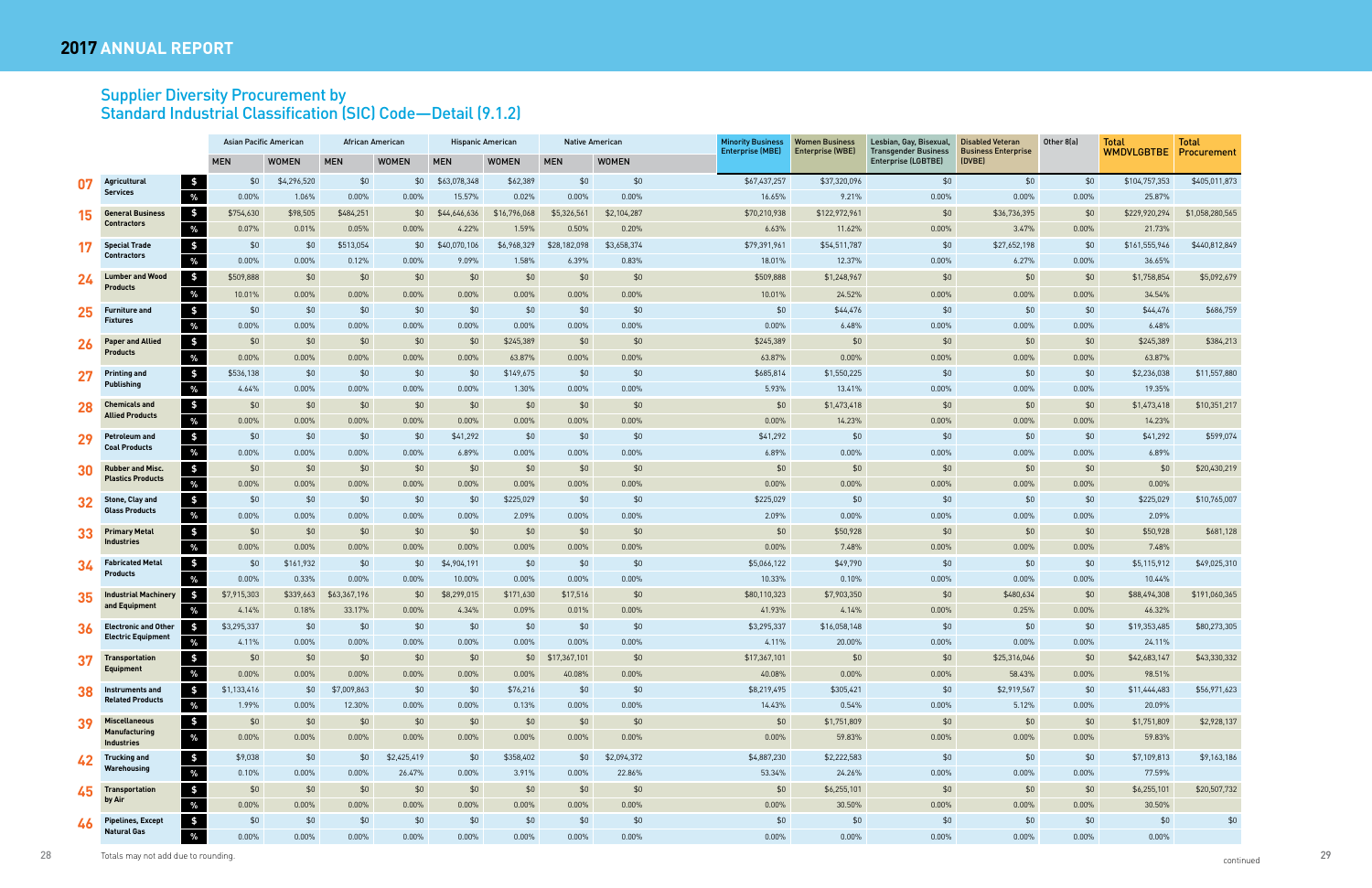## Supplier Diversity Procurement by SIC Code—Detail (9.1.2) continued

|    |                                              |               | <b>Asian Pacific American</b> | African American |              | <b>Hispanic American</b> |               |              | <b>Native American</b> | <b>Minority Business</b><br>Enterprise (MBE) | <b>Women Business</b><br><b>Enterprise (WBE)</b> | Lesbian, Gay, Bisexual,                                   | <b>Disabled Veteran</b>              | Other 8(a) | <b>Total</b>      | <b>Total</b>    |
|----|----------------------------------------------|---------------|-------------------------------|------------------|--------------|--------------------------|---------------|--------------|------------------------|----------------------------------------------|--------------------------------------------------|-----------------------------------------------------------|--------------------------------------|------------|-------------------|-----------------|
|    |                                              | <b>MEN</b>    | <b>WOMEN</b>                  | <b>MEN</b>       | <b>WOMEN</b> | <b>MEN</b>               | <b>WOMEN</b>  | <b>MEN</b>   | <b>WOMEN</b>           |                                              |                                                  | <b>Transgender Business</b><br><b>Enterprise (LGBTBE)</b> | <b>Business Enterprise</b><br>(DVBE) |            | <b>WMDVLGBTBE</b> | Procurement     |
| 47 | $\mathbf{s}$<br><b>Transportation</b>        | \$836         | \$147,321,331                 | \$2,191,441      | \$417,939    | \$2,216,268              | \$1,839,678   | \$16,281     | \$0                    | \$154,003,775                                | \$2,118,060                                      | \$0                                                       | \$591,710                            | \$0        | \$156,713,545     | \$147,711,021   |
|    | <b>Services</b><br>$\%$                      | 0.00%         | 99.74%                        | 1.48%            | 0.28%        | 1.50%                    | 1.25%         | 0.01%        | $0.00\%$               | 104.26%                                      | 1.43%                                            | 0.00%                                                     | 0.40%                                | $0.00\%$   | 106.09%           |                 |
| 48 | $\ddot{\bullet}$<br><b>Communications</b>    | \$0           | \$0                           | \$0              | \$0          | \$479,559                | \$0           | \$0          | \$0                    | \$479,559                                    | \$267,218                                        | \$0                                                       | \$0                                  | \$0        | \$746,777         | \$12,507,523    |
|    | $\%$                                         | 0.00%         | $0.00\%$                      | $0.00\%$         | 0.00%        | 3.83%                    | $0.00\%$      | $0.00\%$     | $0.00\%$               | 3.83%                                        | 2.14%                                            | 0.00%                                                     | $0.00\%$                             | $0.00\%$   | 5.97%             |                 |
| 49 | $\frac{1}{2}$<br><b>Electric, Gas and</b>    | \$15,392      | \$0                           | \$15,321         | \$0          | \$123,741                | \$40,447,462  | \$38,455     | \$0                    | \$40,640,371                                 | \$26,871,986                                     | \$0                                                       | \$859,876                            | \$0        | \$68,372,234      | \$119,879,380   |
|    | <b>Sanitary Services</b><br>$\%$             | 0.01%         | $0.00\%$                      | 0.01%            | 0.00%        | 0.10%                    | 33.74%        | 0.03%        | 0.00%                  | 33.90%                                       | 22.42%                                           | 0.00%                                                     | 0.72%                                | 0.00%      | 57.03%            |                 |
| 50 | $\frac{1}{2}$<br><b>Wholesale Trade-</b>     | \$31,172,822  | \$35,813,555                  | \$0              | \$0          | \$70,957,208             | \$81,053,190  | \$93,179     | \$9,874,960            | \$228,964,914                                | \$58,178,794                                     | \$0                                                       | \$1,343,158                          | \$0        | \$288,486,867     | \$440,742,080   |
|    | <b>Durable Goods</b><br>$\%$                 | 7.07%         | 8.13%                         | $0.00\%$         | 0.00%        | 16.10%                   | 18.39%        | 0.02%        | 2.24%                  | 51.95%                                       | 13.20%                                           | 0.00%                                                     | 0.30%                                | $0.00\%$   | 65.45%            |                 |
| 51 | $\boldsymbol{\$}$<br>Wholesale Trade-        | \$661,101     | \$0                           | \$0              | \$0          | \$518,429                | \$8,027       | \$0          | \$0                    | \$1,187,557                                  | \$8,881,857                                      | \$0                                                       | \$0                                  | \$0        | \$10,069,415      | \$15,176,178    |
|    | <b>Nondurable Goods</b><br>$\%$              | 4.36%         | $0.00\%$                      | 0.00%            | $0.00\%$     | 3.42%                    | 0.05%         | 0.00%        | 0.00%                  | 7.83%                                        | 58.52%                                           | 0.00%                                                     | $0.00\%$                             | $0.00\%$   | 66.35%            |                 |
| 52 | \$<br><b>Building Materials</b>              | \$0           | \$0                           | \$0              | \$0          | \$0                      | \$0           | \$0          | \$0                    | \$0                                          | \$3,995,357                                      | \$0                                                       | \$0                                  | \$0        | \$3,995,357       | \$7,794,664     |
|    | and Garden Supplies<br>$\%$                  | 0.00%         | $0.00\%$                      | 0.00%            | 0.00%        | $0.00\%$                 | 0.00%         | $0.00\%$     | 0.00%                  | $0.00\%$                                     | 51.26%                                           | 0.00%                                                     | $0.00\%$                             | $0.00\%$   | 51.26%            |                 |
|    | $\frac{1}{2}$<br><b>Automotive Dealers</b>   | \$0           | \$0                           | \$0              | \$0          | \$0                      | \$0           | \$0          | \$0                    | \$0                                          | \$0                                              | \$0                                                       | \$0                                  | \$0        | \$0               | \$154,741       |
|    | and Service Stations<br>$\%$                 | 0.00%         | $0.00\%$                      | 0.00%            | 0.00%        | $0.00\%$                 | 0.00%         | 0.00%        | $0.00\%$               | $0.00\%$                                     | 0.00%                                            | 0.00%                                                     | $0.00\%$                             | 0.00%      | $0.00\%$          |                 |
| 56 | $\frac{1}{2}$<br>Apparel and                 | \$0           | \$0                           | \$0              | \$0          | \$0                      | \$0           | \$0          | \$0                    | \$0                                          | \$160,882                                        | \$0                                                       | \$0                                  | \$0        | \$160,882         | \$2,471,524     |
|    | <b>Accessory Stores</b><br>$\%$              | 0.00%         | 0.00%                         | 0.00%            | 0.00%        | $0.00\%$                 | $0.00\%$      | 0.00%        | 0.00%                  | $0.00\%$                                     | 6.51%                                            | 0.00%                                                     | $0.00\%$                             | 0.00%      | 6.51%             |                 |
| 58 | $\frac{2}{3}$<br><b>Eating and Drinking</b>  | \$133         | \$0                           | \$21,391,255     | \$0          | \$0                      | \$0           | \$0          | \$0                    | \$21,391,388                                 | \$28,947                                         | \$0                                                       | \$0                                  | \$0        | \$21,420,335      | \$150,617,559   |
|    | <b>Places</b><br>$\%$                        | 0.00%         | 0.00%                         | 14.20%           | 0.00%        | $0.00\%$                 | $0.00\%$      | 0.00%        | $0.00\%$               | 14.20%                                       | 0.02%                                            | 0.00%                                                     | $0.00\%$                             | $0.00\%$   | 14.22%            |                 |
| 63 | $\frac{1}{2}$<br>Insurance                   | \$0           | \$0                           | \$0              | \$0          | \$0                      | \$0           | \$0          | \$0                    | \$0                                          | \$0                                              | \$0                                                       | \$0                                  | \$0        | \$0               | \$794,373       |
|    | Carriers<br>$\%$                             | 0.00%         | $0.00\%$                      | $0.00\%$         | 0.00%        | $0.00\%$                 | $0.00\%$      | $0.00\%$     | 0.00%                  | $0.00\%$                                     | $0.00\%$                                         | 0.00%                                                     | $0.00\%$                             | 0.00%      | $0.00\%$          |                 |
| 65 | $\frac{1}{2}$<br>Real                        | \$0           | \$0                           | \$0              | \$0          | \$0                      | \$0           | \$0          | \$0                    | \$0                                          | \$10,350,869                                     | \$0                                                       | \$0                                  | \$0        | \$10,350,869      | \$48,018,392    |
|    | <b>Estate</b><br>$\%$                        | 0.00%         | $0.00\%$                      | 0.00%            | 0.00%        | $0.00\%$                 | $0.00\%$      | 0.00%        | 0.00%                  | $0.00\%$                                     | 21.56%                                           | 0.00%                                                     | $0.00\%$                             | $0.00\%$   | 21.56%            |                 |
|    | $\frac{4}{5}$<br><b>Personal</b>             | \$0           | \$0                           | \$0              | \$0          | \$0                      | \$0           | \$0          | \$0                    | \$0                                          | \$0                                              | \$0                                                       | \$0                                  | \$0        | \$0               | \$52,580,395    |
|    | <b>Services</b><br>$\%$                      | 0.00%         | 0.00%                         | 0.00%            | 0.00%        | 0.00%                    | 0.00%         | $0.00\%$     | 0.00%                  | $0.00\%$                                     | $0.00\%$                                         | 0.00%                                                     | 0.00%                                | 0.00%      | 0.00%             |                 |
|    | $\frac{1}{2}$<br><b>Business</b>             | \$50,758,969  | \$44,583,648                  | \$73,541,715     | \$58,891,788 | 151,316,323<br>\$.       | \$21,751,723  | \$7,743,811  | \$13,860,948           | \$422,448,924                                | \$268,554,701                                    | \$1,049,186                                               | \$123,751,521                        | \$0        | \$815,804,332     | \$1,117,160,732 |
|    | <b>Services</b><br>$\%$                      | 4.54%         | 3.99%                         | 6.58%            | 5.27%        | 13.54%                   | 1.95%         | 0.69%        | 1.24%                  | 37.81%                                       | 24.04%                                           | 0.09%                                                     | 11.08%                               | 0.00%      | 73.02%            |                 |
|    | $\frac{1}{2}$<br><b>Auto Repair,</b>         | \$0           | \$0                           | \$0              | \$0          | \$0                      | \$0           | \$0          | \$0                    | \$0                                          | \$0                                              | \$0                                                       | \$0                                  | \$0        | \$0               | \$2,180,597     |
|    | <b>Services and</b><br>$\%$<br>Parking       | 0.00%         | 0.00%                         | $0.00\%$         | 0.00%        | $0.00\%$                 | $0.00\%$      | 0.00%        | 0.00%                  | $0.00\%$                                     | 0.00%                                            | 0.00%                                                     | $0.00\%$                             | 0.00%      | $0.00\%$          |                 |
| 76 | $\frac{4}{5}$<br><b>Miscellaneous</b>        | \$0           | \$0                           | \$0              | \$0          | \$0                      | \$0           | \$0          | \$0                    | \$0                                          | \$4,986                                          | \$0                                                       | \$0                                  | \$0        | \$4,986           | \$14,274,022    |
|    | Repair Services<br>$\%$                      | $0.00\%$      | $0.00\%$                      | 0.00%            | $0.00\%$     | $0.00\%$                 | $0.00\%$      | $0.00\%$     | $0.00\%$               | $0.00\%$                                     | 0.03%                                            | $0.00\%$                                                  | $0.00\%$                             | $0.00\%$   | 0.03%             |                 |
|    | $\frac{1}{2}$<br>Motion                      | \$0           | \$0                           | \$0              | \$0          | \$0                      | \$0           | \$0          | \$0                    | \$0                                          | \$0                                              | \$0                                                       | \$0                                  | \$0        | \$0               | \$25,115        |
|    | <b>Pictures</b><br>$\%$                      | $0.00\%$      | $0.00\%$                      | $0.00\%$         | $0.00\%$     | $0.00\%$                 | $0.00\%$      | $0.00\%$     | $0.00\%$               | $0.00\%$                                     | $0.00\%$                                         | $0.00\%$                                                  | $0.00\%$                             | $0.00\%$   | $0.00\%$          |                 |
| 80 | $\frac{1}{2}$<br>Health                      | \$0           | \$1,877,218                   | \$0              | \$0          | \$0                      | \$0           | \$0          | \$0                    | \$1,877,218                                  | \$0                                              | \$0                                                       | \$0                                  | \$0        | \$1,877,218       | \$2,201,000     |
|    | <b>Services</b><br>$\%$                      | 0.00%         | 85.29%                        | $0.00\%$         | $0.00\%$     | $0.00\%$                 | $0.00\%$      | $0.00\%$     | $0.00\%$               | 85.29%                                       | $0.00\%$                                         | $0.00\%$                                                  | $0.00\%$                             | $0.00\%$   | 85.29%            |                 |
|    | $\frac{4}{3}$<br>Legal                       | \$1,648,659   | \$2,950,389                   | \$52,299         | \$0          | \$2,340,711              | \$1,397,242   | \$0          | \$0                    | \$8,389,298                                  | \$10,375,747                                     | \$0                                                       | \$123,250                            | \$0        | \$18,888,295      | \$102,751,000   |
| 81 | <b>Services</b><br>$\%$                      | 1.60%         | 2.87%                         | 0.05%            | $0.00\%$     | 2.28%                    | 1.36%         | $0.00\%$     | $0.00\%$               | 8.16%                                        | 10.10%                                           | 0.00%                                                     | 0.12%                                | $0.00\%$   | 18.38%            |                 |
| 87 | $\frac{1}{2}$<br><b>Engineering and</b>      | \$125,271,107 | \$12,711,674                  | \$101,613,734    | \$139,938    | \$86,979,430             | \$1,077,984   | \$2,871,107  | \$6,626,977            | \$337,291,952                                | \$68,025,873                                     | \$405,427                                                 | \$91,704,389                         | \$0        | \$497,427,641     | \$1,448,492,839 |
|    | <b>Management</b><br>$\%$<br><b>Services</b> | 8.65%         | 0.88%                         | 7.02%            | 0.01%        | $6.00\%$                 | 0.07%         | 0.20%        | 0.46%                  | 23.29%                                       | 4.70%                                            | 0.03%                                                     | 6.33%                                | $0.00\%$   | 34.34%            |                 |
|    | $\frac{4}{5}$<br><b>Total</b>                | \$223,682,769 | \$250,154,435                 | \$270,180,129    | \$61,875,084 | \$475,971,256            | \$172,628,433 | \$61,656,110 | \$38,219,918           | \$1,554,368,133                              | \$711,534,335                                    | \$1,454,613                                               | \$311,478,747                        | \$0        | \$2,578,835,827   | \$6,103,446,588 |
|    | $\%$                                         | 3.66%         | 4.10%                         | 4.43%            | 1.01%        | 7.80%                    | 2.83%         | 1.01%        | 0.63%                  | 25.47%                                       | 11.66%                                           | 0.02%                                                     | 5.10%                                | $0.00\%$   | 42.25%            |                 |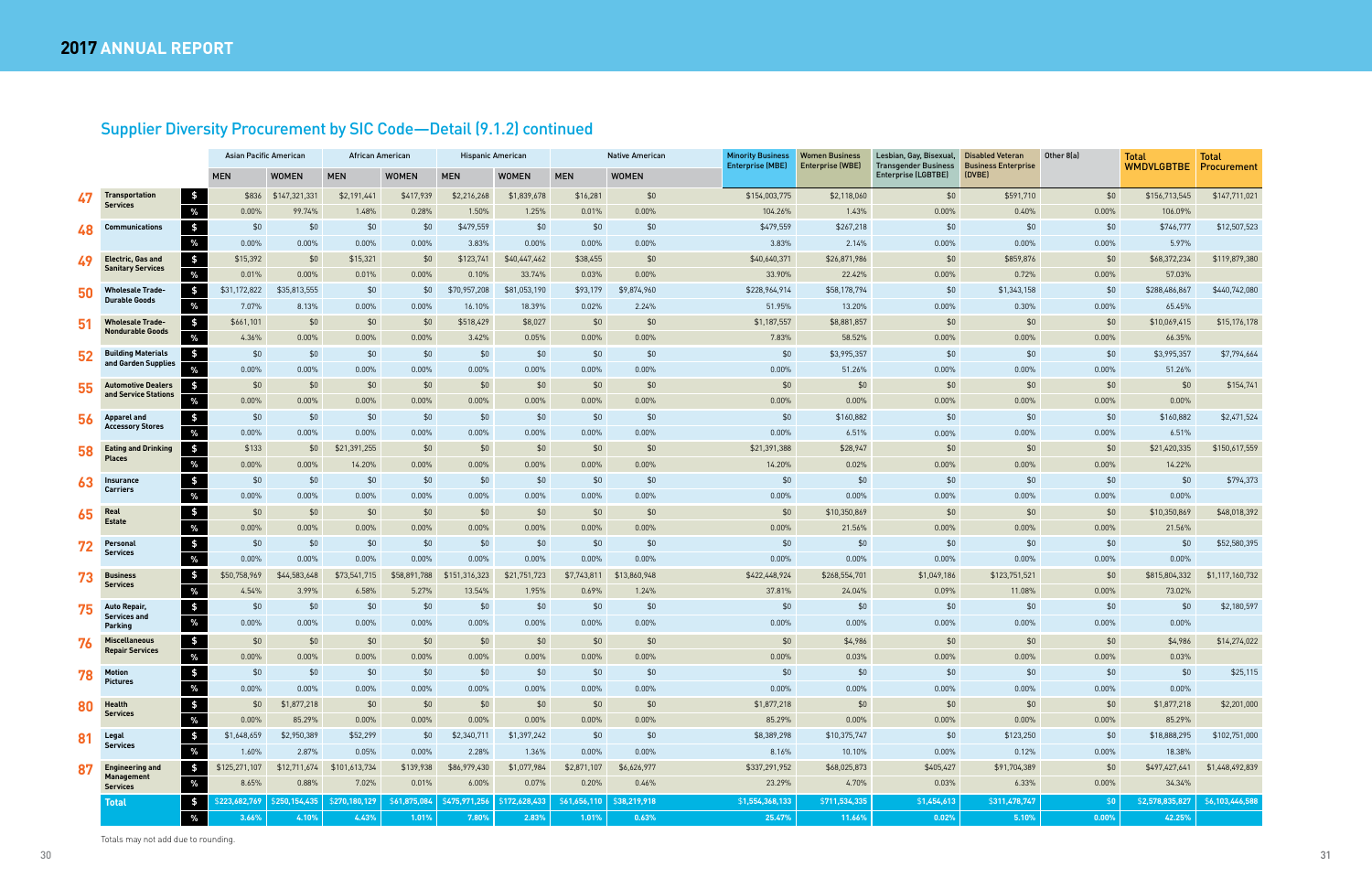## WMDVLGBTBE Program Expenses (Sec 9.1.3)

| <b>Expense Category</b>   | 2017 Actuals |
|---------------------------|--------------|
| Wages                     | \$1,552,878  |
| Other Employee Expenses   | \$80,710     |
| <b>Program Expenses</b>   | \$897,540    |
| <b>Reporting Expenses</b> | \$0          |
| Training                  | \$8.595      |
| Consultants               | \$0          |
| Other                     | \$0          |
| <b>Total</b>              | \$2,539,722  |

Totals may not add due to rounding.

Wages: Salary and payroll-related costs of employees working on WMDVLGBTBE matters

Other Employee Expenses: Travel and other non-wage costs

Program Expenses: Material, staff augmentation, CPUC Clearinghouse, technical assistance and outreach, audit and other costs directly related to programs

Reporting Expenses: IT system, computer, other expenses related to preparing reports for the CPUC

**Training:** Costs related to employee training

## Description of Progress in Meeting or Exceeding Set Goals (Sec 9.1.4)

|                                                                               | 2017 Results | <b>2017 Goals</b> |
|-------------------------------------------------------------------------------|--------------|-------------------|
| <b>Minority Men</b>                                                           | 16.90%       | 12.00%            |
| <b>Minority Women</b>                                                         | 8.57%        | 3.00%             |
| <b>Minority Business</b><br>Enterprise (MBE)                                  | 25.47%       | 15.00%            |
| <b>Women Business</b><br>Enterprise (WBE)                                     | 11.66%       | 5.00%             |
| Lesbian, Gay, Bisexual,<br><b>Transgender Business</b><br>Enterprise (LGBTBE) | 0.02%        | N/A               |
| Disabled Veteran<br><b>Business (DVBE)</b>                                    | 5.10%        | 1.50%             |
| Other 8(a)                                                                    | $0.0\%$      | N/A               |
| <b>Total WMDVLGBTBE</b>                                                       | 42.25%       | 21.50%            |

PG&E spent \$2.58 billion with WMDVLGBTBEs in 2017. This represents 42.25 percent of the company's total procurement.

For the 12th year, PG&E exceeded the CPUC goal of 21.5 percent spend with WMDVLGBTBEs.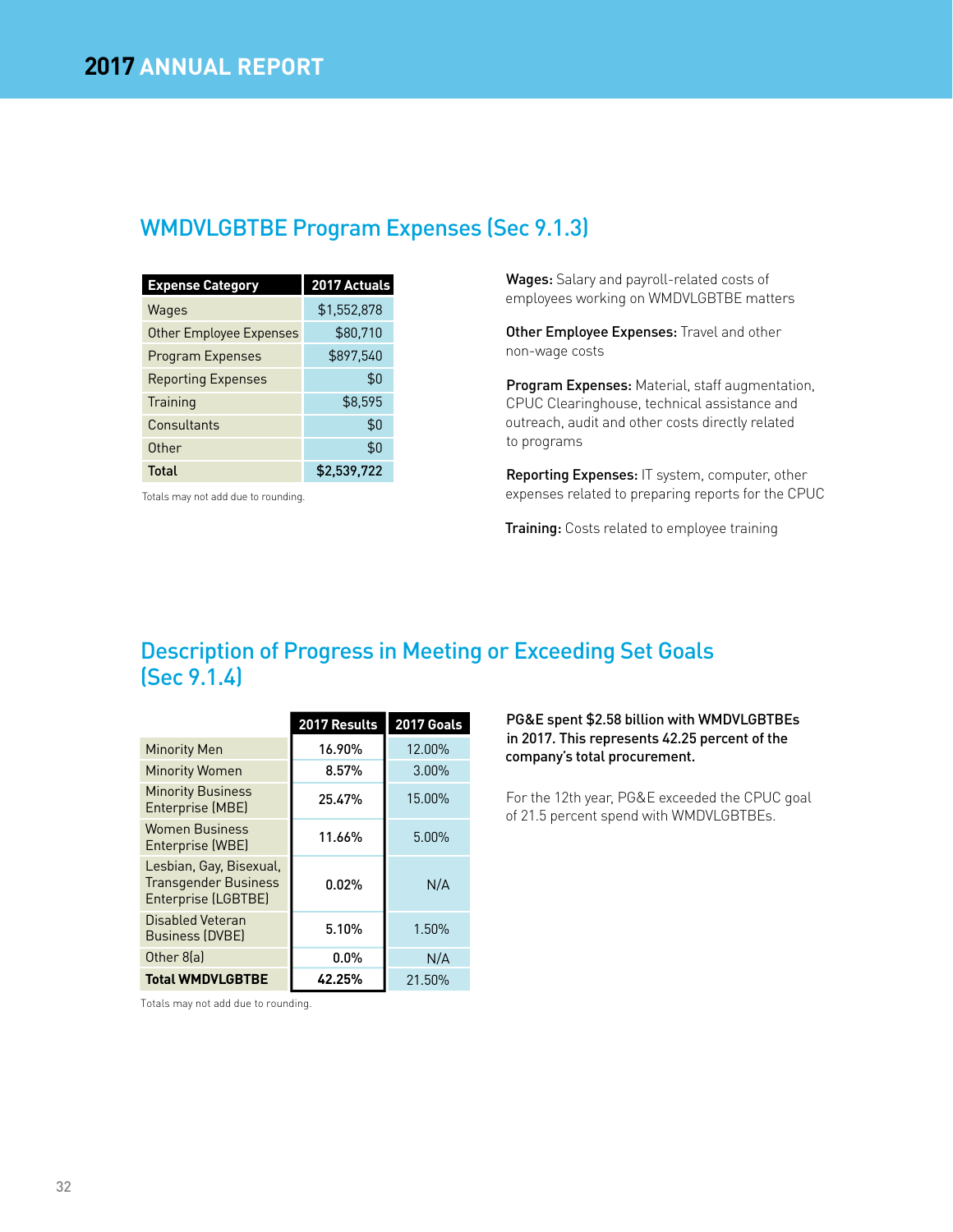## Summary of Prime Contractor Utilization of WMDVLGBTBE Subcontractors (Sec 9.1.5)

|                   | <b>Minority Men</b> | <b>Minority</b><br>Women | <b>Minority Business</b><br><b>Enterprise (MBE)</b> | <b>Women Business</b><br><b>Enterprise (WBE)</b> | Lesbian, Gay, Bisexual,<br><b>Transgender Business</b><br><b>Enterprise (LGBTBE)</b> | <b>Disabled</b><br><b>Veterans Business</b><br><b>Enterprise (DVBE)</b> | Other $8(a)*$ | <b>Total</b><br><b>WMDVLGBTBE</b> |
|-------------------|---------------------|--------------------------|-----------------------------------------------------|--------------------------------------------------|--------------------------------------------------------------------------------------|-------------------------------------------------------------------------|---------------|-----------------------------------|
| Direct \$         | \$729,843,810       | \$455,818,467            | \$1,185,662,277                                     | \$493,836,946                                    | \$651,746                                                                            | \$201,458,116                                                           | \$0           | \$1,881,609,085                   |
| Subcontracting \$ | \$301,646,454       | \$67,059,402             | \$368,705,856                                       | \$217,697,389                                    | \$802,867                                                                            | \$110,020,631                                                           | \$0           | \$697,226,743                     |
| Total \$          | \$1,031,490,263     | \$522,877,869            | \$1,554,368,133                                     | \$711,534,335                                    | \$1,454,613                                                                          | \$311,478,747                                                           | \$0           | \$2,578,835,827                   |
| Direct %          | 11.96%              | 7.47%                    | 19.43%                                              | 8.09%                                            | 0.01%                                                                                | 3.30%                                                                   | $0.00\%$      | 30.83%                            |
| Subcontracting %  | 4.94%               | 1.10%                    | 6.04%                                               | 3.57%                                            | $0.01\%$                                                                             | $.80\%$                                                                 | $0.00\%$      | 11.42%                            |
| Total %           | 16.90%              | 8.57%                    | 25.47%                                              | 11.66%                                           | $0.02\%$                                                                             | 5.10%                                                                   | $0.00\%$      | 42.25%                            |

**Net Procurement**\*\* **\$ \$6,103,446,588** 

#### **Note:**

\*Firms classified as 8(a) by the Small Business Administration includes non-WMDVLGBTBE

\*\*Net procurement includes purchase order, non-purchase order and credit card dollars

%: Percentage of net procurement

Direct: Direct procurement

Sub: Subcontractor procurement

Totals may not add due to rounding.

See section 9.1.1 Internal Program Activities for details regarding PG&E's Prime Supplier Program and a description of prime contractor progress in increasing the participation of WMDVLGBTBE subcontractors.

## List of WMDVLGBTBE Complaints Received and Current Status (Sec 9.1.6)

General Order 156 Ruling on August 24, 2006 ended the requirement to summarize complaints.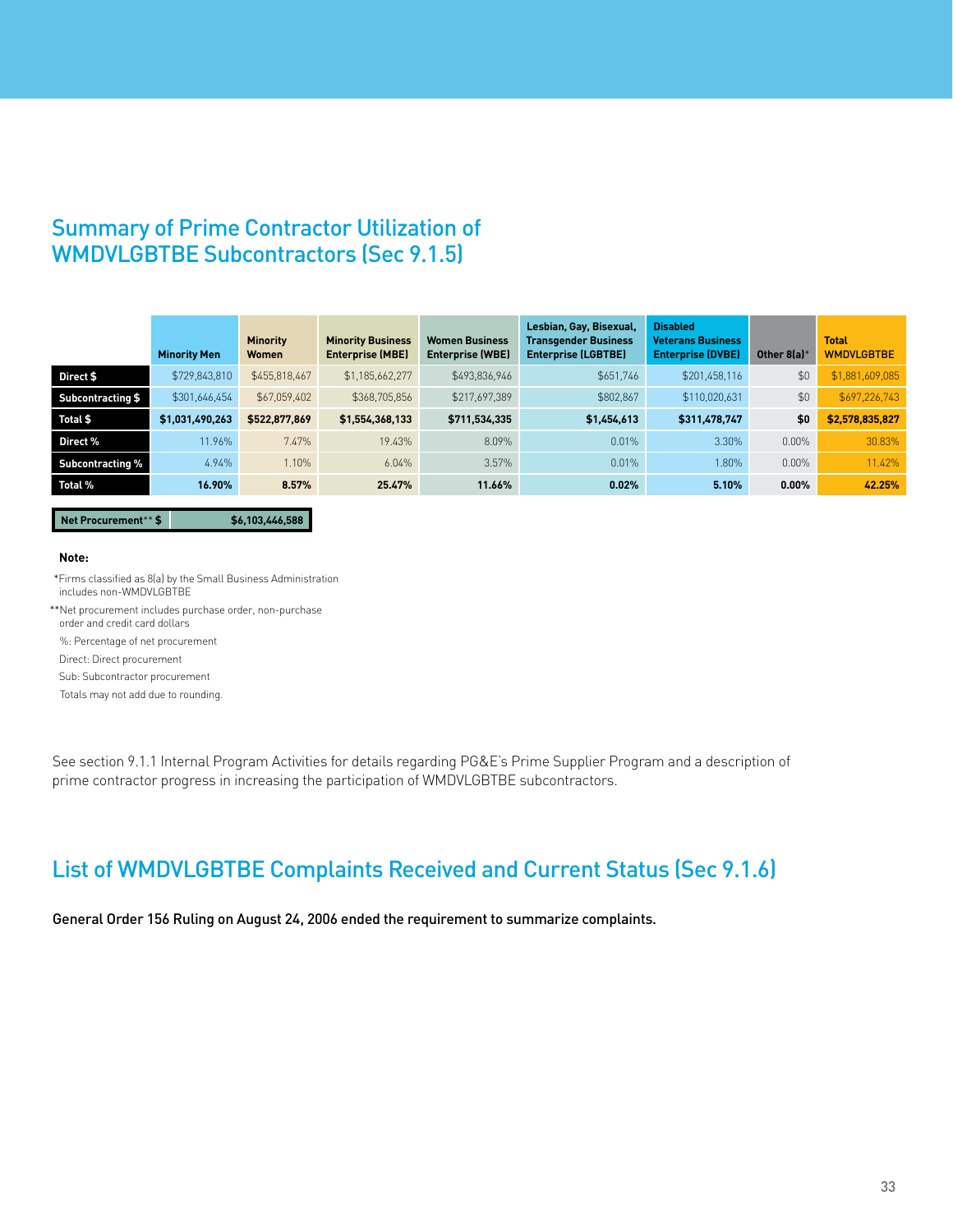## Description of Efforts to Recruit WMDVLGBTE Suppliers in Low Utilization Areas (Sec 9.1.7)

## **FINANCE AND RISK**

PG&E's Finance and Risk organization was steadfast in finding channels to expand its diverse supplier base and increase spending with diverse finance professionals. By making supplier diversity a core value and encouraging creative thinking, PG&E was able to identify groundbreaking and innovative opportunities in financial services.

## Banking and Money Management

- PG&E scheduled numerous meetings and calls with WMDVLGBTBE banks to learn more about their capabilities and to assess new opportunities for them. Since 2015, PG&E has executed an annual review/questionnaire for WMDVLGBTBE banks and implemented a scorecard/tracker to aid in determining the health of WMDVLGBTBE banks and to assist in making hiring decisions. The scorecard monitored the financial health and changing capabilities of firms and helped to track both new and existing relationships.
- As the first California utility and the second utility in the nation to use minority-owned investment banks as joint book runners for a taxable bond offering in 2010, PG&E continued to work directly with WMDVLGBTBE banks in 2017.
- As part of PG&E's formal Supplier Development Program, Finance supports diverse firms with officer mentorship, cross-functional team guidance and development opportunities. Two finance WMDVLGBTBEs graduated from PG&E's formal mentoring program in 2015 and 2016. PG&E continued to include these firms on recent senior notes offerings, and they have earned substantial fees within the past few years.
- Since 2004, PG&E has used WMDVLGBTBE investment banks as underwriters on each of its senior note offerings.
- From 2010 through 2016, PG&E has used WMDVLGBTBE investment banks as a jointbookrunner (lead bank) on at least one senior notes offering each year.
- In 2017 PG&E paid \$1.4 million in underwriting fees to WMDVLGBTBE banks, a 120 percent increase since 2007.
- Over the past five years, PG&E used 18 different WMDVLGBTBEs, some on multiple occasions, to serve as underwriters. WMDVLGBTBEs have earned \$11.8 million in financing fees since 2010.
- In 2017 PG&E placed more than \$4.6 billion of commercial paper with a WMDVLGBTBE bank. This equated to almost 20 percent of the program executed through a WMDVLGBTBE dealer in 2017.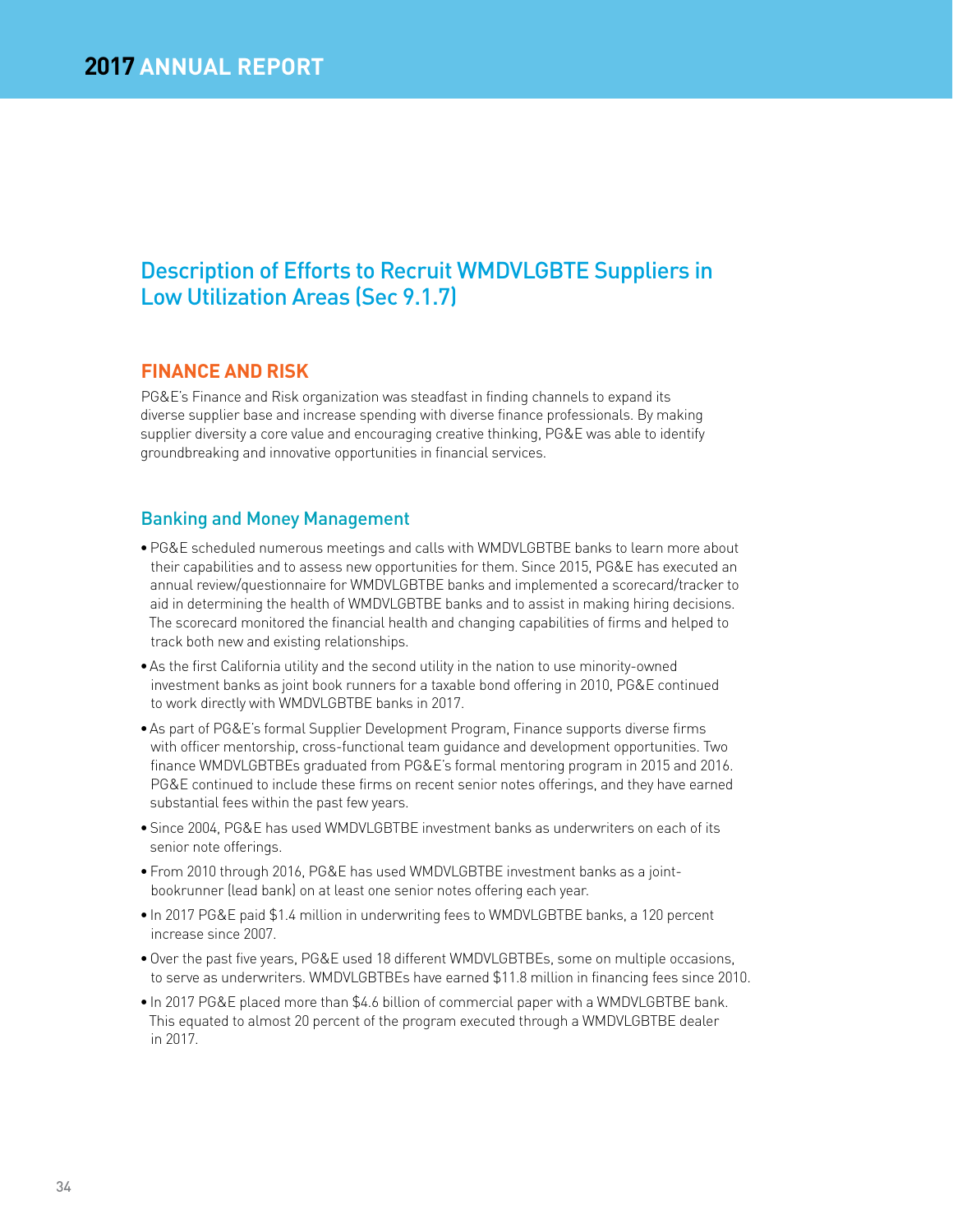## Investment Benefits Finance (Pension and Trust Fund Management)

- In 2017, PG&E continued to partner with six WMDVLGBTBEs managing nine equity, fixed income and real estate securities accounts with PG&E's Employee Benefit and Nuclear Decommissioning Trusts. PG&E's diverse-managed trust investments rose to \$3.2 billion in 2017, an increase of more than \$300 million.
- PG&E has a long history of supporting diverse investment managers and encouraging all managers to utilize diverse brokers.

## Tax, Accounting and Reporting

Since 2014, PG&E has partnered with a CPUC-certified MBE on a significant multiyear tax project that delivers tax savings. As other opportunities arise, the Tax department makes efforts to ensure WMDVLGBTBEs are considered.

## Risk and Audit

- PG&E continues to work with a WMDVLGBTBE to support its Enterprise Risk Management and Insurance area.
- Through PG&E's encouragement, an insurance broker developed a new WMDVLGBTBE subcontracting relationship to support PG&E's Insurance Department in marketing its insurance renewals or administrative insurance work. PG&E plans to maintain this relationship until the contract is up for renewal in 2019.
- The Market and Credit Risk Management (M&CRM) team worked closely with Energy Procurement to enable more diverse spend on the commodity side of the business. Specifically, M&CRM developed a new credit policy for diverse business transactions with respect to energy commodities (gas and power) and received approval from the Risk Policy Committee and Utility Risk Management Committee. This approval set the path for M&CRM to assist Energy Procurement in developing special contractual provisions to accommodate transactions with diverse businesses in gas and now power as well.
- M&CRM continued to work with a WBE consulting company to perform critical work on policies and standards in risk management.

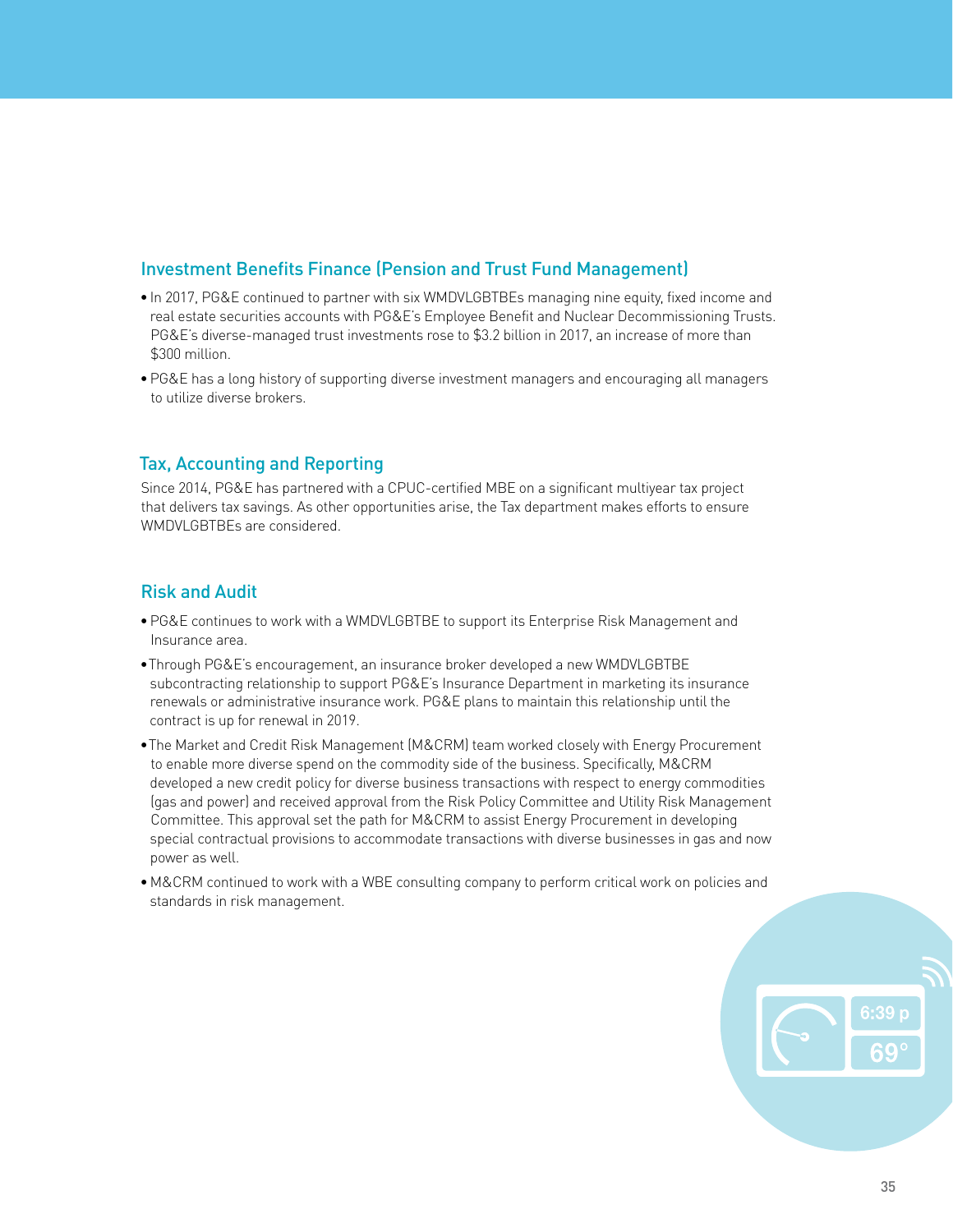## **LEGAL**

In 2017, the Law Department continued its support of diversity within the legal profession by spending \$14 million with diverse suppliers and providing work opportunities for diverse professionals. PG&E worked with 38 diverse law firms in 2017, with several taking significant roles in major legal matters. The Law Department also was proud to celebrate the 11-year anniversary of its award winning first year law student Summer Pipeline Program.

In addition to its WMDVLGBTE spend, law firms representing more than 80 percent of the Law Department's fee payments to non-diverse law firms (representing approximately \$60 million), reported that 46 percent of those fees were for professional services performed by diverse lawyers and paralegals.

The Law Department also continued to support law students who demonstrate a commitment to diversity and their community. Four first-year law students from Vanderbilt, UC Davis, UC Hastings and University of San Francisco law schools participated in the Law Department's 2017 Pipeline Program. The student interns were provided the opportunity to gain legal experience in the utility industry and to network with attorneys and other law student interns working in the Bay Area. The Law Department's interns received meaningful work assignments, were exposed to a variety of legal proceedings, visited PG&E's facilities which added meaning to their legal assignments, and had the opportunity to interact with PG&E's business leaders.

Financial support was also provided by the Law Department to the California Bar Foundation Diversity Scholarship to fund a scholarship to a student who has significant financial need and who has been admitted to a top California law school. The department also supported the Equal Justice Works Fellowship for a recent law school graduate working with a community based non-profit organization.

Finally, the Law Department supported WMDVLGBTBE legal associations at networking and diversity events, including meetings, lunches and receptions. PG&E attorneys met with numerous firms at the California Minority Counsel Program with the goal of providing WMDVLGBTBE firms and attorneys greater access to in-house counsel. The Law Department also sponsored and attended a variety of legal organization annual events including the Lawyers Committee for Civil Rights luncheon and the Filipino Bar Association of Northern California dinner. The Department also participated in the Leadership Council on Legal Diversity, which focuses on the professional development of diverse attorneys.

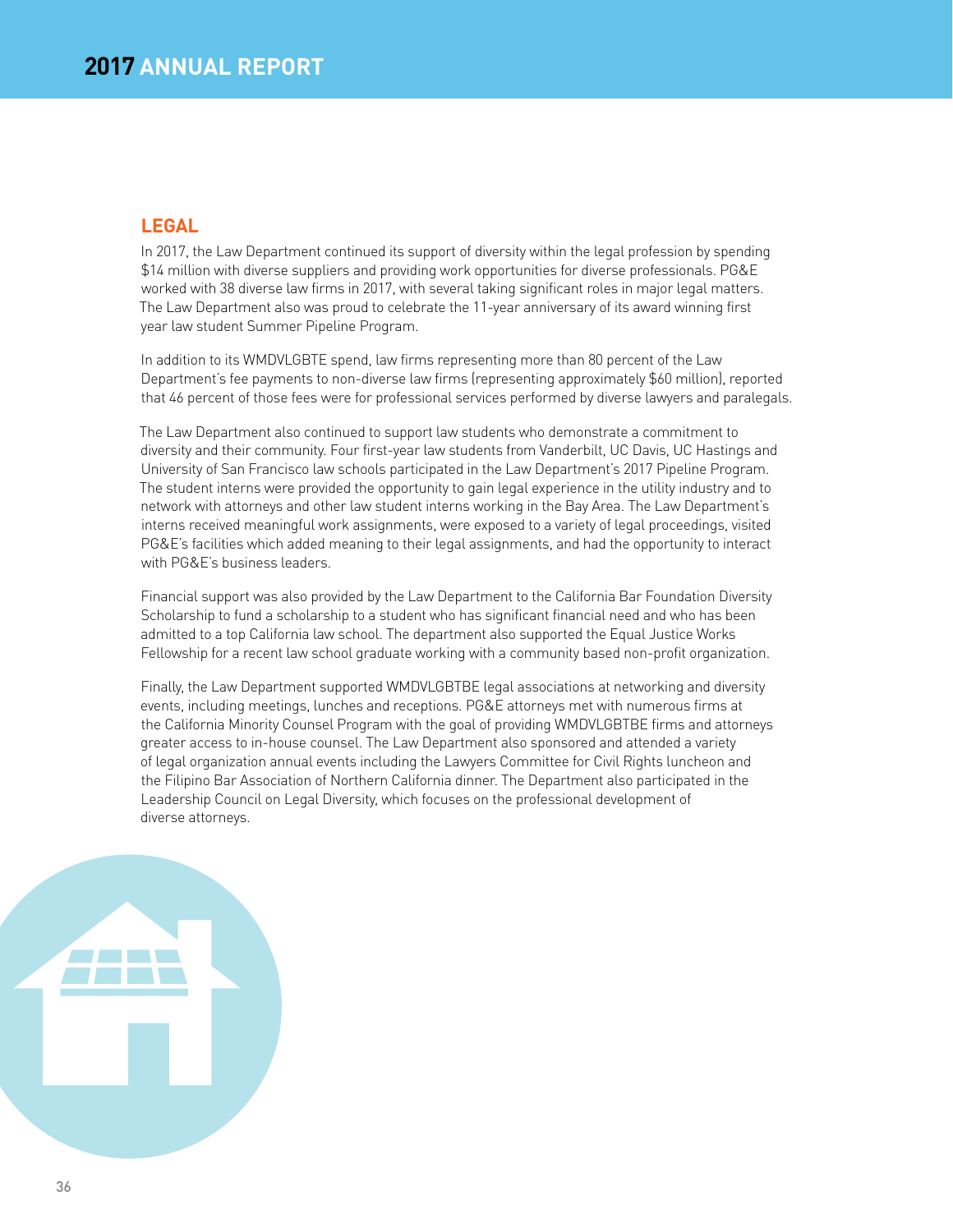## **MANAGEMENT CONSULTING SERVICES**

PG&E continues to work in the professional services space—which includes management consulting, staff augmentation and other related consulting services—to encourage additional WMDVLGBTBE participation. A majority of PG&E's management consulting services spend goes through a select set of preferred suppliers. PG&E collaborated with some of these prime suppliers on opportunities to expand WMDVLGBTBE subcontracting. As a result, these prime suppliers set diverse subcontracting goals and established subcontracting agreements with a number of WMDVLGBTBEs. PG&E monitors the performance of these firms and encourages them to include WMDVLGBTBEs as subcontractors.

## Retention of All Documents/Data (Sec 9.1.8)

PG&E has retained all documents and data it relies on in preparing its WMDVLGBTBE annual report for the longer of either three years or in conformance with the utility's individual document retention policies, and shall provide these documents and data to the CPUC upon request.

## Additional WMDVLGBTBE Activity (Sec. 9.1.9)

## **ELECTRIC PROGRAM INVESTMENT CHARGE (EPIC) PROGRAM**

The EPIC Program is a statewide program that enables PG&E, Southern California Edison, San Diego Gas and Electric, and the California Energy Commission to pursue new and novel emerging energy solutions to meet California's energy goals and help drive innovation in the industry. In 2017, PG&E continued to execute its EPIC 1 and EPIC 2 triennial plan portfolios. These projects focused on renewables and distributed energy resources integration, grid modernization and optimization, customer-focused products and services enablement, and strategies and technologies for the evolving grid that align with California's energy policies.

PG&E's EPIC projects follow established program governance procedures and supplier contracting processes for externally sourced technology demonstrations. PG&E evaluates qualified suppliers on multiple factors, including but not limited to: quality, safety, value and supply chain responsibility. Through that process, PG&E continues to competitively award EPIC Program work to WMDVLGBTBEs in technical assistance and other consulting services.

In 2017, PG&E submitted its application for projects to be included in the EPIC Program's third triennial cycle from 2018 to 2020. When approved, these new technology demonstration projects will create additional bid opportunities for WMDVLGBTBEs. PG&E will continue to engage diverse business community stakeholders by conducting educational workshops for WMDVLGBTBEs in 2018. The workshops will provide an overview of the EPIC Program portfolio and information on how diverse suppliers can participate in upcoming EPIC-related bid opportunities.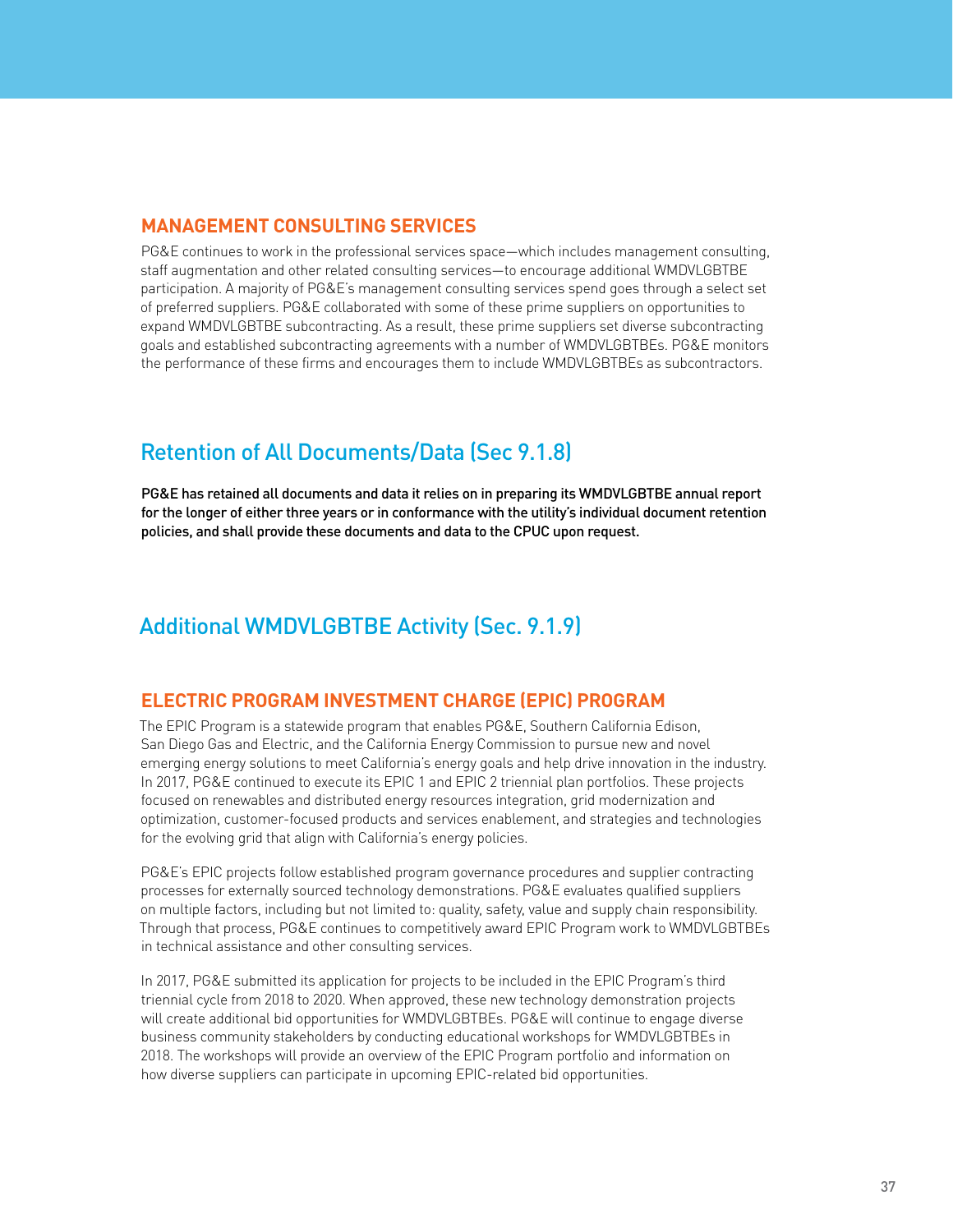# **ANNUAL PLAN**

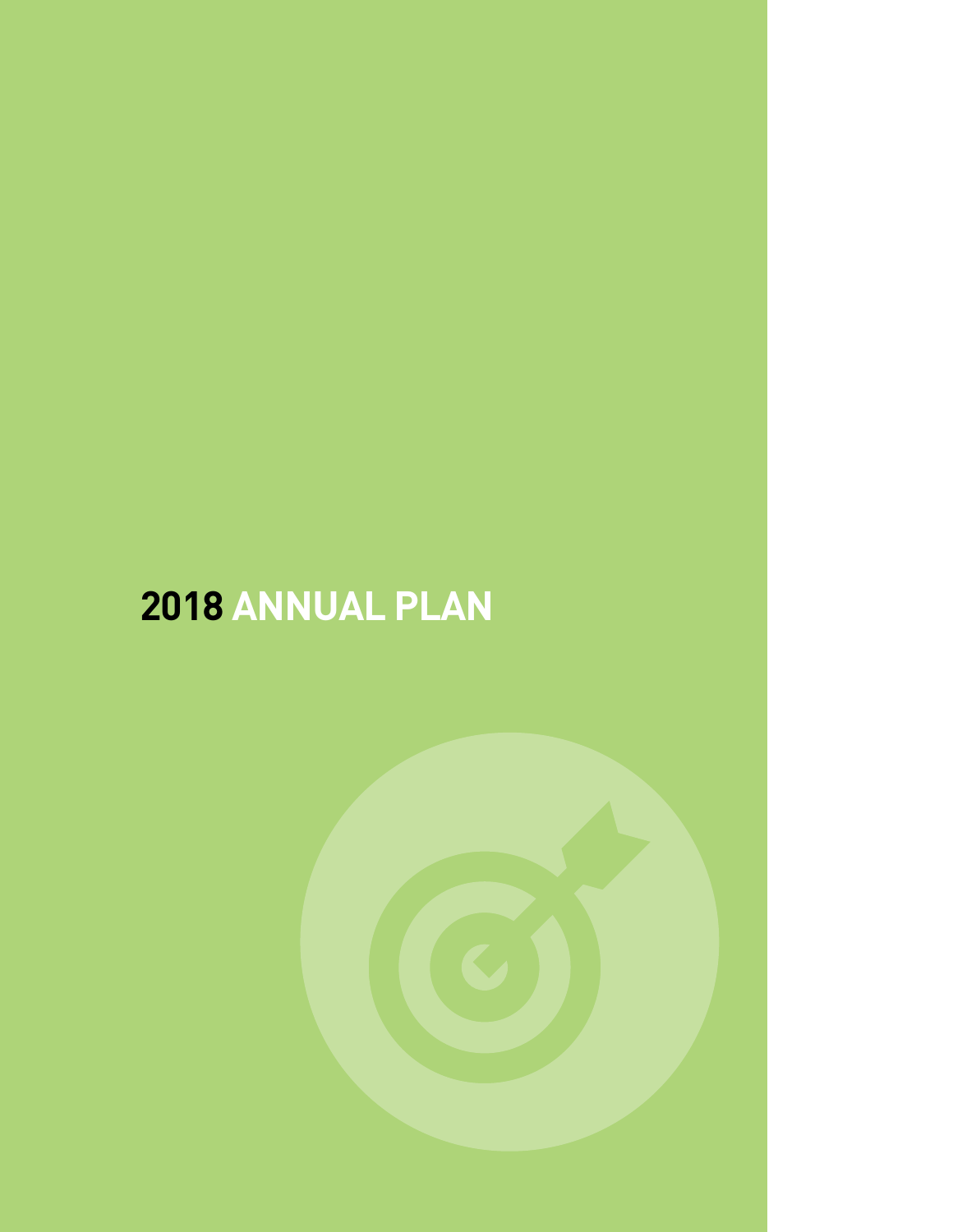## WMDVLGBTBE Annual Short-, Mid- and Long-Term Goals (Sec. 10.1.1)

PG&E's supplier diversity goals are set annually through a cross-functional process involving Supplier Diversity, Sourcing and the LOBs. PG&E uses historical information and projected spending to assess company goals. While supplier diversity goals are set at the LOB level, PG&E does not set specific goals by product and service categories. As a long-term strategy, PG&E is focused on technical assistance and supplier development strategies to support the success of WMDVLGBTBEs in all key business areas.

PG&E's short-, mid- and long-term WMDVLGBTBE\* goals mirror the recommended goals in General Order 156.

## **WMDVLGBTBE**\* **ANNUAL SHORT-, MID- AND LONG-TERM GOALS**

|     | Short-Term 2017 |                                                             |  | Mid-Term 2019     |     |  | Long-Term 2021    |      |
|-----|-----------------|-------------------------------------------------------------|--|-------------------|-----|--|-------------------|------|
|     |                 | MBE WBE DVBE LGBTBE MBE WBE DVBE LGBTBE MBE WBE DVBE LGBTBE |  |                   |     |  |                   |      |
| 15% | 5% 1.5% N/A     |                                                             |  | $15\%$ 5% $1.5\%$ | TBD |  | $15\%$ 5% $1.5\%$ | TRD. |

\*Pursuant to General Order 156, "starting in 2015 and during the first three years of implementing LGBTBE inclusion, the utilities shall be excused from setting numerically-based goals and targets for LGBTBEs and instead focus efforts on foundational and outreach activities."

## Description of Efforts to Recruit WMDVLGBTBE Planned Program Activities for the Next Calendar Year (Sec. 10.1.2)

WMDVLGBTBE inclusion is integrated into the way PG&E does business, and has been something the company has focused on since launching a formal supplier diversity initiative more than 36 years ago. PG&E plans to sustain its efforts by continuing to strengthen the WMDVLGBTBE contributions in both traditional and emerging areas so they are fully integrated contributors in the supply chain.

#### PG&E's underlying vision for its program efforts incorporate the following key values:

- Safety: Champion effective safety practices and educate all suppliers, including WMDVLGBTBEs, on those requirements
- Reliability: Sustain best in class supplier diversity results through successful execution of strategic program initiative
- Affordability: Support diverse solutions that optimize the supply chain through efficiencies and cost savings
- Clean: Include incumbent WMDVLGBTBEs in the supply chain sustainability performance initiative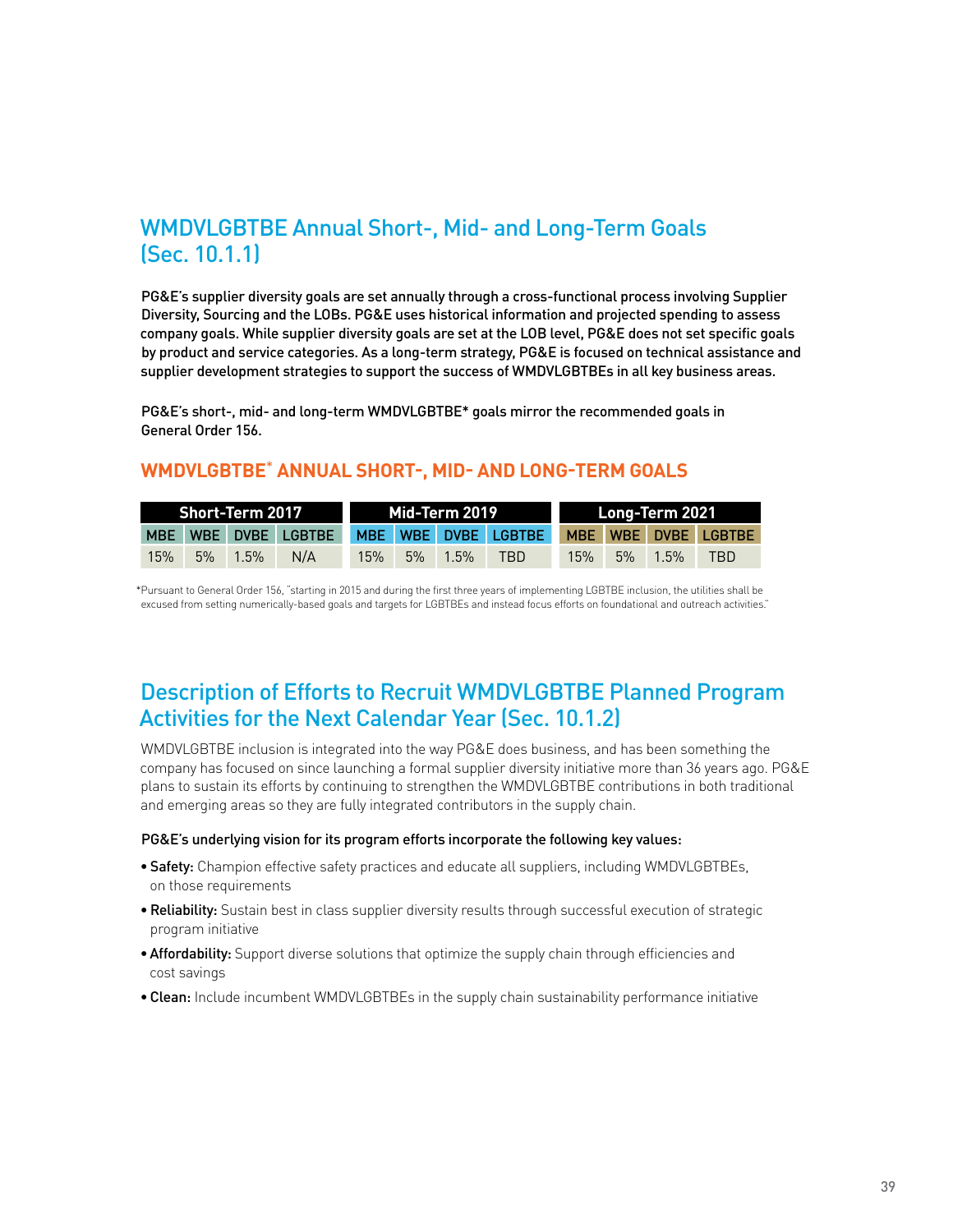## **2018 ANNUAL PLAN**

In alignment with this vision, PG&E will continue to develop ongoing strategic program activities in the following areas for 2017.

- Goal Development and Alignment: Cross-functionally develop goals and drive alignment and accountability across each LOB
- Supplier Development: Identify opportunities for and support the development of WMDVLGBTBEs to grow and be competitive in the supply chain
- Prime Supplier Education: Encourage increased prime supplier support of PG&E's supply chain responsibility initiatives through the Prime Supplier Academy
- Subcontracting Performance: Educate prime suppliers on the requirements for accurate reporting and encourage achievable subcontracting goals
- LGBTBE Inclusion: Educate LGBTBEs on the value of certification and identify opportunities for inclusion
- Outreach: Support activities and organizations that align with PG&E's supplier diversity goals
- Communications and Training: Continue to incorporate strategies to communicate and educate both internal and external stakeholders about PG&E's Supplier Diversity Program
- Supplier Recognition: Recognize the excellent performance of WMDVLGBTBEs and prime suppliers throughout the year
- Employee Recognition: Recognize all employees that drive high levels of supplier diversity results and support supplier diversity initiatives throughout the year

#### PG&E will also collaborate with the Joint Utilities, CPUC, National Utilities Diversity Council and community-based organizations focused on small and diverse businesses. PG&E will continue to advance several strategic initiatives to continue enhancing its Multi-Tiered Technical Assistance and Capacity Building Program.

- Financial Education and Support: Deliver workshops and provide educational scholarships on growth strategy, business performance and financial management; offer accelerated payment options to select small businesses in need
- PG&E Signature Initiatives: Offer "Diverse Suppliers Are Cyber-Secure," "Diverse Suppliers Are Safe," "Diverse Suppliers Go Green," "Diverse Suppliers Go Global," "Future-Proofing Your Business" and "Business Tune-Up" workshops to educate WMDVLGBTBEs on areas of competitive business advantage
- Emerging Technology: Support executive training initiatives that encourage mature WMDVLGBTBEs to consider competing for opportunities in emerging technology; encourage WMDVLGBTBEs to join PG&E in attending industry conferences and trade shows that have a focus on emerging technology
- ISO 9001 and ISO 14001 Certification Training: Provide quality and environmental systems certification scholarships to help WMDVLGBTBEs build the necessary business practices for successful scalable growth
- Small Business Administration Partnership Training: Partner with SBA, MBDA, SCORE and Small Business Development Centers across California to provide business management workshop trainings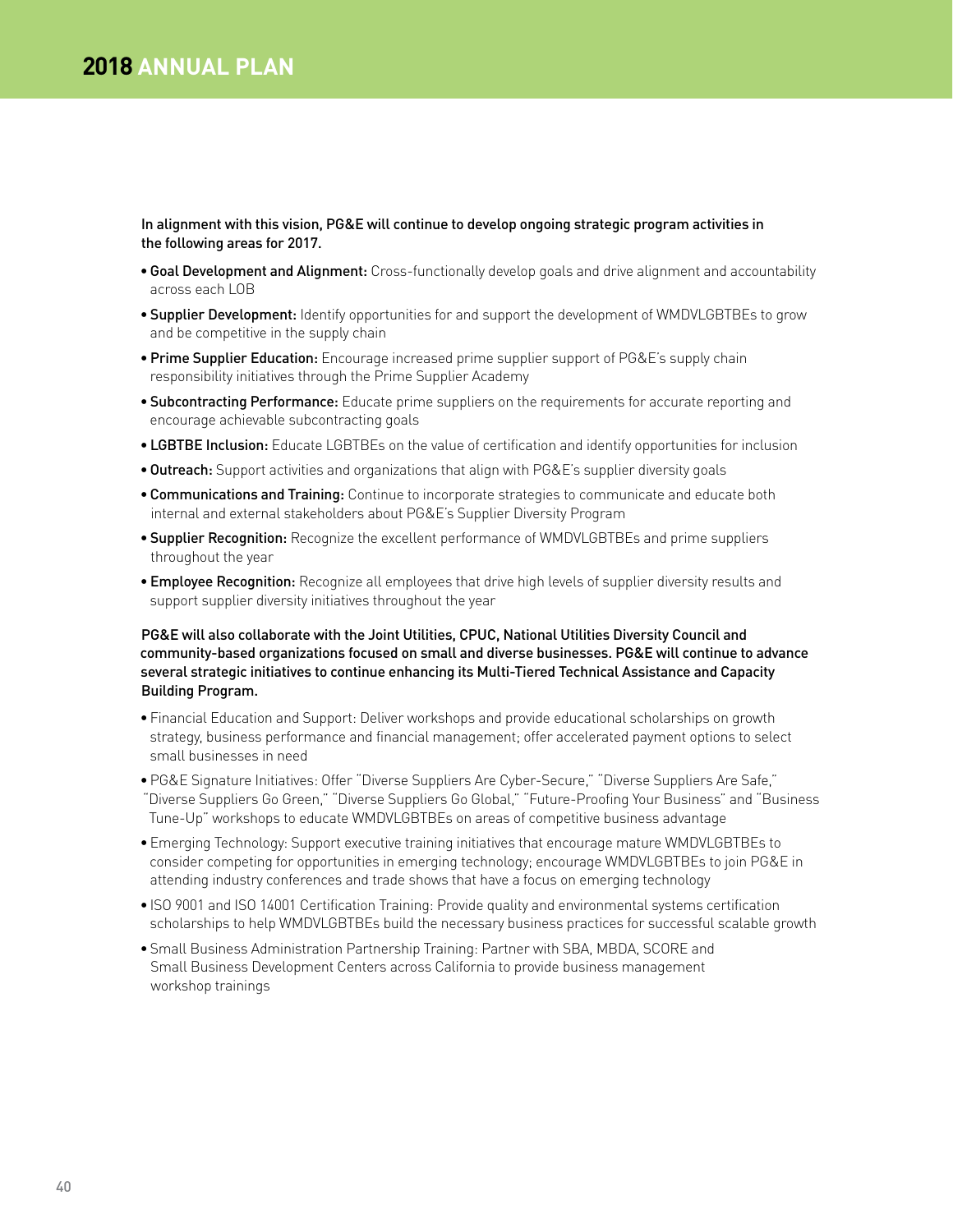- Trade Missions to Industry Trade Shows: Engage WMDVLGBTBEs to attend industry trade shows to gain exposure to new trends and technologies
- Educational Institution Scholarships: Offer WMDVLGBTBE scholarships to graduate-level management development certificate programs that support supplier development and build capacity
- UCLA Management Development for Entrepreneurs Program
- University of Washington Minority Business Executive Program
- UC Berkeley Financial Management Course
- Tuck Minority Business Program at Dartmouth

#### Finally, PG&E will continue to implement internal and external strategies to increase exposure to and utilization of LGBTBEs. These multi-year LGBTBE inclusion strategies include the following activities:

- Collaborate with community-based organizations to educate the LGBTBE community on opportunities in the utility industry and promote the full inclusion of LGBTBEs
- Share contract opportunity announcements with the LGBTBE business community
- Work with NGLCC-certified LGBTBEs to become CPUC-certified
- Make LGBTBE inclusion strategies a standing agenda item at Supplier Diversity LOB Champion and sourcing meetings
- Identify relevant and qualified LGBTBEs certified by the NGLCC and CPUC Supplier Clearinghouse to introduce to LOB Champions
- Connect prime suppliers to LGBTBEs for subcontracting opportunities
- Participate in LGBTBE outreach events throughout the year to educate current and prospective suppliers on the value of CPUC certification
- Maintain and expand relationships with local LGBTBE chambers, including the Golden Gate Business Association and Rainbow Chambers of Commerce of Silicon Valley and Sacramento
- Continue to work with the NGLCC Procurement Committee to identify best practices and benchmark with national LGBTBE programs
- Co-lead an NGLCC task force on increasing LGBTBE opportunities through supply chain analysis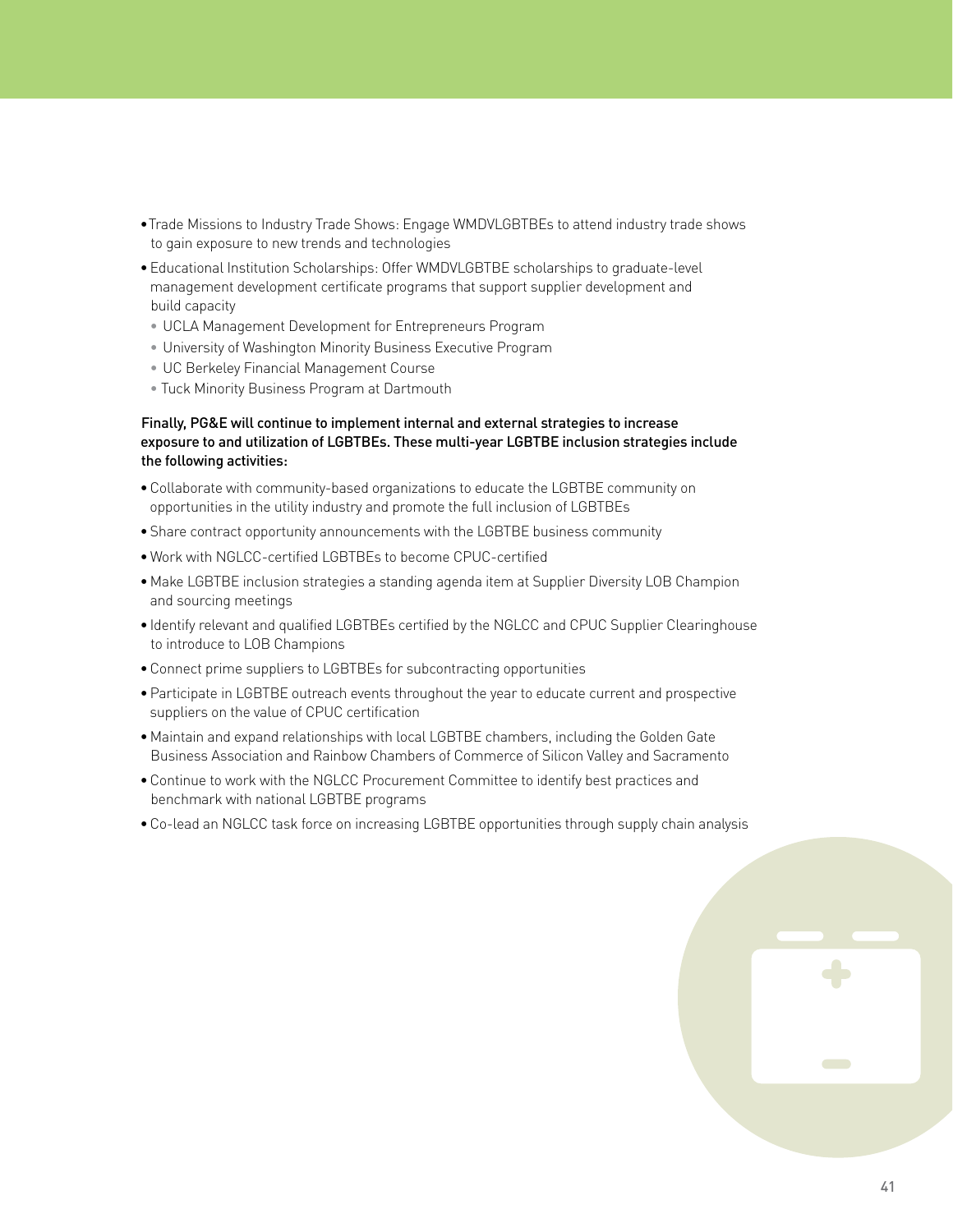## Plans for Recruiting WMDVLGBTBE Suppliers in Low Utilization Areas (Sec 10.1.3)

## **LEGAL**

#### The Law Department's 2018 supplier diversity plan includes:

- Continued partnership with PG&E's Supply Chain Responsibility and Sourcing organizations to identify additional opportunities for diverse suppliers
- Continued promotion of the utilization of diverse professionals at majority-owned firms
- Partnering with non-diverse firms to work with WMDVLGBTBEs
- Participation and engagement with a variety of legal associations promoting diversity and equal access to the law and legal profession
- Participation in WMDVLGBTBE networking and CPUC events with other investor-owned utilities

## **FINANCE AND RISK**

#### Finance and Risk WMDVLGBTBE plans for 2018 include the following activities:

- Continue to execute a multi-year strategy to increase diverse spend
- Provide opportunities for qualified WMDVLGBTBE investment banks to participate meaningfully in financings, as well as develop financial expertise and industry knowledge in the utility sector
- Continue looking for other opportunities to do business with WMDVLGBTBE investment banks, such as money market investments or as commercial paper dealers and pension managers
- Mentor and conduct marketing activities with WMDVLGBTBE investment banks
- Continue best practices on use of WMDVLGBTBEs in pension management
- Continue to identify opportunities to expand use of WMDVLGBTBEs in audit and tax work
- Sponsor and actively participate in organizations that support WMDVLGBTBEs and diverse finance students
- Continue service agreement with Corporate Tax Incentive and examine if additional work makes business sense
- Continue evaluating projects for opportunities to employ WMDVLGBTBEs and encourage prime suppliers to employ WMDVLGBTBE subcontractors
- Continue to support Supply Chain organization to explore additional opportunities to further expand business with WMDVLGBTBEs
- Continue efforts to build a WMDVLGBTBE candidate pool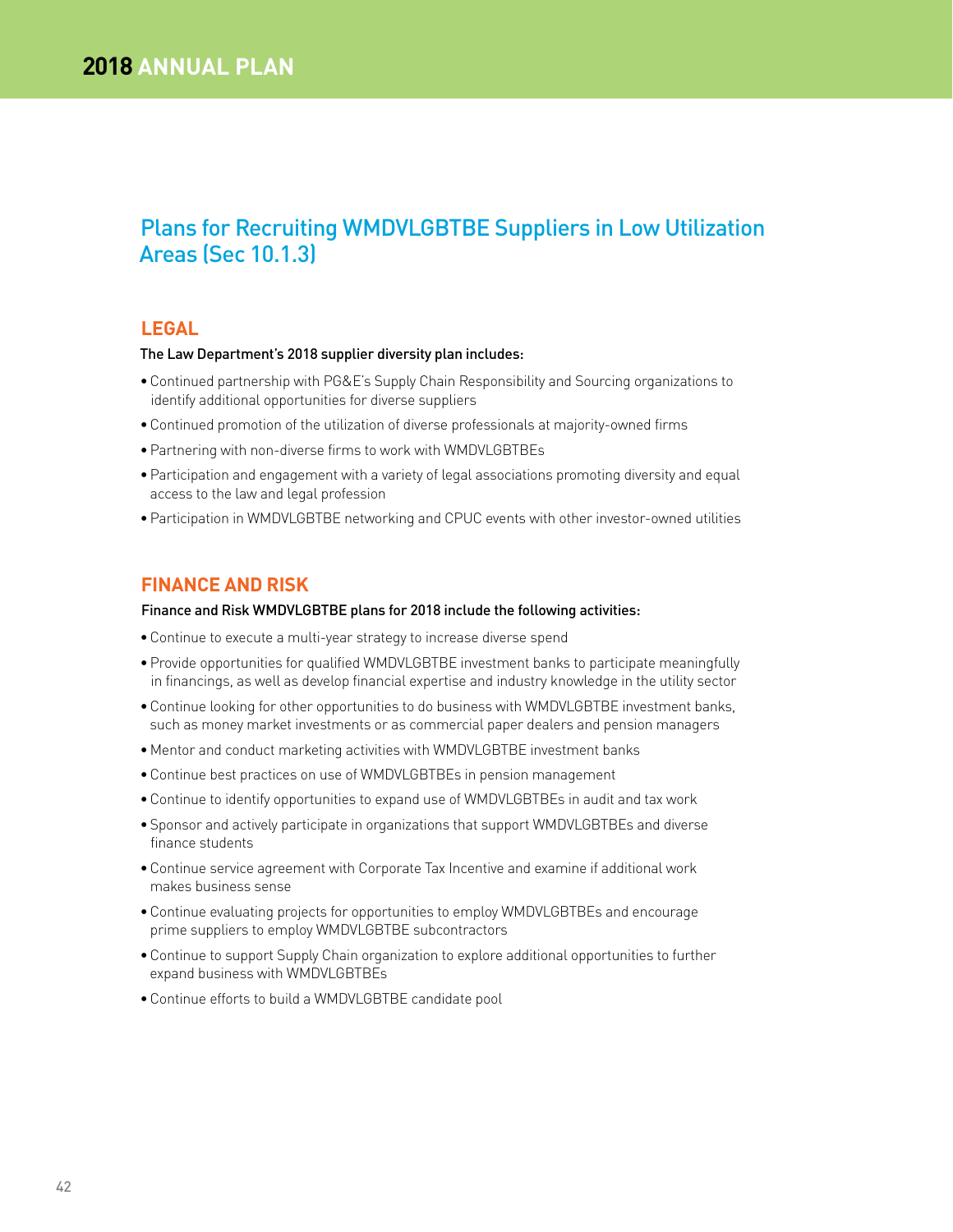## **MANAGEMENT CONSULTING SERVICES**

PG&E will continue to foster the development and inclusion of WMDVLGBTBEs in management consulting services by focusing on two areas of opportunity.

- Increase small, diverse management consulting services firms' understanding of the best practices used by highly successful management consulting services firms to foster business growth and effectively work with their customers
- Increase large multinational management consulting firms' understanding of how subcontracting with small, diverse management consulting firms can help them grow their business and deliver cost-effective and more innovative services to customers

## Plans for Recruiting WMDVLGBTBE Suppliers Where Unavailable (Sec 10.1.4)

General Order 156 Ruling on November 14, 2003, ended the excluded category.

## Plans for Encouraging Prime Contractors to Subcontract to WMDVLGBTBE Suppliers (Sec 10.1.5)

PG&E will continue to encourage prime suppliers to subcontract with WMDVLGBTBEs across all product and service categories and lines of business.

PG&E will assist its prime suppliers to identify and develop qualified WMDVLGBTBE subcontractors and improve their supplier diversity subcontracting through participation in external and internal matchmaking activities, outreach activities, WMDVLGBTBE mentoring and educational programs, such as the PG&E Prime Supplier Academy, UCLA MDE Program and University of Washington MBE Program. Prime suppliers will also continue to be encouraged to select diverse subcontractors for targeted mentoring.

PG&E will again conduct an annual audit of its diverse subcontracting spend to assess the accuracy of reported diverse subcontractor payments. Supply Chain Responsibility will conduct monthly prime supplier webinars and in-person trainings to outline subcontracting requirements, how to report subcontractor spend accurately and how best to prepare for a potential subcontractor audit.

Through internal training and education, metrics tracking and working with internal LOB Champions and senior Sourcing stakeholders, PG&E will continue its efforts to make supplier diversity a key consideration in strategic sourcing requests for proposal across all service and product categories.

## Plans for Complying with WMDVLGBTBE Program Guidelines (Sec. 10.1.6)

PG&E will continue to comply with the Supplier Diversity program guidelines established by the CPUC as required by Public Utilities Section 8283 (C).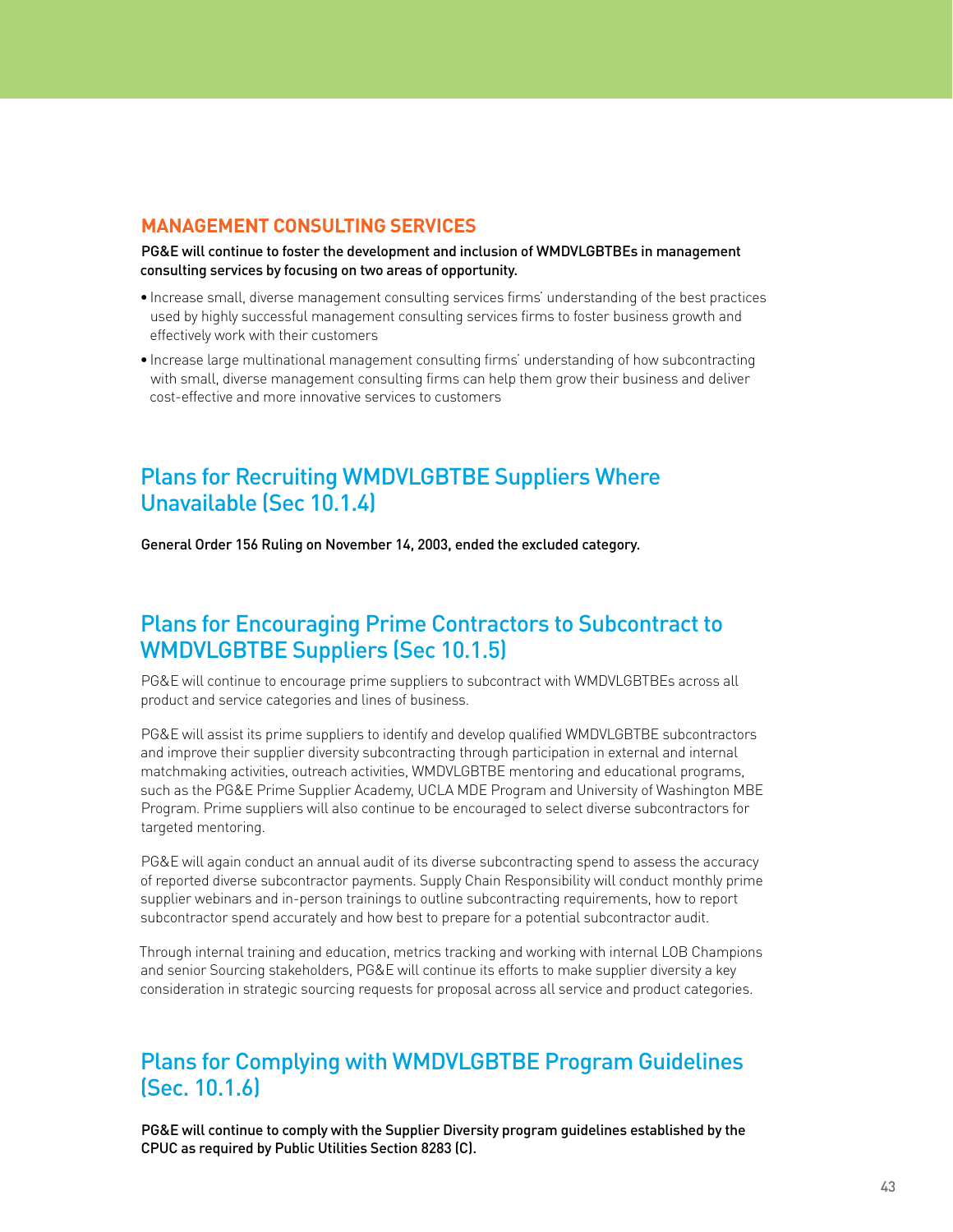## **2017 ANNUAL REPORT**



## Power Pocurement Report

## Participation Results by Fuel Category (Sec. 9.1.11A)

See Annual Energy Product Results by Ethnicity and WMDVLGBTBE Certification table on page 46.

## Market Conditions and Outreach (Sec. 9.1.11B)

PG&E's objectives relating to electric and gas procurement include assembling a portfolio of reliable and operationally flexible resources, supporting the development of environmentally preferred resources and managing customer costs. PG&E's objectives are applied to all market participants, irrespective of entity classification.

The characteristics of the electric market are unique compared to the natural gas market. Electric markets are characterized by long-life assets. These assets, each of which could cost hundreds of millions of dollars, are generally constructed, owned and operated by large corporations or financial institutions. As such, it is an exceedingly difficult market for small and medium size WMDVLGBTBEs to enter and succeed within.

Additionally on the electric side, the vast majority of payments are through RPS, CHP, QF and conventional tolling contracts which are associated with long-life assets, with the remaining amount clearing through the California Independent System Operator (CAISO) market (which is not regulated by the CPUC). With the advent of the CAISO MRTU (Market Redesign and Technology Upgrade) market design, electric energy is commoditized through a centralized market. Day-ahead energy transactions have predominantly moved away from direct bilateral transactions to energy commodity exchanges. The Dodd-Frank act has further complicated the electric commodity markets by imposing additional transaction and reporting rules. These regulatory challenges give all market participants, including WMDVLGBTBEs, pause when contemplating entry into the electric commodity markets. The regulatory challenges are compounded by the strong balance sheet required to manage risk associated with volatile markets.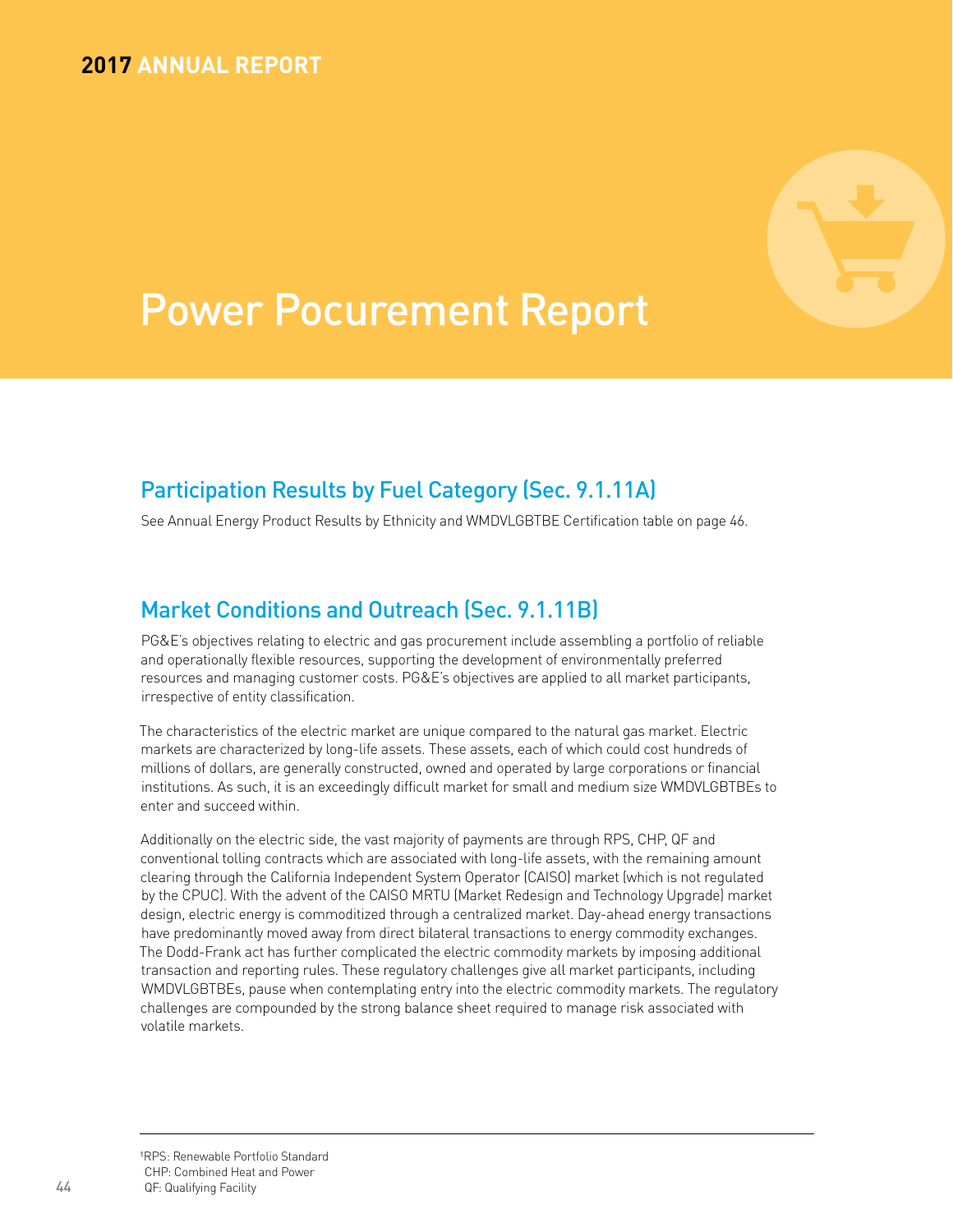

In wholesale power markets, PG&E encourages the participation of WMDVLGBTBEs to participate in renewables and Resource Adequacy (RA) products, both on a direct and subcontracting basis but in reality, diverse businesses have much greater likelihood for success as subcontractors. Any firm must overcome considerable barriers to enter into a power contract including gaining access to capital and establishing credit, technical knowledge and gaining operational experience. The difficulty associated with obtaining these prerequisites is the reason few firms are engaged in developing power plants or trading power products. Firms that do enter the market face a changing industry where investorowned utilities with strong credit, like PG&E, are losing load to new, local competitors. In California, these competitors are typically Community Choice Aggregators (CCAs). Customers' transition from utilities to CCAs has resulted in PG&E's total electric load decreasing, leaving PG&E with limited need for new long-term contracted resources and a decrease across all historic sectors of procurement.

To facilitate any possible opportunities to transact RA and other potential power product transactions, PG&E engages in discussions with WMDVLGBTBEs for electric master enabling agreements. PG&E has worked extensively with several WMDVLGBTBEs to structure arrangements to facilitate and mitigate credit posting concerns, including the Fund Transfer Agent Agreement (FTAA) and Tripartite forms. While FTAA helped diverse businesses that lack credit transact with PG&E and other utilities for many years, PG&E is not confident it will be available in the future. In 2016 the last bank offering FTAA eliminated this service. A replacement bank was eventually identified, but the replacement bank is smaller and may not be able to accommodate the credit required for multiple firms transacting with utilities.

To further promote WMDVLGBTBE participation in PG&E Energy Procurement Request for Offers (RFOs), PG&E's supplier diversity goals and objectives are highlighted during webinars discussing Energy Procurement RFOs.

The schedule for 2018 Energy Procurement RFOs can be found online at **pge.com/rfo**.

While GO 156 intends to create opportunities for WMDVLGBTBEs, these organizations and their IOU counterparties are faced with tightening margins in the wholesale power markets. As with any participant wishing to participate in wholesale power activities, meeting industry standard credit and collateral requirements is challenging. In the coming year, PG&E will continue to work with WMDVLGBTBEs in hope of transacting with these businesses consistent with the Least Cost, Best Fit procurement standard. For the natural gas commodity asset ownership is not required, and the vast majority of commodity clears through the market or exchanges, so the opportunities have historically been greater for WMDVLGBTBEs than in electricity commodity. Transactions executed on an indexed price basis—which is how much of the gas commodity market transacts—require less credit and collateral requirements than do fixed price transactions. Historically, WMDVLGBTBEs have participated in this market successfully, but PG&E is seeing significant challenges as market conditions are changing. The situation regarding FTAA is and will continue impacting the volume by which WMDVLGBTBEs will be able to participate in this market. PG&E expects to see considerable decline in natural gas transactions in the coming years as a direct result of this credit limitation. WMDVLGBTBEs fighting for market share today against large, investor owned businesses with strong credit and economies of scale are at real risk of being forced out of the shrinking market.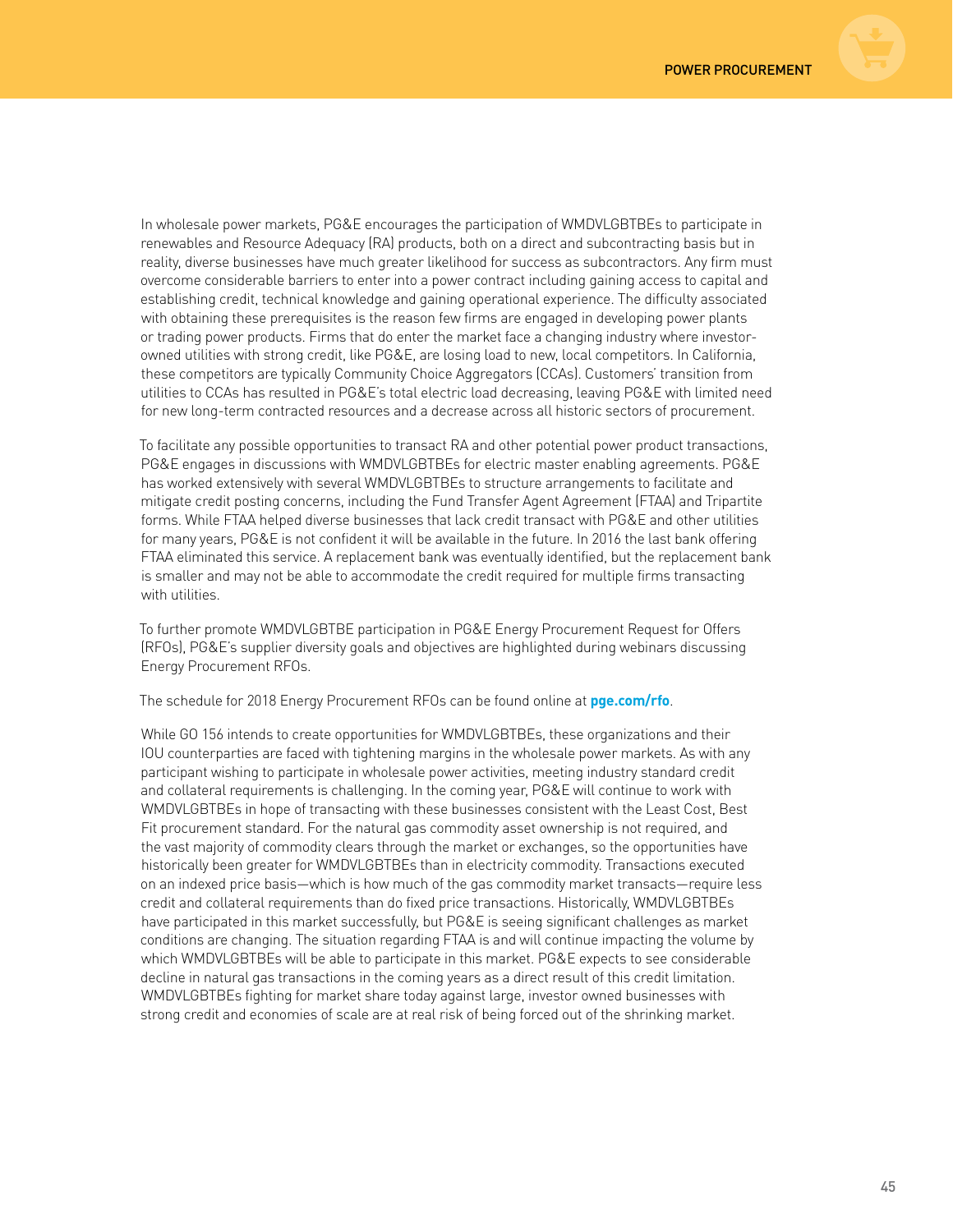## Annual Energy Product Results by Ethnicity and WMDVLGBTBE Certification

(All dollar figures in \$MM)

|                  |                                                               |                            |               | <b>Results by Ethnicity and Gender</b>  |                |         |                                   |                |               |                                    |               |               |               |                        | <b>Results by WMDVLGBTBE Certification</b>                          |                           |                                                                                                                                   |                        |                         |                                  |                                                                      |                |
|------------------|---------------------------------------------------------------|----------------------------|---------------|-----------------------------------------|----------------|---------|-----------------------------------|----------------|---------------|------------------------------------|---------------|---------------|---------------|------------------------|---------------------------------------------------------------------|---------------------------|-----------------------------------------------------------------------------------------------------------------------------------|------------------------|-------------------------|----------------------------------|----------------------------------------------------------------------|----------------|
|                  | Product <sup>1</sup>                                          | Unit                       | Male          | <b>Asian Pacific American</b><br>Female | <b>Total</b>   | Male    | <b>African American</b><br>Female | <b>Total</b>   | Male          | <b>Hispanic American</b><br>Female | <b>Total</b>  | Male          | Female Total  | <b>Native American</b> | <b>Minority Business</b><br><b>Enterprise (MBE)</b><br><b>Total</b> | Enterprise (WBE)<br>Total | Lesbian, Gay, Bisexual, Disabled Veteran<br>Women Business Transgender Business Business Enterprise<br><b>Enterprise (LGBTBE)</b> | (DVBE)<br><b>Total</b> | Other 8(a) <sup>5</sup> | Subcontracting<br>Total<br>Total | Total WMDVLGBTBE Procurement<br><b>Procurement Spend<sup>3</sup></b> | Total<br>Spend |
|                  |                                                               | $\frac{1}{2}$              | $\frac{4}{5}$ | $$-$                                    | $$-$           | $$-$    | $S-$                              | $$-$           | $$-$          | $$-$                               | $$-$          | $$-$          | $$ -$         | $\mathfrak{S}$ -       | $\frac{2}{2}$                                                       | $S-$                      | $$ -$                                                                                                                             | $S-$                   | $$ -$                   | \$1.8                            | \$1.8                                                                | \$2,257.8      |
| ݠ                | Renewable                                                     | $\%$                       | $0.0\%$       | 0.0%                                    | 0.0%           | 0.0%    | 0.0%                              | 0.0%           | 0.0%          | 0.0%                               | 0.0%          | 0.0%          | 0.0%          | 0.0%                   | 0.0%                                                                | $0.0\%$                   | $0.0\%$                                                                                                                           | 0.0%                   | 0.0%                    | 0.1%                             | 0.1%                                                                 |                |
|                  | Power<br><b>Products Direct</b>                               | $\mathbf{\hat{5}}^2$       | $$-$          | $$-$                                    | $$-$           | $$-$    | $$-$                              | $$-$           | $$-$          | $$-$                               | $$-$          | $$-$          | $$-$          | -\$                    | $\frac{4}{2}$                                                       | $$ -$                     | $$-$                                                                                                                              | $\mathsf{S}$ -         | $$ -$                   | \$0.6                            | \$0.6                                                                | \$413.4        |
|                  |                                                               | $\frac{9}{6}$ <sup>2</sup> | 0.0%          | 0.0%                                    | 0.0%           | 0.0%    | 0.0%                              | 0.0%           | 0.0%          | 0.0%                               | 0.0%          | 0.0%          | 0.0%          | 0.0%                   | 0.0%                                                                | $0.0\%$                   | 0.0%                                                                                                                              | 0.0%                   | 0.0%                    | 0.2%                             | 0.2%                                                                 |                |
|                  | Non-                                                          | $\frac{1}{2}$              | $\frac{4}{2}$ | $$-$                                    | $\mathsf{S}$ - | $$-$    | $$-$                              | $S-$           | $\frac{2}{3}$ | $$-$                               | $$-$          | $\frac{2}{2}$ | $$-$          | $\frac{4}{5}$          | $\frac{2}{2}$                                                       | $$ -$                     | $$ -$                                                                                                                             | $\mathcal{S}$ -        | $$ -$                   | \$0.3                            | \$0.3                                                                | \$1,037.2      |
|                  | Renewable                                                     | $\%$                       | 0.0%          | 0.0%                                    | 0.0%           | 0.0%    | 0.0%                              | 0.0%           | 0.0%          | 0.0%                               | 0.0%          | 0.0%          | 0.0%          | 0.0%                   | 0.0%                                                                | $0.0\%$                   | 0.0%                                                                                                                              | 0.0%                   | 0.0%                    | 0.0%                             | 0.0%                                                                 |                |
|                  | Power<br>Products                                             | $\frac{1}{2}$              | $$-$          | $$-$                                    | $\frac{2}{2}$  | $$-$    | $\mathsf{S}$ -                    | $\mathsf{S}$ - | $\frac{2}{3}$ | $$-$                               | $\frac{2}{2}$ | $\frac{2}{2}$ | $\frac{2}{2}$ | $\mathfrak{S}$ -       | $\frac{2}{3}$                                                       | $$-$                      | $$-$                                                                                                                              | $\frac{4}{2}$          | $$-$                    | \$0.1                            | \$0.1                                                                | \$180.4        |
|                  | <b>Direct</b>                                                 | $\frac{9}{6}$ <sup>2</sup> | $0.0\%$       | 0.0%                                    | 0.0%           | $0.0\%$ | 0.0%                              | $0.0\%$        | 0.0%          | 0.0%                               | 0.0%          | 0.0%          | 0.0%          | 0.0%                   | 0.0%                                                                | $0.0\%$                   | 0.0%                                                                                                                              | 0.0%                   | 0.0%                    | $0.0\%$                          | $0.0\%$                                                              |                |
|                  | <b>Diesel Direct</b>                                          | $\frac{2}{3}$              | $$-$          | $$-$                                    | $$-$           | $$-$    | $\mathsf{S}$ -                    |                | \$.           | \$0.4                              | \$0.4         | $\frac{4}{5}$ | $$-$          | $\frac{4}{2}$          | \$0.4                                                               | \$-                       | $$ -$                                                                                                                             |                        | $$-$                    |                                  | \$0.4                                                                | \$0.4          |
| <b>GENERATIO</b> |                                                               | $\frac{9}{6}$              | 0.0%          | 0.0%                                    | 0.0%           | 0.0%    | 0.0%                              | $0.0\%$        | 0.0%          | 100%                               | 100%          | 0.0%          | $0.0\%$       | 0.0%                   | 100%                                                                | $0.0\%$                   | $0.0\%$                                                                                                                           | 0.0%                   | 0.0%                    | 0.0%                             | 100%                                                                 |                |
| FOR              |                                                               | \$                         | $$-$          | \$0.7                                   | \$0.7          | $$-$    | $$-$                              | $$-$           | $\frac{2}{3}$ | $$-$                               | $$-$          | $\frac{4}{5}$ | $$-$          | $\oint$ -              | \$0.7                                                               | $$-$                      | $$-$                                                                                                                              | \$1.7                  | $$-$                    |                                  | \$2.4                                                                | \$246.5        |
| FUEL             | <b>Natural</b><br><b>Gas Direct</b>                           | $\%$                       | 0.0%          | 0.3%                                    | 0.3%           | 0.0%    | 0.0%                              | 0.0%           | 0.0%          | 0.0%                               | 0.0%          | 0.0%          | 0.0%          | 0.0%                   | 0.3%                                                                | $0.0\%$                   | 0.0%                                                                                                                              | 0.7%                   | 0.0%                    | 0.0%                             | 1.0%                                                                 |                |
|                  | <b>Sub Total of</b><br>Columns <sup>2</sup>                   | $\frac{3}{2}$              | \$-           | \$0.7                                   | \$0.7          | \$-     | \$-                               | -\$            | \$-           | \$0.4                              | \$0.4         | $$-$          | $$-$          | $$-$                   | \$1.1                                                               | $$-$                      | $$-$                                                                                                                              | \$1.7                  | $$-$                    | \$0.7                            | \$3.5                                                                | \$840.6        |
|                  | <b>Sub Total</b><br>% of Total<br>Procurement<br>Spend        |                            | 0.0%          | 0.1%                                    | 0.1%           | $0.0\%$ | 0.0%                              | 0.0%           | 0.0%          | 0.0%                               | 0.0%          | $0.0\%$       | $0.0\%$       | 0.0%                   | 0.1%                                                                | 0.0%                      | 0.0%                                                                                                                              | 0.2%                   | 0.0%                    | 0.1%                             | <b>Overall</b><br><b>WMDVLGBTBE %:</b>                               | 0.4%           |
|                  | <b>Sub Total of</b><br>Columns <sup>4</sup>                   | $\frac{1}{2}$              | $$-$          | \$0.7                                   | \$0.7          | \$-     | \$-                               | \$-            | \$-           | \$0.4                              | \$0.4         | \$-           | \$-           | $$-$                   | \$1.1                                                               | $$-$                      | $$-$                                                                                                                              | \$1.7                  | $$-$                    | \$2.0                            | \$4.8                                                                | \$3,541.8      |
|                  | <b>Sub Total</b><br>% of Total<br>Procurement<br><b>Spend</b> | $\frac{0}{2}$              | 0.0%          | 0.0%                                    | 0.0%           | $0.0\%$ | 0.0%                              | 0.0%           | $0.0\%$       | 0.0%                               | 0.0%          | $0.0\%$       | $0.0\%$       | $0.0\%$                | 0.0%                                                                | 0.0%                      | $0.0\%$                                                                                                                           | 0.0%                   | 0.0%                    | 0.1%                             | <b>Overall</b><br><b>WMDVLGBTBE %:</b>                               | 0.1%           |

Totals may not add due to rounding.

Notes:

1 Excludes purchases from the CAISO, other IOUs, utilities, federal entities, state entities, municipalities and cooperatives

2 Includes only long-term power procurement commitments after June 6, 2011, or as a result of RFOs after June 6, 2011

3 Total WMDVLGBTBE spend does not include pre-commerical online date subcontracting values

4 Includes all power procurement commitments

5 Firms classified as 8(a) by the Small Business Administration include non-WMDVLGBTBE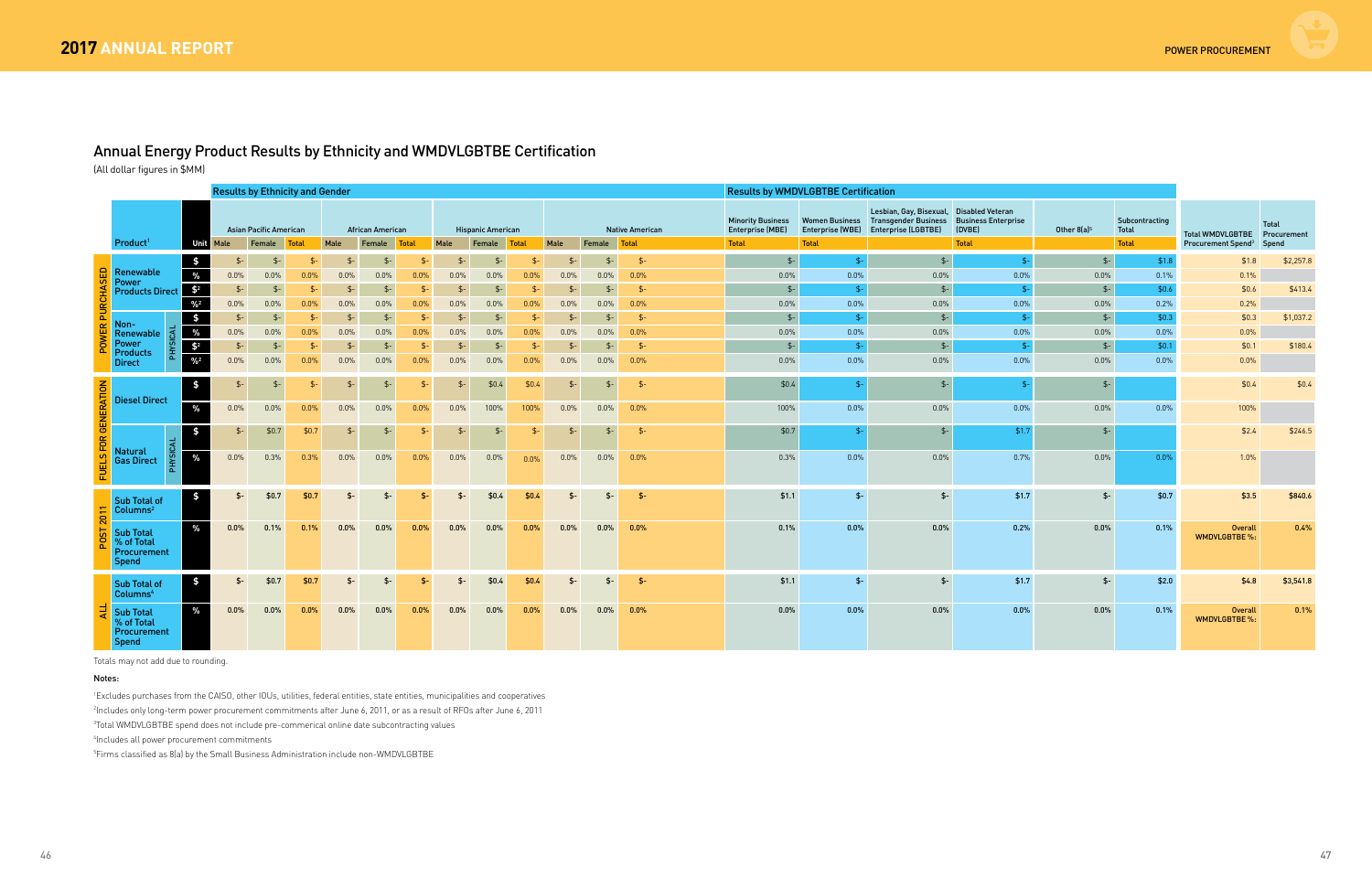# Fuel Procurement for Non-Generation

## **INTRODUCTION**

PG&E purchases natural gas to serve its core (residential and small commercial) bundled gas customers. During 2017, PG&E purchased gas supplies to serve core customers from Canada, the U.S. Rocky Mountain supply area and the U.S. Southwest. Core Gas Supply spent over \$53 million in natural gas purchases with diverse suppliers, representing over 7 percent of total purchases.

## Participation Results by Fuel Category (Sec. 9.1.11A)

See Appendix A for a summary table of results.

## Market Conditions, Outreach, and Exclusions (Sec. 9.1.11B)

## **MARKET CONDITIONS**

#### Market Challenges

According to the U.S. Energy Information Administration, U.S. natural gas production increased in 2017 to about 73.5 billion cubic feet per day (BCF/d), 0.7 BCF/d higher than 2016. With that increase, natural gas prices remained low relative to historical levels. The low gas prices diminished profit margins for all suppliers, reducing opportunities for both WMDVLGBTBE and non-WMDVLGBTBE suppliers.

PG&E core gas demand remained relatively stable year-over-year, thereby providing ample opportunity for gas suppliers to sell to PG&E.

#### Competitive Challenges

In 2017, WMDVLGBTBE suppliers, most of whom are marketers, did not consistently provide gas supplies at competitive prices with non-WMDVLGBTBE suppliers. Natural gas marketers have historically added value by applying their expertise to find buyers and to creatively fulfill end-user needs while fostering a liquid, transparent market. In addition to providing supplies, and in order to capture additional revenue streams in a low price market, the role of many successful marketers has evolved and expanded to include intermediate steps in the supply chain such as arranging pipeline transportation and storage, providing nomination and balancing services and providing any other services required to facilitate natural gas sales. Marketers who have been able to expand in this way seem to be able to offer supplies at more competitive prices than those who have not. At this time, it seems that only a few WMDVLGBTBEs have expanded their businesses beyond the traditional marketer role, likely due to a lack of capital or physical assets.

#### Institutional Barriers

All industry participants face significant financial and credit risks. Most WMDVLGBTBEs are challenged to manage exposure to such risks because they lack capital to meet counterparty collateral requirements. Additionally, they generally do not hold physical assets, such as natural gas storage, to help establish credit or limit exposure to performance risks. Finally, WMDVLGBTBEs are generally not able to participate in electronic or online trading platforms due to their collateral requirements. Online trading platforms account for a significant percentage of transactions in today's fast-moving natural gas markets.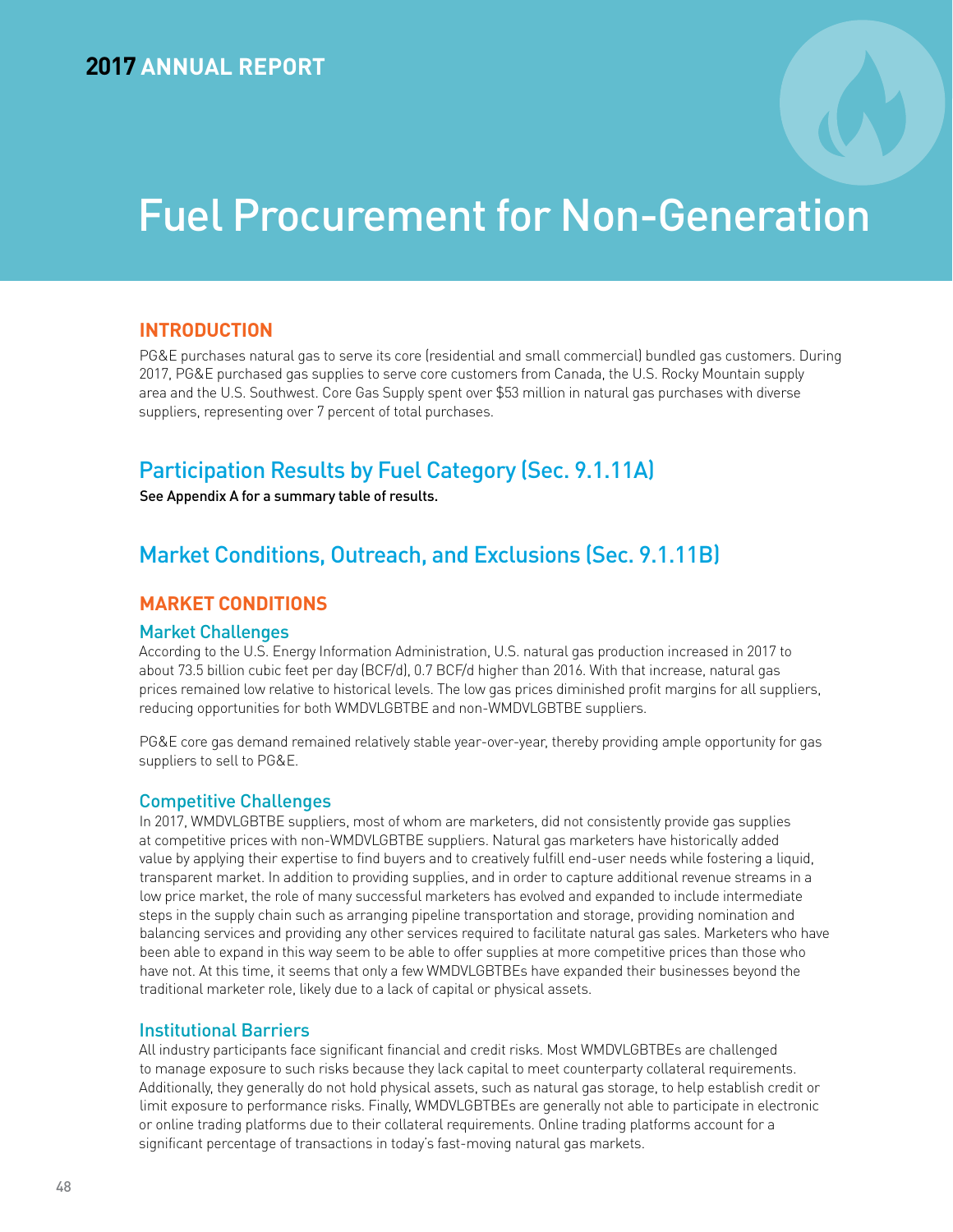Additionally, WMDVLGBTBEs are still trying to recover from a tumultuous 2016 when a prominent Funds Transfer Agent (FTA) phased out its FTA Agreements. Funds Transfer Agents, such as banks, offer a secure payment mechanism for gas suppliers and remain an important fiduciary participant in natural gas transactions involving WMDVLGBTBE gas marketers. Many source suppliers are not willing to enter into new arrangements with WMDVLGBTBE gas marketers absent an FTA Agreement. Unless new Funds Transfer Agents enter the industry, some WMDVLGBTBE gas marketers may choose to exit the business if source suppliers are not willing to utilize an alternate third-party payment structure, or if WMDVLGBTBEs cannot obtain sufficient credit. While a couple of new Funds Transfer Agents have recently entered the industry, transitioning to these new agents will take time. This situation has impeded WMDVLGBTBE transactions in 2017 and may continue to do so in the near future. As an alternative to an FTA, some of the WMDVLGBTBEs are now utilizing third-party payment mechanisms (where payment is made directly to the source supplier) but are still having difficulty because their pricing is less competitive compared to other market participants. These issues are compounded by the challenges of conducting international business, particularly in Canada where PG&E sources roughly one-third of its gas supplies in Canadian dollars. WMDVLGBTBEs may not be able or willing to accept foreign exchange risk. However, PG&E continues to encourage U.S. and Canadian source suppliers to develop relationships with WMDVLGBTBEs.

## **OUTREACH**

#### Communications and Assistance

PG&E maintains information on its public website<sup>2</sup> to assist WMDVLGBTBEs in providing natural gas supplies. This web page includes an overview of PG&E Core Gas Supply and also provides information on PG&E's Supplier Diversity Program—including eligibility criteria for California's WMDVLGBTBE certification program and a description of resources available to assist such suppliers in selling products and services to PG&E, including Core Gas Supply.

In 2017, PG&E continued to fully engage with diverse suppliers to answer questions about fuel procurement and provided guidance on WMDVLGBTBE certification, credit and contracting matters. In addition, Core Gas Supply facilitated enhanced banking and payment options such as an FTA agreement with two new banking participants and structured contract payment provisions to fit the individual needs of many WMDVLGBTBEs and their source suppliers.

#### Personal Contacts

Core Gas Supply maintains a solicitation list of WMDVLGBTBEs who have expressed interest in selling gas to PG&E. This list is used to track certification status and help ensure WMDVLGBTBEs are contacted on a regular basis about sales opportunities. Core Gas Supply staff also encourages natural gas producers to work with WMDVLGBTBEs in marketing gas and related services to PG&E.

#### Expanded Opportunities

During 2017, PG&E's Core Gas Supply analysts continued to coach WMDVLGBTBEs (via phone or email) on opportunities to provide not only marketing services but also broker services. Broker services enable WMDVLGBTBEs to match major producers and suppliers with Core Gas Supply's gas buyers, thereby expanding opportunities beyond direct sales of gas to PG&E. Through a broker arrangement, WMDVLGBTBEs add value by locating a producer or supplier willing and able to meet PG&E's terms. The broker arranges the initial contact and may facilitate the negotiation and assist with the administration. By acting as a broker, WMDVLGBTBEs are able to avoid many credit and operational risks while establishing themselves in the natural gas business. PG&E views broker services as a transitory opportunity for WMDVLGBTBEs to build their commercial experience so they become equipped to pursue more financially rewarding business opportunities for them.

## **EXCLUSIONS**

The CPUC General Order 156 ruling on November 14, 2003 ended the Excluded Categories, including non-generation fuel types. Notably, PG&E procures only natural gas under its Fuel Procurement for Non-Generation.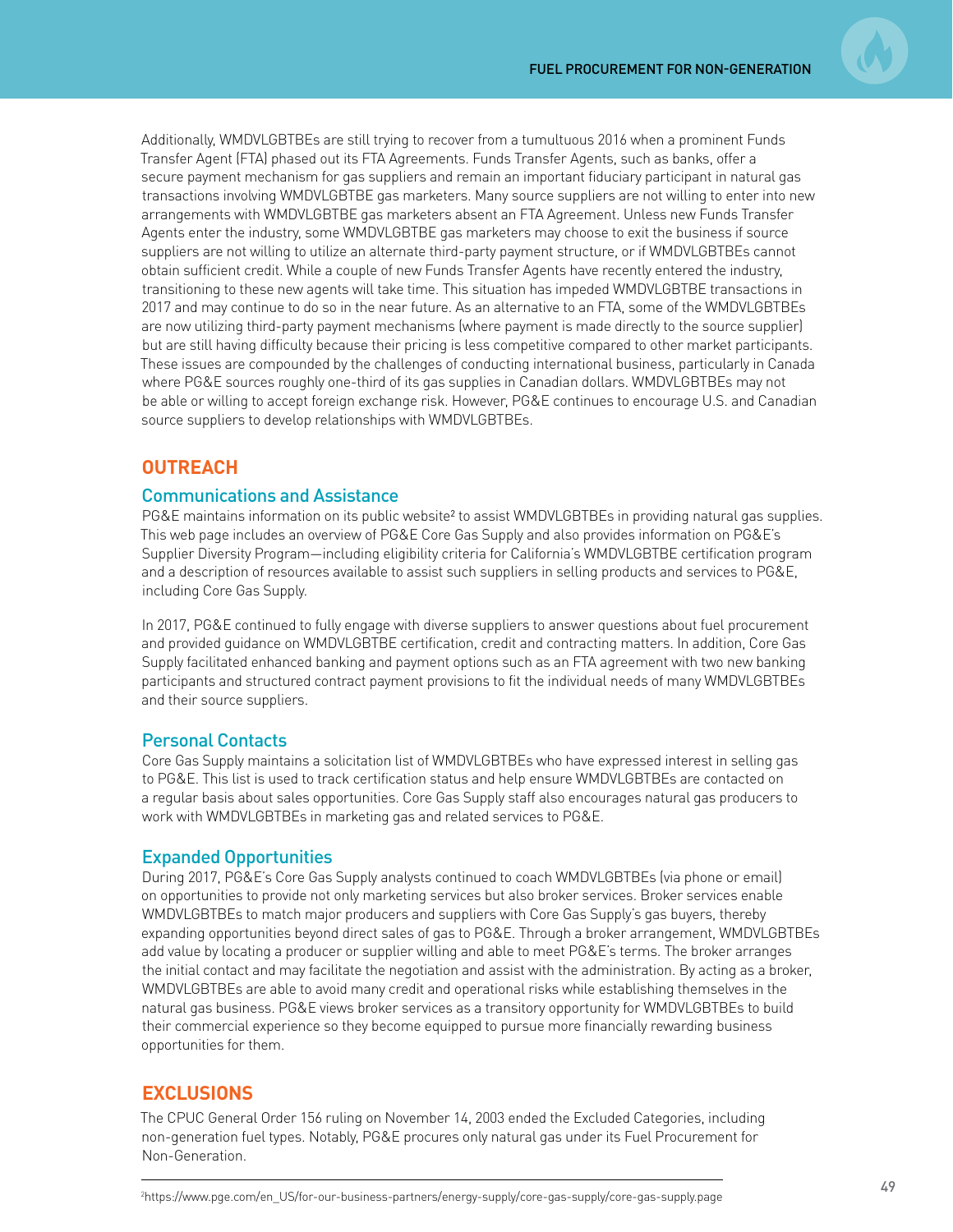## APPENDIX A. PG&E'S CORE GAS SUPPLY, ANNUAL ENERGY PRODUCT RESULTS BY ETHNICITY AND WMDVLGBTBE CERTIFICATION

(All dollar figures in \$MM)

|                           |                         | <b>Results by Ethnicity and Gender</b> |         |                               |              |       |                         |               |       |                          |              |               |               |                        | <b>Results by WMDVLGBTBE Certification</b>          |                                                  |                                                                 |                                                                                      |                |                                     |              |
|---------------------------|-------------------------|----------------------------------------|---------|-------------------------------|--------------|-------|-------------------------|---------------|-------|--------------------------|--------------|---------------|---------------|------------------------|-----------------------------------------------------|--------------------------------------------------|-----------------------------------------------------------------|--------------------------------------------------------------------------------------|----------------|-------------------------------------|--------------|
|                           |                         |                                        |         | <b>Asian Pacific American</b> |              |       | <b>African American</b> |               |       | <b>Hispanic American</b> |              |               |               | <b>Native American</b> | <b>Minority Business</b><br><b>Enterprise (MBE)</b> | <b>Women Business</b><br><b>Enterprise (WBE)</b> | <b>Disabled Veteran</b><br><b>Business Enterprise</b><br>(DVBE) | Lesbian, Gay, Bisexual,<br><b>Transgender Business</b><br><b>Enterprise (LGBTBE)</b> | Other $8(a)^2$ | <b>Total WMDVLGBTBE</b> Procurement | <b>Total</b> |
| Product <sup>1</sup>      |                         | <b>Unit</b>                            | Male    | Female                        | <b>Total</b> | Male  | Female                  | <b>Total</b>  | Male  | Female                   | <b>Total</b> | Male          | Female        | <b>Total</b>           | <b>Total</b>                                        | <b>Total</b>                                     | <b>Total</b>                                                    | <b>Total</b>                                                                         | <b>Total</b>   | <b>Procurement Spend</b>            | Spend        |
|                           |                         | $\sqrt{5}$                             | $$-$    | \$10.9                        | \$10.9       | \$2.7 | $$-$                    | \$2.7         | $$-$  |                          | $S-$         | \$-           | \$-           | $$-$                   | \$13.6                                              | $$ -$                                            | \$9.9                                                           | \$.                                                                                  |                | \$23.5                              | \$309.7      |
|                           | SHORT<br>TERM           |                                        | 0.0%    | 1.4%                          | 1.4%         | 0.3%  | 0.0%                    | 0.3%          | 0.0%  | 0.0%                     | 0.0%         | 0.0%          | 0.0%          | 0.0%                   | 1.8%                                                | 0.0%                                             | 1.3%                                                            | $0.0\%$                                                                              | 0.0%           | 3.1%                                |              |
|                           |                         | $\frac{4}{3}$                          | $$ -$   | \$15.8                        | \$15.8       | $$-$  | $$-$                    | $$-$          | \$3.6 | $$-$                     | \$3.6        | $$-$          | $$ -$         | $$-$                   | \$19.4                                              | \$7.3                                            | \$3.6                                                           | $$-$                                                                                 |                | \$30.3                              | \$452.3      |
| NATURAL GAS               | LONG<br>TERM            | %                                      | 0.0%    | 2.1%                          | 0.0%         | 0.0%  | 0.0%                    | 0.0%          | 0.5%  | 0.0%                     | 0.5%         | 0.0%          | 0.0%          | 0.0%                   | 2.5%                                                | 1.0%                                             | 0.5%                                                            | $0.0\%$                                                                              | 0.0%           | 4.0%                                |              |
|                           |                         | $\boldsymbol{\mathsf{s}}$              | $$-$    | \$26.7                        | \$26.7       | \$2.7 | $$ -$                   | \$2.7         | \$3.6 | $\frac{2}{2}$            | \$3.6        | $\frac{2}{2}$ | $\frac{4}{5}$ | $\mathcal{S}$ -        | \$33.0                                              | \$7.3                                            | \$13.6                                                          | \$-                                                                                  | $\frac{2}{3}$  | \$53.8                              | \$762.0      |
|                           | TOTAL<br>NATURAL<br>GAS |                                        | 0.0%    | 3.5%                          | 3.5%         | 0.3%  | 0.0%                    | 0.3%          | 0.5%  | 0.0%                     | 0.5%         | 0.0%          | 0.0%          | 0.0%                   | 4.3%                                                | 1.0%                                             | 1.8%                                                            | 0.0%                                                                                 | 0.0%           | 7.1%                                |              |
|                           |                         | $\frac{1}{2}$                          | $$ -$   | $$ -$                         | $$ -$        | $$-$  | $$ -$                   | $$-$          | $$-$  | $$-$                     | $$ -$        | $$-$          | $$ -$         | $$-$                   | $$-$                                                | $$-$                                             | $$-$                                                            | $$-$                                                                                 |                | $$ -$                               | $$-$         |
|                           | SHORT<br>TERM           | $\%$                                   |         |                               |              |       |                         |               |       |                          |              |               |               |                        |                                                     |                                                  |                                                                 |                                                                                      |                |                                     |              |
|                           |                         | $\frac{1}{2}$                          | $$-$    | $$ -$                         | $$ -$        | $$-$  | $$ -$                   | $$-$          | $$ -$ | $$-$                     | $$ -$        | $$ -$         | $S-$          | $$-$                   | $$-$                                                | $$-$                                             | $$ -$                                                           | $$-$                                                                                 |                | $$-$                                | $$-$         |
| $\mathbf{B}^{\mathbf{G}}$ | LONG<br>TERM            | $\%$                                   |         |                               |              |       |                         |               |       |                          |              |               |               |                        |                                                     |                                                  |                                                                 |                                                                                      |                |                                     |              |
|                           |                         | $\frac{1}{2}$                          | $$-$    | $$-$                          | $$-$         | $$-$  | $\frac{4}{5}$           | $\frac{4}{2}$ | $$-$  | $$-$                     | $$-$         | $\frac{4}{5}$ | $$-$          | $\mathcal{S}$ -        | $\zeta$                                             | $\mathcal{S}$ -                                  | $\phi$                                                          | $\mathfrak{L}$                                                                       |                | $$-$                                | $$-$         |
|                           | TOTAL<br>LPG            |                                        | $0.0\%$ | 0.0%                          | 0.0%         | 0.0%  | 0.0%                    | 0.0%          | 0.0%  | 0.0%                     | 0.0%         | 0.0%          | 0.0%          | 0.0%                   | 0.0%                                                | 0.0%                                             | $0.0\%$                                                         | $0.0\%$                                                                              | 0.0%           | 0.0%                                |              |
|                           | Overall Total \$        |                                        | \$-     | \$26.7                        | \$26.7       | \$2.7 | \$-                     | \$2.7         | \$3.6 | \$-                      | \$3.6        | \$-           | $$-$          | \$-                    | \$33.0                                              | \$7.3                                            | \$13.6                                                          | $$-$                                                                                 |                | \$53.8                              | \$762.0      |
|                           | <b>Overall Total 9</b>  |                                        | 0.0%    | 3.5%                          | 3.5%         | 0.3%  | 0.0%                    | 0.3%          | 0.5%  | 0.0%                     | 0.5%         | 0.0%          | 0.0%          | 0.0%                   | 4.3%                                                | 1.0%                                             | 1.8%                                                            | 0.0%                                                                                 | $0.0\%$        | Overall<br><b>WMDVLGBTBE %</b>      | 7.1%         |

Totals may not add due to rounding.

#### **Note:**

Short Term The term of the deal is no longer than one calendar month

Long Term The term of the deal is greater than one calendar month and no longer than one calendar year

1 Excludes purchases from the CAISO, other IOUs, utilities, federal entities, state entities, municipalities and cooperatives 2 Includes non-WMDVLGBTBE firms classified as 8(a) by the Small Business Administration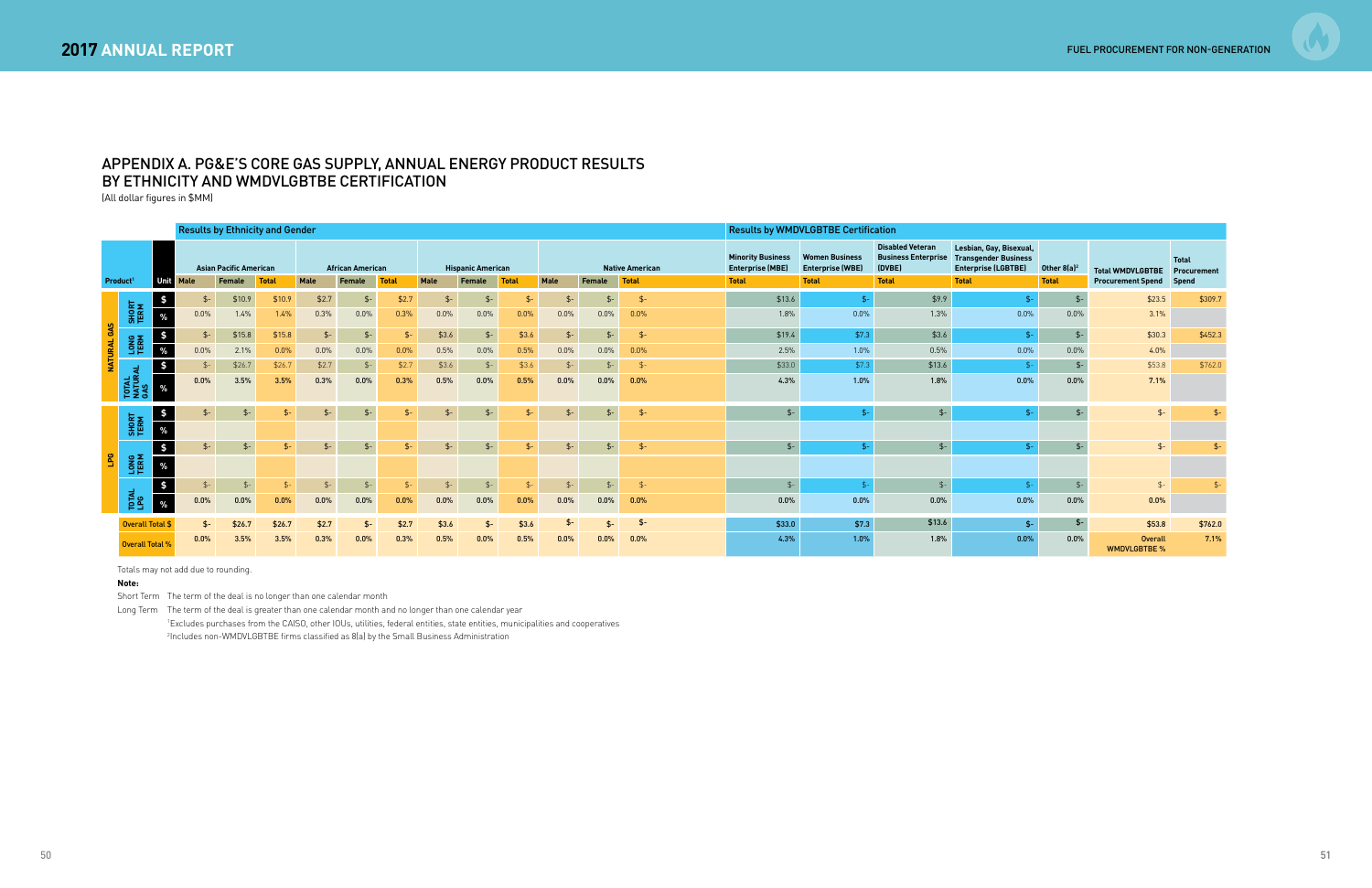This page is not part of PG&E's GO 156 annual report. It is a separate, additional report, which PG&E provides simultaneously with the GO 156 annual report as directed by the Commission in D.06-11-028 (OP 1 and pp. 4-6).

## 2017 Pacific Gas and Electric Company G. O. #156 (D.11-05-019 & D.06-11-028)

## Number of WMDVLGBTBE Suppliers<sup>1</sup> and Revenue Reported to the Clearinghouse

|                    |            |            | Data on Number of Suppliers    |                  |                  |                             |            |            |                               |              |                  |                    |
|--------------------|------------|------------|--------------------------------|------------------|------------------|-----------------------------|------------|------------|-------------------------------|--------------|------------------|--------------------|
|                    |            |            | <b>Revenue Reported to CHS</b> |                  |                  |                             |            |            | Utility-Specific 2017 Summary |              |                  |                    |
| # WMDVLGBTBEs      | <b>MBE</b> | <b>WBE</b> | <b>LGBTBE</b>                  | <b>DVBE</b>      | Other<br>$8(a)*$ | Grand<br>Total <sup>2</sup> | <b>MBE</b> | <b>WBE</b> | <b>LGBTBE</b>                 | <b>DVBE</b>  | Other<br>$8(a)*$ | <b>Grand Total</b> |
| Under \$1 million  | 134        | 134        | 6                              | Not<br>available | $\mathbf 0$      | 274                         | 294        | 306        | $\overline{8}$                | 33           | 0                | 641                |
| Under \$5 million  | 111        | 136        | $\overline{2}$                 | Not<br>available | 0                | 249                         | 56         | 68         | 0                             | 5            | 0                | 129                |
| Under \$10 million | 45         | 53         | 0                              | Not<br>available | 0                | 98                          | 24         | 23         | $\overline{0}$                | 5            | 0                | 52                 |
| Above \$10 million | 120        | 94         | 0                              | Not<br>available | 0                | 214                         | 36         | 20         | $\overline{0}$                | <sup>6</sup> | 0                | 62                 |
| <b>TOTAL</b>       | 410        | 417        | 8                              | 49               | 0                | 884                         | 410        | 417        | 8                             | 49           | 0                | 884                |

|                          | <b>Revenue and Payment Data</b> |                     |               |                                       |                  |                             |                               |               |                 |                             |                |                    |
|--------------------------|---------------------------------|---------------------|---------------|---------------------------------------|------------------|-----------------------------|-------------------------------|---------------|-----------------|-----------------------------|----------------|--------------------|
|                          | <b>Revenue Reported to CHS</b>  |                     |               |                                       |                  |                             | Utility-Specific 2017 Summary |               |                 |                             |                |                    |
| <b>WMDVLGBTBE</b><br>\$Μ | <b>MBE</b>                      | <b>WBE</b>          | <b>LGBTBE</b> | <b>DVBE</b>                           | Other<br>$8(a)*$ | Grand<br>Total <sup>2</sup> | <b>MBE</b>                    | <b>WBE</b>    | <b>LGBTBE</b>   | <b>DVBE</b>                 | Other<br>8(a)* | <b>Grand Total</b> |
| Under \$1<br>million     | 244,053,384                     | 47,191,685          | 1,118,743     | Not available 10                      |                  | 292,363,811                 | 66,287,588                    | 64,130,641    |                 | 1,454,613 7,754,137         | 0              | 139,626,979        |
| Under \$5<br>million     | 126,242,269                     | 140,040,200 335,870 |               | Not available 10                      |                  | 266,618,339                 | 121,768,681                   | 151,802,137 0 |                 | 9,702,839                   | 0              | 283,273,657        |
| Under \$10<br>million    | 121,077,972                     | 113.949.573 0       |               | Not available 10                      |                  | 235,027,545                 | 166,033,051                   | 153,669,921   | $\overline{10}$ | 32,886,190                  | $\Omega$       | 352,589,161        |
| Above \$10<br>million    | 1,062,994,507                   | 410.352.878 0       |               | Not available 10                      |                  | 1,473,347,386               | 1,200,278,813                 | 341.931.636 0 |                 | 261,135,581                 | 10             | 1,803,346,030      |
| <b>TOTAL</b>             | 1,554,368,133                   |                     |               | 711,534,335   1,454,613   311,478,747 | 0                | 2,578,835,827               | 1,554,368,133                 | 711,534,335   |                 | 1,454,613   311,478,747   0 |                | 2,578,835,827      |

\*FIRMS CLASSIFIED AS 8(a) OF SMALL BUSINESS ADMINISTRATION INCLUDES NON-WMDVLGBTBE.

CHS: SUPPLIER CLEARINGHOUSE

1Includes direct and subcontracting WMDVLGBTBE suppliers

2The CHS does not include information regarding DVBE revenue. As a result, Grand Total revenue cells

do not include DVBE data. Grand Total / Total cell does include aggregate DVBE data.